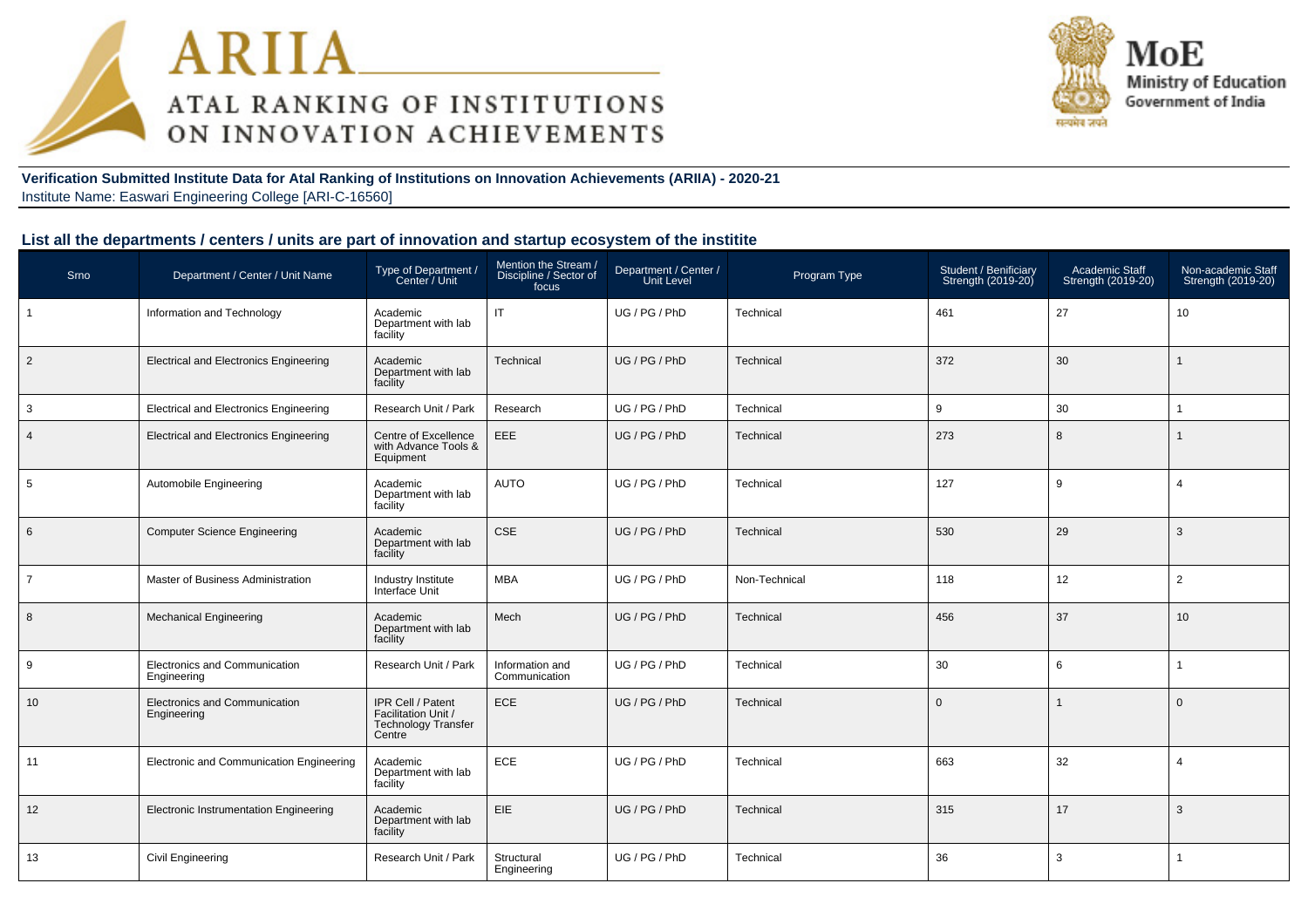#### **List all the departments / centers / units are part of innovation and startup ecosystem of the institite**

| 14 | <b>Civil Engineering</b>                       | Industry Institute<br>Interface Unit        | Civil                  | UG/PG/PhD     | Technical | 258 | 25 |  |
|----|------------------------------------------------|---------------------------------------------|------------------------|---------------|-----------|-----|----|--|
| 15 | Civil Engineering                              | Academic<br>Department with lab<br>facility | Civil                  | UG / PG / PhD | Technical | 258 | 25 |  |
| 16 | <b>Electronics Instrumentation Engineering</b> | <b>Incubation Unit</b>                      | <b>AICTE Sponsered</b> | UG / PG / PhD | Technical | 102 | 18 |  |
|    | <b>Electronics Instrumentation Engineering</b> | Industry Institute<br>Interface Unit        | EEE                    | UG / PG / PhD | Technical | 315 | 17 |  |

### **Participation of HEI in Innovation & Entrepreneurship Initiatives of Ministry of Education (Till Today)**

| Programs/Initiatives                                                                                                                           | Status     | <b>Registration ID</b>           |
|------------------------------------------------------------------------------------------------------------------------------------------------|------------|----------------------------------|
| Adopted National Innovation and Start-up Policy at the HEI                                                                                     | Yes        | Not Required                     |
| Establishment of Institution's Innovation Council (IIC) at HEI                                                                                 | <b>YES</b> | IIC Registration ID: IC201912816 |
| Trained Innovation Ambassadors at HEI                                                                                                          | <b>YES</b> | Not Required                     |
| Participation in Smart India Hackathon (SIH)                                                                                                   | Yes        | <b>Not Required</b>              |
| Facilitated listing start-ups/ technologies in Young India combating COVID with Knowledge, Technology and Innovation (YUKTI 2.0) portal of MIC | Yes        | Not Required                     |
| Participation in National Education Alliance of Technology (NEAT)                                                                              | Yes        | Not Required                     |

### **Section 1 > i : Details of Co-curricular events/programs related to Innovation, IPR and Entrepreneurship/Start-up Conducted by the HEI**

| Srno | Name of<br>Program<br>Full)<br>Name)                                                                                     | Program<br>Theme | Program<br><b>Type</b> | Program<br>Category           | Organizin<br>g<br>Departm<br>ent /<br>Centre /<br>Student<br><b>Body</b><br>Name | Program<br>Start<br>Date   | Program<br>End Date        | Program<br>Duration(i<br>n Days) | Program<br>Location | Internal<br>Participa<br>nts<br>(Student) | Internal<br>Participa<br>nts<br>(Faculty) | External<br>Participa<br>nts<br>(Student) | External<br>Participa<br>nts<br>(Faculty) | Total<br>Number<br>of<br>Participa<br>nts | Had institute spent expenses<br>either from own<br>resource/received fund to<br>organise the<br>program/activity/event? | Did any of the participants<br>received any awards/recognition<br>for startup / innovation ideas /<br>research? |
|------|--------------------------------------------------------------------------------------------------------------------------|------------------|------------------------|-------------------------------|----------------------------------------------------------------------------------|----------------------------|----------------------------|----------------------------------|---------------------|-------------------------------------------|-------------------------------------------|-------------------------------------------|-------------------------------------------|-------------------------------------------|-------------------------------------------------------------------------------------------------------------------------|-----------------------------------------------------------------------------------------------------------------|
|      | National<br>Conferen<br>ce on<br>Recent<br>Develop<br>ment in<br>Automobi<br>le and<br>Mechanic<br>al<br>Engineeri<br>ng | Innovatio<br>n.  | Conferen<br>ce         | Institute<br>Lead<br>Activity | Automobi<br>le<br>Engineeri<br>ng                                                | 11-03-20<br>20<br>00:00:00 | 11-03-20<br>20<br>00:00:00 |                                  | Within<br>Campus    | 60                                        | 9                                         | 25                                        | 30                                        | 124                                       | No                                                                                                                      | <b>No</b>                                                                                                       |
| 2    | One<br>workshop<br>on<br>Recent<br>Develop<br>ment in<br>E-<br>vehicle<br>Technolo<br>gy                                 | Innovatio<br>n   | Worksho<br>p           | Institute<br>Lead<br>Activity | Automobi<br>le<br>Engineeri<br>ng                                                | 01-02-20<br>20<br>00:00:00 | 01-02-20<br>20<br>00:00:00 |                                  | Within<br>Campus    | 150                                       | 10                                        | 20                                        | 3                                         | 183                                       | <b>No</b>                                                                                                               | <b>No</b>                                                                                                       |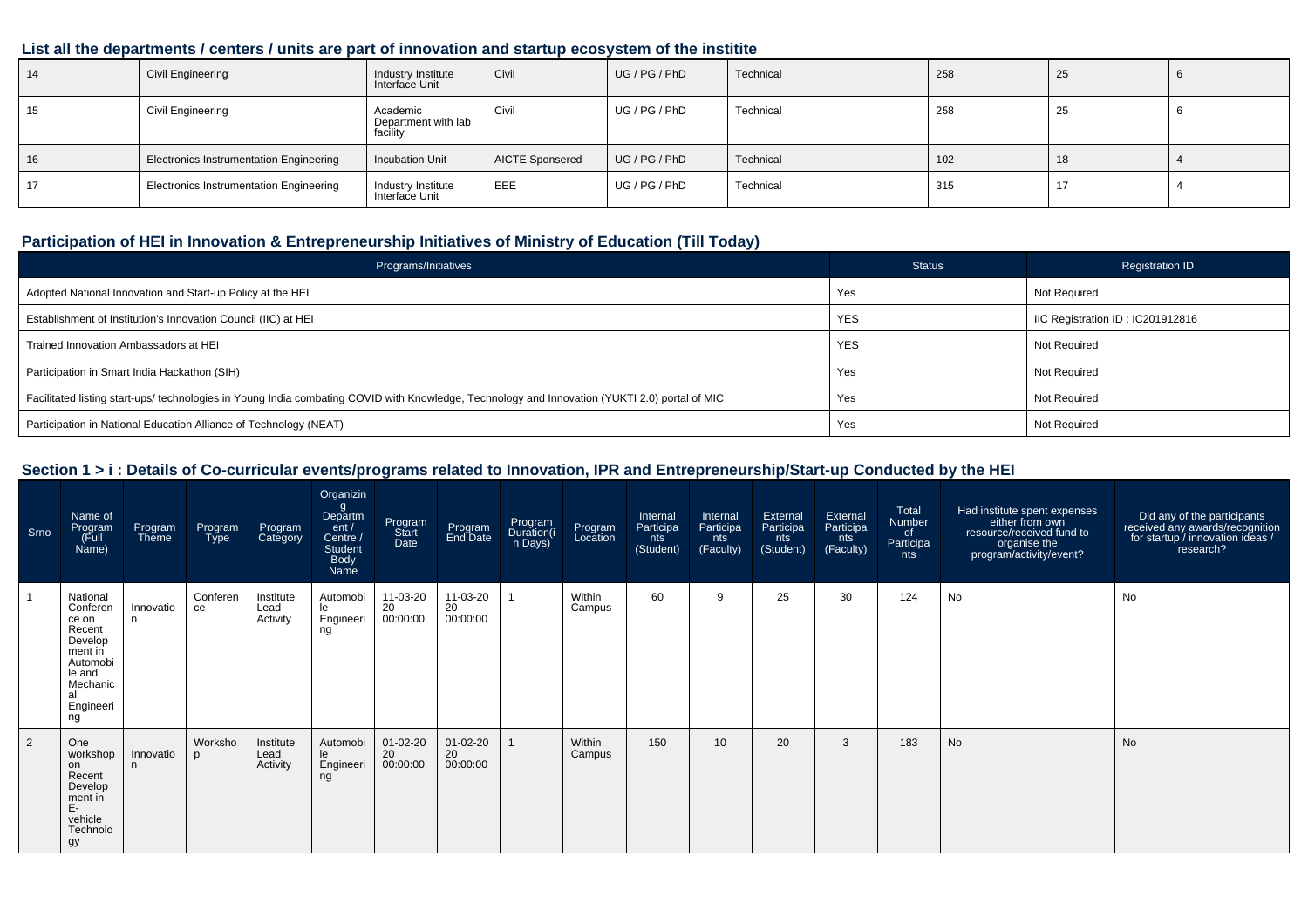|                           |                                                                                      |                |                          |                               |                                        |                            |                            |                |                   |             |                |              |                |                 | <b>Comment For Political Constitution</b> Comment Constitution Control Comment Comment Charles Comment up Conduction by the HET |                                                                                                                                                                                                           |
|---------------------------|--------------------------------------------------------------------------------------|----------------|--------------------------|-------------------------------|----------------------------------------|----------------------------|----------------------------|----------------|-------------------|-------------|----------------|--------------|----------------|-----------------|---------------------------------------------------------------------------------------------------------------------------------|-----------------------------------------------------------------------------------------------------------------------------------------------------------------------------------------------------------|
| $\ensuremath{\mathsf{3}}$ | Internatio<br>nal FDP<br>on<br>Artificial<br>Intelligen<br>ce and<br>Data<br>Science | Innovatio<br>n | Skill<br>developm<br>ent | Institute<br>Lead<br>Activity | Easwari<br>Engineeri<br>ng<br>College  | 24-08-20<br>19<br>00:00:00 | 30-08-20<br>19<br>00:00:00 | $\overline{7}$ | Within<br>Campus  | $\mathbf 0$ | 20             | $\mathsf 0$  | 50             | 70              | No                                                                                                                              | $\operatorname{\mathsf{No}}$                                                                                                                                                                              |
| $\overline{4}$            | Machine<br>Learning<br>Course                                                        | Innovatio<br>n | Skill<br>developm<br>ent | Student<br>Lead<br>Activity   | Certiport                              | 11-07-20<br>19<br>00:00:00 | 16-07-20<br>19<br>00:00:00 | $\,6\,$        | Outside<br>Campus | 121         | $\mathbf 0$    | $\mathbf{0}$ | $\mathbf 0$    | 121             | $\operatorname{\mathsf{No}}$                                                                                                    | Award /<br>Position /<br>Recognition<br>Secured<br>Title of<br>Innovation /<br>Start-up<br>Secured the<br>Award /<br>Recognition<br>Award/Recog<br>nition/Achieve<br>ment<br>Received for                 |
| $\sqrt{5}$                | Machine<br>Learning<br>with Real<br>Time<br>Projects                                 | Innovatio<br>n | Skill<br>developm<br>ent | Student<br>Lead<br>Activity   | Prag<br>Robotics<br>Private<br>Limited | 17-09-20<br>19<br>00:00:00 | 23-09-20<br>19<br>00:00:00 | $\overline{7}$ | Outside<br>Campus | 114         | $\mathbf 0$    | $\mathbf 0$  | $\mathbf 0$    | 114             | No                                                                                                                              | Award /<br>Position /<br>Recognition<br>Secured<br>Title of<br>Innovation /<br>$\mathbf{r}$<br>Start-up<br>Secured the<br>Award /<br>Recognition<br>Award/Recog<br>nition/Achieve<br>ment<br>Received for |
| $\,6\,$                   | India<br>Innovatio<br>n<br>challenge<br>Design<br>contest                            | Innovatio<br>n | Skill<br>developm<br>ent | Student<br>Lead<br>Activity   | Educatio<br>nal<br>institute           | 30-09-20<br>19<br>00:00:00 | 30-09-20<br>19<br>00:00:00 | $\overline{1}$ | Outside<br>Campus | $\,6\,$     | $\overline{0}$ | $\mathbf 0$  | $\overline{0}$ | $6\phantom{.}6$ | $\operatorname{\mathsf{No}}$                                                                                                    | Award /<br>Position /<br>Recognition<br>Secured<br>Title of<br>Innovation /<br>Start-up<br>Secured the<br>Award /<br>Recognition<br>Award/Recog<br>nition/Achieve<br>ment<br>Received for                 |

#### **Section 1 > i : Details of Co-curricular events/programs related to Innovation, IPR and Entrepreneurship/Start-up Conducted by the HEI**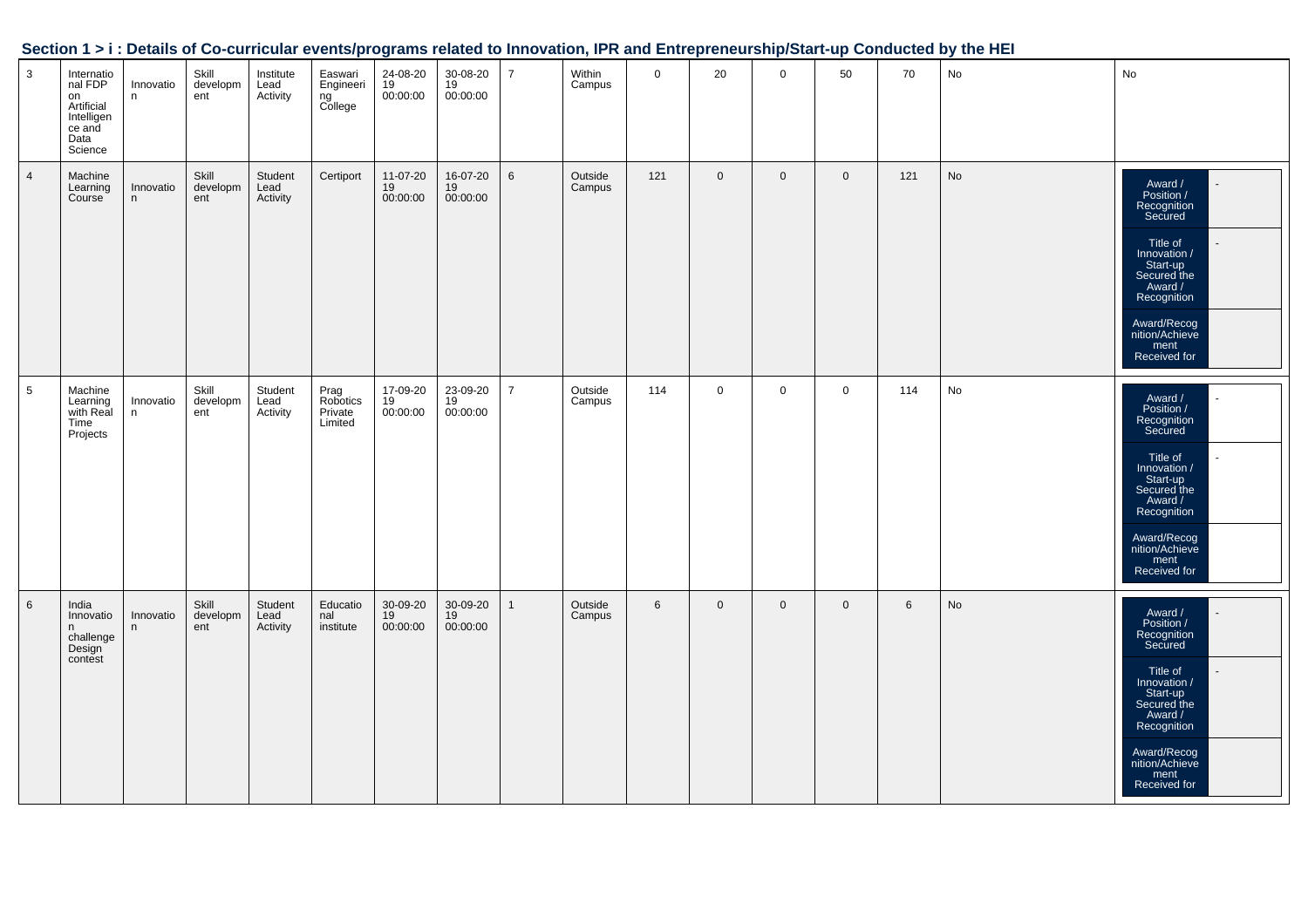|  | Section 1 > i : Details of Co-curricular events/programs related to Innovation, IPR and Entrepreneurship/Start-up Conducted by the HEI |  |
|--|----------------------------------------------------------------------------------------------------------------------------------------|--|
|  |                                                                                                                                        |  |

| 7  | Ethical<br>Hacking<br>Worksho<br>p                                                                          | Innovatio<br>n                                | Worksho<br>p             | Student<br>Lead<br>Activity   | Prathiksh<br>a.S                            | 10-03-20<br>$20$<br>00:00:00 | 10-03-20<br>20<br>00:00:00 | -1 | Outside<br>Campus | $\mathbf{1}$   | $\mathbf 0$    | $\mathbf 0$     | $\mathbf 0$  | $\overline{1}$ | No | Award /<br>Position /<br>Recognition<br>Secured<br>$\mathbb{Z}^2$<br>Title of<br>Innovation /<br>Start-up<br>Secured the<br>Award /<br>Recognition<br>Award/Recog<br>nition/Achieve<br>ment<br>Received for |
|----|-------------------------------------------------------------------------------------------------------------|-----------------------------------------------|--------------------------|-------------------------------|---------------------------------------------|------------------------------|----------------------------|----|-------------------|----------------|----------------|-----------------|--------------|----------------|----|-------------------------------------------------------------------------------------------------------------------------------------------------------------------------------------------------------------|
| 8  | IET<br>Sponsore<br>d<br>workshop<br>on<br>"Smart<br>solution<br>for<br>intelligent<br>transport<br>ation"   | Innovatio<br>n                                | Worksho<br>p             | Student<br>Lead<br>Activity   | EEE                                         | 24-04-20<br>19<br>00:00:00   | 24-04-20<br>19<br>00:00:00 |    | Within<br>Campus  | 60             | 10             | 10 <sup>°</sup> | $\mathbf{0}$ | 80             | No | No                                                                                                                                                                                                          |
| 9  | Centre<br>for<br>Renewab<br>le Energy<br>Research<br>-Skill<br>developm<br>ent<br>training<br>program<br>me | Innovatio<br>n                                | Skill<br>developm<br>ent | Student<br>Lead<br>Activity   | <b>EEE</b>                                  | 28-08-20<br>19<br>00:00:00   | 28-08-20<br>19<br>00:00:00 | 1  | Within<br>Campus  | 94             | $\overline{4}$ | $\mathbf{0}$    | $\mathbf 0$  | 98             | No | No                                                                                                                                                                                                          |
| 10 | <b>IET</b><br>Sponsore<br>d<br>workshop<br>on<br>"Invehicle<br>Infotainm<br>ent<br>system"                  | Innovatio<br>n.                               | Worksho<br>$\mathbf{D}$  | Student<br>Lead<br>Activity   | <b>EEE</b>                                  | 29-04-20<br>19<br>00:00:00   | 29-04-20<br>19<br>00:00:00 |    | Within<br>Campus  | 50             | $\overline{7}$ | 10              | $\mathbf 0$  | 67             | No | <b>No</b>                                                                                                                                                                                                   |
| 11 | Entrepre<br>nuership<br>Summit                                                                              | Entrepre<br>neurship/<br>Startup <sup>'</sup> | Awarene<br>SS            | Institute<br>Lead<br>Activity | Easwari<br>Engineeri<br>ng<br>College       | 03-10-20<br>19<br>00:00:00   | 03-10-20<br>19<br>00:00:00 |    | Within<br>Campus  | 10             | 10             | $\mathbf 0$     | $\mathbf 0$  | 20             | No | No                                                                                                                                                                                                          |
| 12 | Start up<br>Street                                                                                          | Entrepre<br>neurship/<br>Startup              | Exhibition               | Institute<br>Lead<br>Activity | SRM<br>AXIS<br><b>INTELLE</b><br><b>CTS</b> | 29-08-20<br>19<br>00:00:00   | 29-08-20<br>19<br>00:00:00 |    | Within<br>Campus  | $\overline{2}$ | $\mathbf{1}$   | $\mathbf 0$     | $\mathbf 0$  | $\mathbf{3}$   | No | No                                                                                                                                                                                                          |
| 13 | Entrepre<br>nuership<br>Awarene<br>ss Camp                                                                  | Entrepre<br>neurship/<br>Startup              | Awarene<br>SS            | Institute<br>Lead<br>Activity | Easwari<br>Engineeri<br>ng<br>College       | 10-09-20<br>19<br>00:00:00   | 10-09-20<br>19<br>00:00:00 | 1  | Within<br>Campus  | 5              | $\mathbf{1}$   | $\mathbf 0$     | $\mathbf 0$  | 6              | No | No                                                                                                                                                                                                          |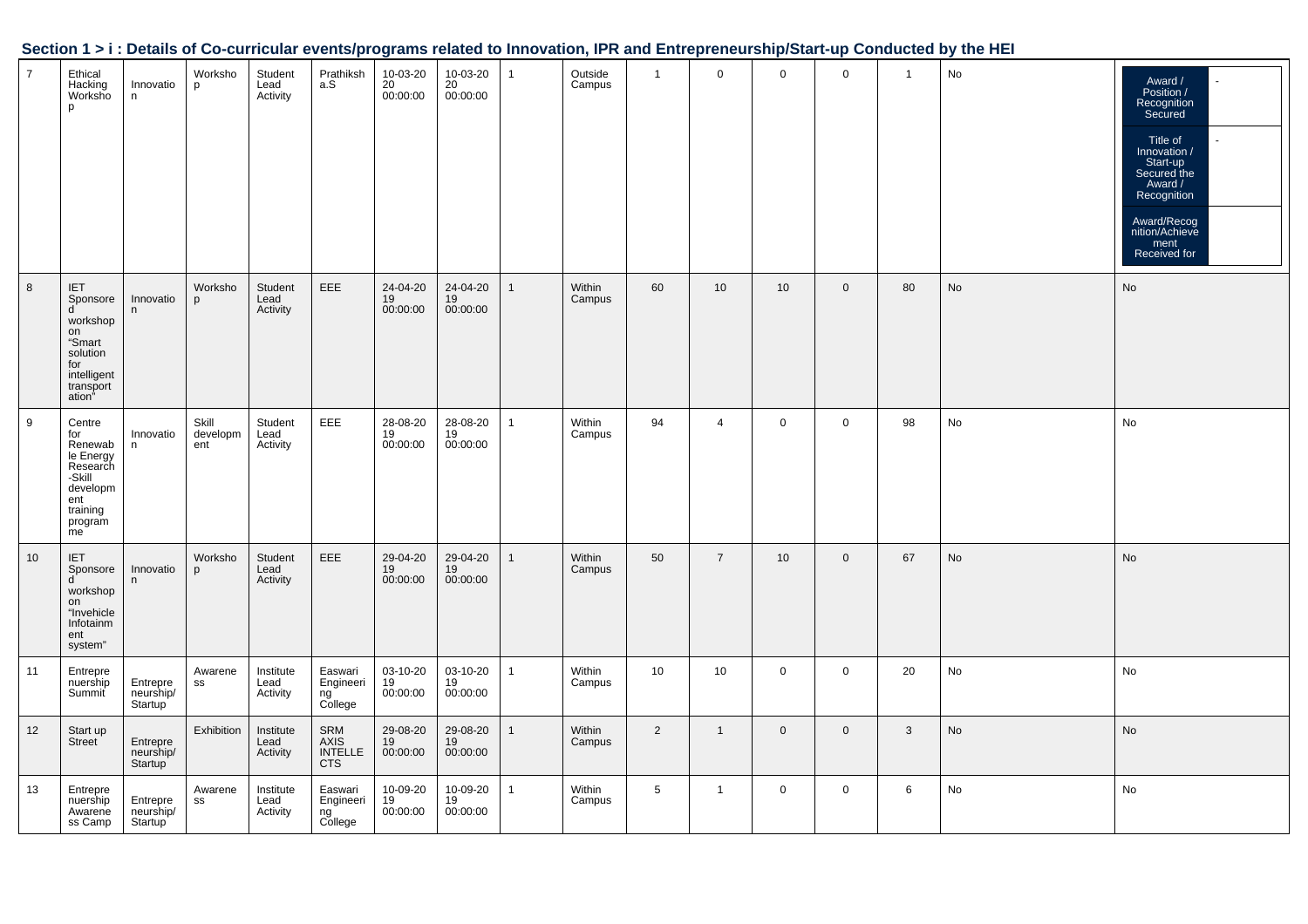| Section 1 > i : Details of Co-curricular events/programs related to Innovation, IPR and Entrepreneurship/Start-up Conducted by the HEI |  |
|----------------------------------------------------------------------------------------------------------------------------------------|--|
|                                                                                                                                        |  |

| 14 | PROJEC<br><b>T DAY</b>                                                                                                         | Innovatio<br>n  | Demo<br>Day              | Institute<br>Lead<br>Activity | Easwari<br>Engineeri<br>ng<br>College                                                | 09-01-20<br>20<br>00:00:00 | 09-01-20<br>20<br>00:00:00 |              | Within<br>Campus  | 50  | 17 | $\mathbf 0$    | $\mathbf 0$ | 67  | No | Award /<br>Position /<br>Received<br>Fifth Price<br>Recognition<br>Secured<br>Automation<br>of<br>Title of<br>hydroponic<br>Innovation /<br>s using<br>NOD MCU<br>Start-up<br>Secured the<br>by<br>interfacing<br>Award /<br>Recognition<br>with<br>cognitive<br>IOT<br>Award/Recog<br>nition/Achieve<br>ment<br>Received for |
|----|--------------------------------------------------------------------------------------------------------------------------------|-----------------|--------------------------|-------------------------------|--------------------------------------------------------------------------------------|----------------------------|----------------------------|--------------|-------------------|-----|----|----------------|-------------|-----|----|-------------------------------------------------------------------------------------------------------------------------------------------------------------------------------------------------------------------------------------------------------------------------------------------------------------------------------|
| 15 | PROJEC<br><b>T DAY</b>                                                                                                         | Innovatio<br>n  | Demo<br>Day              | Institute<br>Lead<br>Activity | Easwari<br>Engineeri<br>ng<br>College                                                | 09-01-20<br>20<br>00:00:00 | 09-01-20<br>20<br>00:00:00 | 1            | Within<br>Campus  | 50  | 17 | $\mathbf 0$    | $\mathbf 0$ | 67  | No | Secured<br>Award /<br>Position /<br><b>Third Price</b><br>Recognition<br>Secured<br>Title of<br>Industrial<br>Air safety<br>Innovation /<br>and<br>Start-up<br>Secured the<br>Monitoring<br>Award /<br>system<br>Recognition<br>Award/Recog<br>nition/Achieve<br>ment<br>Received for                                         |
| 16 | Internatio<br>nal<br>Conferen<br>ce on<br>Innovatio<br>ns in<br>Communi<br>cation,<br>Computin<br>g and<br>Instrume<br>ntation | Innovatio<br>n. | Conferen<br>ce           | Institute<br>Lead<br>Activity | Electroni<br>cs and<br>Instrume<br>ntation<br>Engineeri<br>ng                        | 23-09-20<br>19<br>00:00:00 | 23-09-20<br>19<br>00:00:00 | 1            | Outside<br>Campus | 100 | 40 | 50             | 20          | 210 | No | No                                                                                                                                                                                                                                                                                                                            |
| 17 | Role of<br>E&I in<br>automati<br>on                                                                                            | Innovatio<br>n  | Awarene<br>SS            | Student<br>Lead<br>Activity   | Student<br>society-<br>Electroni<br>cs and<br>Instrume<br>ntation<br>Engineeri<br>ng | 18-12-20<br>19<br>00:00:00 | 18-12-20<br>19<br>00:00:00 |              | Within<br>Campus  | 60  | 17 | $\mathbf 0$    | $\mathbf 0$ | 77  | No | No                                                                                                                                                                                                                                                                                                                            |
| 18 | Invention<br>Idea<br>Contest                                                                                                   | Innovatio<br>n  | Skill<br>developm<br>ent | Student<br>Lead<br>Activity   | Student<br>society-<br>Electroni<br>cs and<br>Instrume<br>ntation<br>Engineeri<br>ng | 08-01-20<br>20<br>00:00:00 | 08-01-20<br>20<br>00:00:00 | $\mathbf{1}$ | Within<br>Campus  | 60  | 17 | $\overline{0}$ | $\mathbf 0$ | 77  | No | No                                                                                                                                                                                                                                                                                                                            |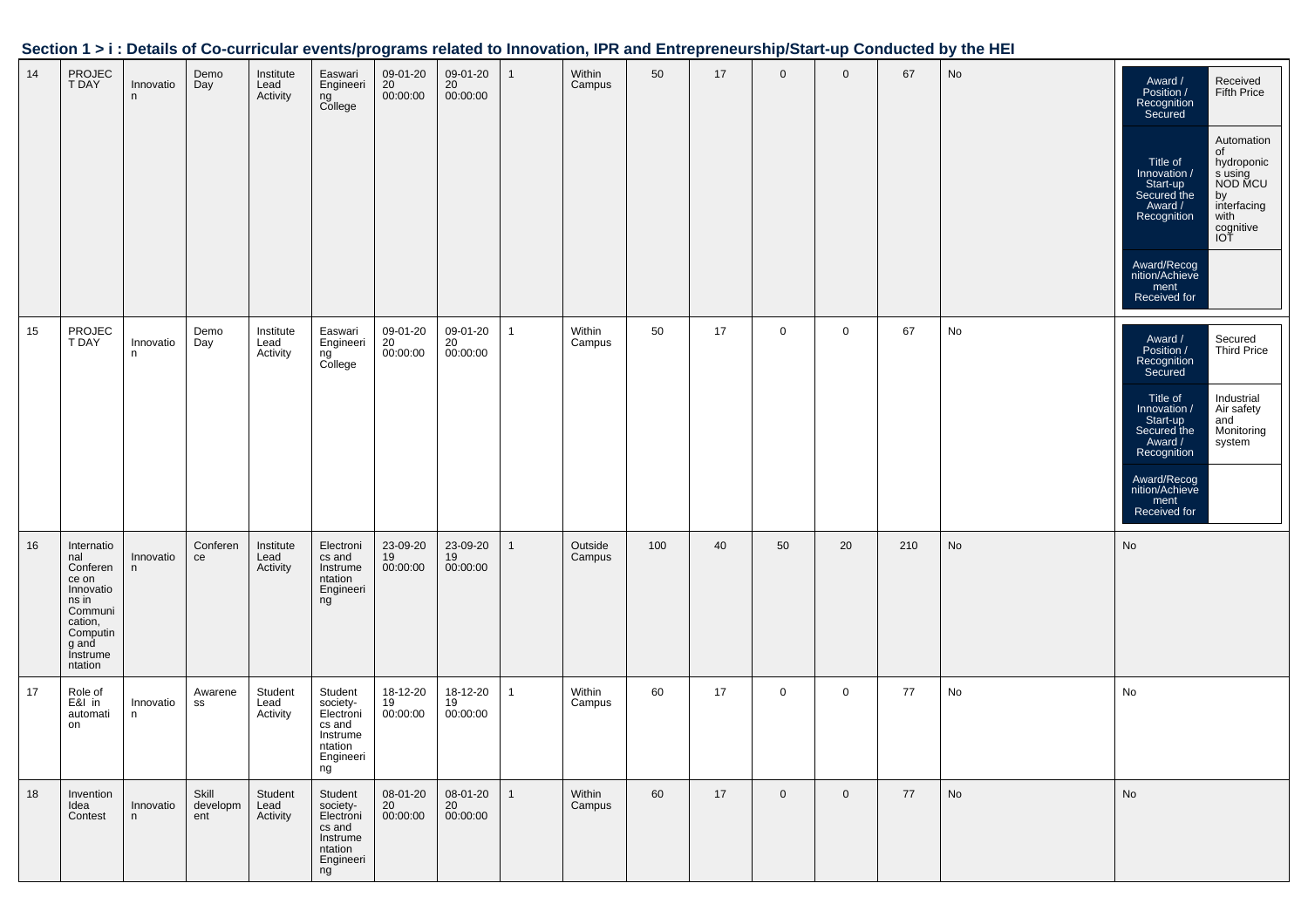|    |                                                      |                |               |                               |                                                                                                                        |                                         |                            |              |                  |    |             |                |             |    | Section 1 > i : Details of Co-curricular events/programs related to Innovation, IPR and Entrepreneurship/Start-up Conducted by the HEI |                                                                                                                                                                                                                                                                   |
|----|------------------------------------------------------|----------------|---------------|-------------------------------|------------------------------------------------------------------------------------------------------------------------|-----------------------------------------|----------------------------|--------------|------------------|----|-------------|----------------|-------------|----|----------------------------------------------------------------------------------------------------------------------------------------|-------------------------------------------------------------------------------------------------------------------------------------------------------------------------------------------------------------------------------------------------------------------|
| 19 | Tickle<br>Your<br>Brain<br>Contest                   | Innovatio<br>n | Ideation      | Institute<br>Lead<br>Activity | Internatio<br>nal<br>society of<br>Automati<br>on-<br>Electroni<br>cs and<br>Instrume<br>ntation<br>Engineeri<br>ng    | 23-01-20<br>$\frac{20}{20}$<br>00:00:00 | 23-01-20<br>20<br>00:00:00 | $\mathbf{1}$ | Within<br>Campus | 55 | 17          | $\overline{0}$ | $\mathbf 0$ | 72 | No                                                                                                                                     | No                                                                                                                                                                                                                                                                |
| 20 | My<br>favorite<br>scientists<br>and his<br>invention | Innovatio<br>n | Ideation      | Student<br>Lead<br>Activity   | student<br>society-<br>Electroni<br>cs and<br>Instrume<br>ntation<br>Engineeri<br>ng                                   | 05-02-20<br>20<br>00:00:00              | 05-02-20<br>20<br>00:00:00 | $\mathbf{1}$ | Within<br>Campus | 60 | 17          | $\overline{0}$ | $\mathbf 0$ | 77 | No                                                                                                                                     | No                                                                                                                                                                                                                                                                |
| 21 | Evolution<br>Of<br>Technolg<br>y                     | Innovatio<br>n | Ideation      | Institute<br>Lead<br>Activity | Internatio<br>nal<br>society of<br>Automati<br>on-<br>Electroni<br>cs and<br>Instrume<br>ntation<br>Engineeri<br>ng    | 06-02-20<br>$\frac{20}{20}$ 00:00:00    | 06-02-20<br>20<br>00:00:00 | $\mathbf{1}$ | Within<br>Campus | 50 | 17          | $\mathbf 0$    | $\mathbf 0$ | 67 | No                                                                                                                                     | No                                                                                                                                                                                                                                                                |
| 22 | CLAD<br>Certificati<br>on Exam                       | Innovatio<br>n | Training      | Institute<br>Lead<br>Activity | National<br>Instrume<br>nts and<br>Electroni<br>cs and<br>Instrume<br>ntation<br>Engineeri<br>ng<br>Departm<br>ent     | 23-07-20<br>19<br>00:00:00              | 24-08-20<br>19<br>00:00:00 | 33           | Within<br>Campus | 29 | $\mathbf 0$ | $\overline{0}$ | $\mathbf 0$ | 29 | No                                                                                                                                     | Award /<br>Position /<br>Recognition<br>Cleared<br>Exam<br>Secured<br>Qualified as<br>LabVIEW<br>Associate<br>Developer<br>Title of<br>Innovation /<br>Start-up<br>Secured the<br>Award /<br>Recognition<br>Award/Recog<br>nition/Achieve<br>ment<br>Received for |
| 23 | Paper<br>presentat<br>ion                            | Innovatio<br>n | Awarene<br>SS | Institute<br>Lead<br>Activity | Internatio<br>nal<br>Society<br>of<br>Automati<br>on-<br>Electroni<br>cs and<br>Instrume<br>ntation<br>Engineeri<br>ng | 24-07-20<br>19<br>00:00:00              | 24-07-20<br>19<br>00:00:00 | $\mathbf{1}$ | Within<br>Campus | 50 | 17          | $\mathbf{0}$   | $\mathbf 0$ | 67 | No                                                                                                                                     | Award /<br>Position /<br>Recognition<br>First and<br>Second<br>Prize<br>Secured<br>Title of<br>Automation<br>Innovation /<br>Start-up<br>Secured the<br>Award /<br>Recognition<br>Award/Recog<br>nition/Achieve<br>ment<br>Received for                           |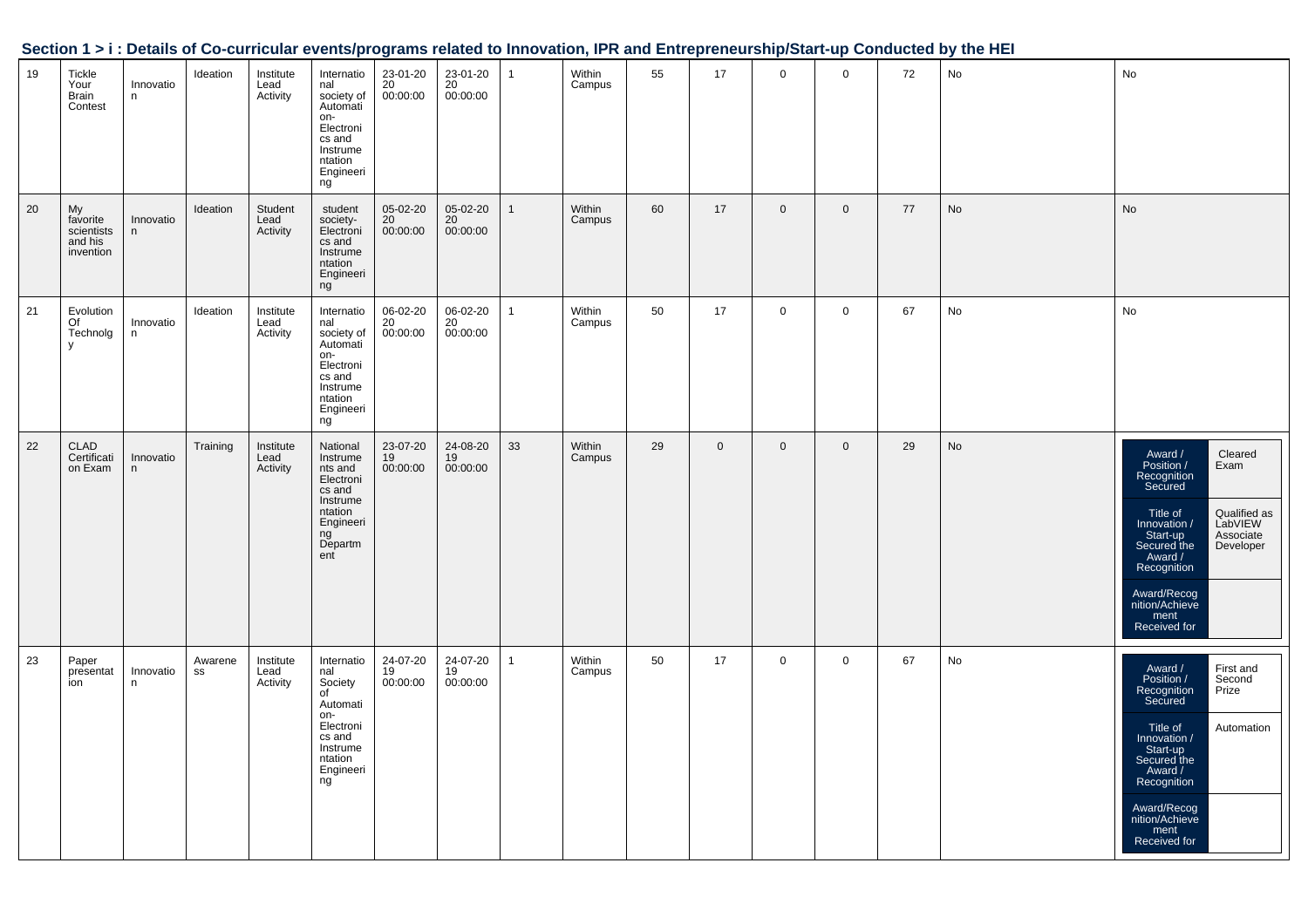|  | Section 1 > i : Details of Co-curricular events/programs related to Innovation, IPR and Entrepreneurship/Start-up Conducted by the HEI |
|--|----------------------------------------------------------------------------------------------------------------------------------------|
|  |                                                                                                                                        |

| 24 | Robotics<br>and<br>Industrial<br>Automati<br>on                                      | Innovatio<br>n. | Worksho<br>p | Institute<br>Lead<br>Activity | <b>ELECTR</b><br>ONICS<br>AND<br><b>INSTRU</b><br>MENTAT<br><b>ION</b><br><b>ENGINE</b><br><b>ERING</b>               | 12-07-20<br>19<br>00:00:00 | 12-07-20<br>19<br>00:00:00              | $\mathbf{1}$ | Within<br>Campus | 70  | 17 | $\mathbf 0$  | $\mathbf 0$  | 87  | 2000<br><b>Total Expense</b><br>Amount<br>Incurred by<br>Institute to<br>Organise the<br>Program (In<br>Rupees) | No |
|----|--------------------------------------------------------------------------------------|-----------------|--------------|-------------------------------|-----------------------------------------------------------------------------------------------------------------------|----------------------------|-----------------------------------------|--------------|------------------|-----|----|--------------|--------------|-----|-----------------------------------------------------------------------------------------------------------------|----|
| 25 | Remote<br>Sensing<br>and<br>Image<br>Processi<br>ng                                  | Innovatio<br>n  | Training     | Institute<br>Lead<br>Activity | ELECTR<br>ONICS<br>AND<br>INSTRU<br>MENTAT<br><b>ION</b><br><b>ENGINE</b><br><b>ERING</b>                             | 24-07-20<br>19<br>00:00:00 | 24-07-20<br>$\overline{19}$<br>00:00:00 | $\mathbf{1}$ | Within<br>Campus | 101 | 17 | $\mathbf 0$  | $\mathbf 0$  | 118 | No                                                                                                              | No |
| 26 | Role Of<br>Instrume<br>ntation<br>Engineer<br>sin<br>Corporat<br>es                  | Innovatio<br>n. | Seminar      | Institute<br>Lead<br>Activity | <b>ELECTR</b><br><b>ONICS</b><br>AND<br><b>INSTRU</b><br><b>MENTAT</b><br><b>ION</b><br><b>ENGINE</b><br><b>ERING</b> | 20-08-20<br>19<br>00:00:00 | 20-08-20<br>19<br>00:00:00              | $\mathbf{1}$ | Within<br>Campus | 102 | 17 | $\mathbf{0}$ | $\mathbf{0}$ | 119 | 2000<br><b>Total Expense</b><br>Amount<br>Incurred by<br>Institute to<br>Organise the<br>Program (In<br>Rupees) | No |
| 27 | Feedbac<br>k<br>amplifiers<br>and<br>Oscillator<br>s                                 | Innovatio<br>n  | Seminar      | Institute<br>Lead<br>Activity | ELECTR<br>ONICS<br><b>AND</b><br><b>INSTRU</b><br><b>MENTAT</b><br><b>ION</b><br><b>ENGINE</b><br><b>ERING</b>        | 13-09-20<br>19<br>00:00:00 | 13-09-20<br>19<br>00:00:00              | $\mathbf{1}$ | Within<br>Campus | 70  | 17 | $\mathbf 0$  | $\mathbf 0$  | 87  | <b>Total Expense</b><br>2000<br>Amount<br>Incurred by<br>Institute to<br>Organise the<br>Program (In<br>Rupees) | No |
| 28 | Design of<br>control<br>valve,<br>Multi<br>channel<br>Data<br>Acquisitio<br>n System | Innovatio<br>n  | Worksho<br>p | Institute<br>Lead<br>Activity | ELECTR<br>ONICS<br>AND<br><b>INSTRU</b><br><b>MENTAT</b><br><b>ION</b><br><b>ENGINE</b><br><b>ERING</b>               | 13-09-20<br>19<br>00:00:00 | 13-09-20<br>19<br>00:00:00              |              | Within<br>Campus | 101 | 17 | $\mathbf{0}$ | $\Omega$     | 118 | <b>Total Expense</b><br>2000<br>Amount<br>Incurred by<br>Institute to<br>Organise the<br>Program (In<br>Rupees) | No |
| 29 | <b>DESIGN</b><br>OF<br><b>CONTRO</b><br><b>VALVES</b>                                | Innovatio<br>n  | Seminar      | Institute<br>Lead<br>Activity | ELECTR<br><b>ONICS</b><br>AND<br><b>INSTRU</b><br><b>MENTAT</b><br><b>ION</b><br><b>ENGINE</b><br><b>ERING</b>        | 10-01-20<br>20<br>00:00:00 | 10-01-20<br>20<br>00:00:00              | $\mathbf{1}$ | Within<br>Campus | 101 | 17 | $\mathbf 0$  | 0            | 118 | 2000<br><b>Total Expense</b><br>Amount<br>ncurred by<br>Institute to<br>Organise the<br>Program (In<br>Rupees)  | No |
| 30 | How to<br>get<br>started<br>with<br><b>ROBOTI</b><br>CS and<br>IoT                   | Innovatio<br>n. | Seminar      | Institute<br>Lead<br>Activity | ELECTR<br><b>ONICS</b><br>AND<br><b>INSTRU</b><br><b>MENTAT</b><br><b>ION</b><br><b>ENGINE</b><br><b>ERING</b>        | 20-01-20<br>20<br>00:00:00 | 20-01-20<br>20<br>00:00:00              | $\mathbf{1}$ | Within<br>Campus | 70  | 17 | $\mathbf 0$  | $\mathbf 0$  | 87  | 2000<br><b>Total Expense</b><br>Amount<br>Incurred by<br>Institute to<br>Organise the<br>Program (In<br>Rupees) | No |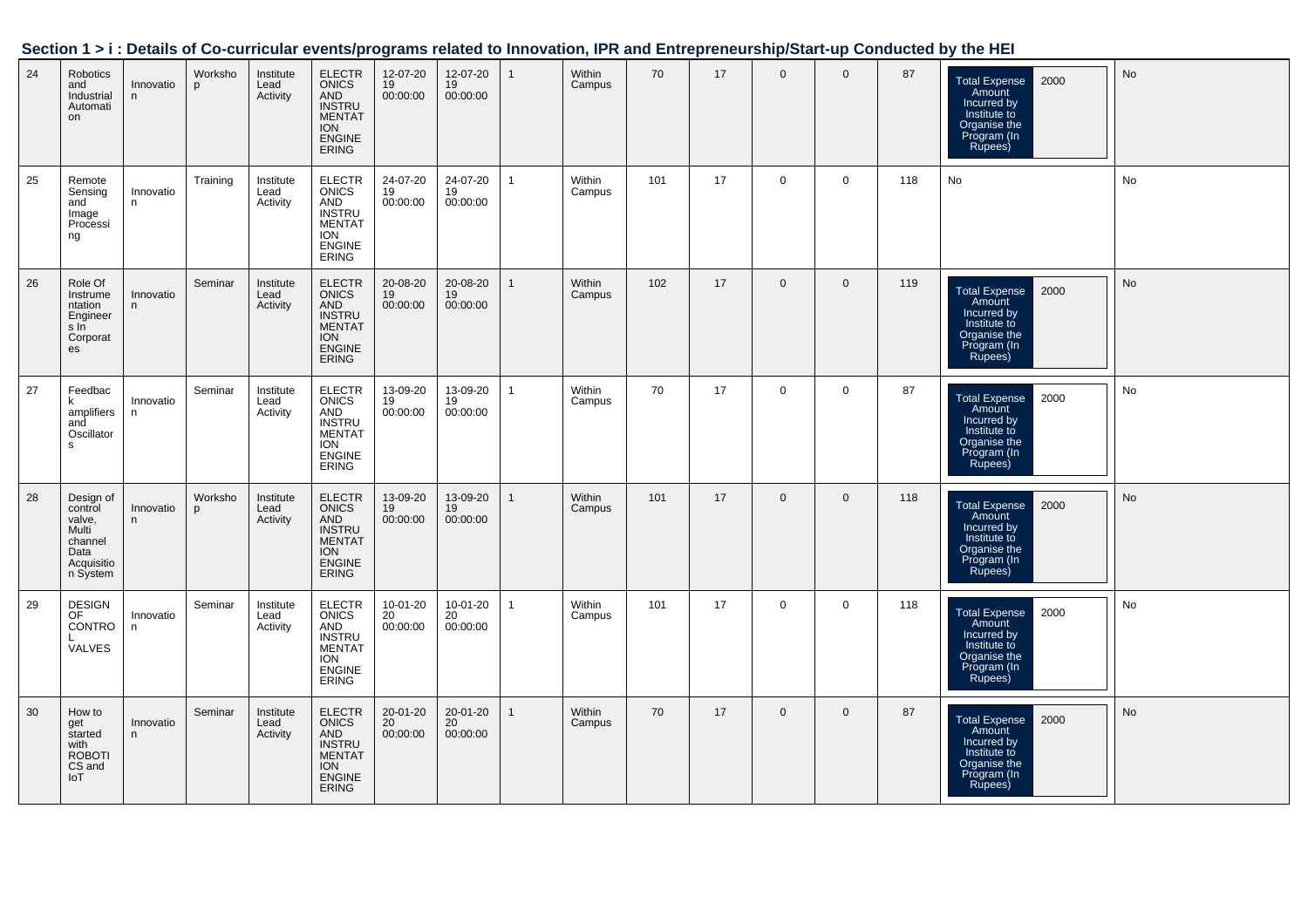| Section 1 > i : Details of Co-curricular events/programs related to Innovation, IPR and Entrepreneurship/Start-up Conducted by the HEI |  |
|----------------------------------------------------------------------------------------------------------------------------------------|--|
|                                                                                                                                        |  |

| 31 | Advance<br>ments in<br>Compute<br>r Control<br>of<br>Processe<br><b>S</b>                                        | Innovatio<br>n                                | Seminar              | Institute<br>Lead<br>Activity | <b>ELECTR</b><br><b>ONICS</b><br>AND<br><b>INSTRU</b><br><b>MENTAT</b><br><b>ION</b><br><b>ENGINE</b><br><b>ERING</b> | $25-01-20$<br>$20$<br>00:00:00 | 25-01-20<br>20<br>00:00:00 | $\mathbf{1}$ | Within<br>Campus | 102         | 17 | $\mathbf 0$  | $\mathbf 0$  | 119 | 2000<br><b>Total Expense</b><br>Amount<br>Incurred by<br>Institute to<br>Organise the<br>Program (In<br>Rupees)  | No        |
|----|------------------------------------------------------------------------------------------------------------------|-----------------------------------------------|----------------------|-------------------------------|-----------------------------------------------------------------------------------------------------------------------|--------------------------------|----------------------------|--------------|------------------|-------------|----|--------------|--------------|-----|------------------------------------------------------------------------------------------------------------------|-----------|
| 32 | Sensors<br>in.<br>Underwat<br>er<br>Applicatio<br>ns                                                             | Innovatio<br>n                                | Seminar              | Institute<br>Lead<br>Activity | <b>ELECTR</b><br><b>ONICS</b><br>AND<br><b>INSTRU</b><br><b>MENTAT</b><br><b>ION</b><br><b>ENGINE</b><br><b>ERING</b> | 05-02-20<br>20<br>00:00:00     | 05-02-20<br>20<br>00:00:00 | $\mathbf{1}$ | Within<br>Campus | 101         | 17 | $\mathbf{0}$ | $\mathbf 0$  | 118 | 2000<br><b>Total Expense</b><br>Amount<br>Incurred by<br>Institute to<br>Organise the<br>Program (In<br>Rupees)  | <b>No</b> |
| 33 | Digital<br>Transfor<br>mation<br>using<br>Artificial<br>Intelligen<br>ce and<br>Blockchai<br>n<br>Technolo<br>gy | Innovatio<br>n                                | Seminar              | Institute<br>Lead<br>Activity | <b>ELECTR</b><br><b>ONICS</b><br>AND<br><b>INSTRU</b><br><b>MENTAT</b><br><b>ION</b><br><b>ENGINE</b><br><b>ERING</b> | 25-02-20<br>20<br>00:00:00     | 25-02-20<br>20<br>00:00:00 | $\mathbf{1}$ | Within<br>Campus | 112         | 17 | $\mathbf{0}$ | $\mathbf 0$  | 129 | 2000<br><b>Total Expense</b><br>Amount<br>Incurred by<br>Institute to<br>Organise the<br>Program (In<br>Rupees)  | No        |
| 34 | <b>APPLICA</b><br><b>TIONS</b><br>OF<br><b>MEMS</b><br><b>AND</b><br><b>NANO</b><br><b>SCIENC</b><br>E           | Innovatio<br>n.                               | Awarene<br>SS        | Institute<br>Lead<br>Activity | <b>ELECTR</b><br><b>ONICS</b><br>AND<br><b>INSTRU</b><br><b>MENTAT</b><br><b>ION</b><br><b>ENGINE</b><br><b>ERING</b> | 06-03-20<br>20<br>00:00:00     | 06-03-20<br>20<br>00:00:00 | $\mathbf{1}$ | Within<br>Campus | 70          | 15 | $\mathbf{0}$ | $\mathbf{0}$ | 85  | No                                                                                                               | No        |
| 35 | Data<br>science<br>and<br>Bigdata<br>Analysis                                                                    | Innovatio<br>n                                | Training             | Institute<br>Lead<br>Activity | Informati<br>on<br>Technolo<br>gу                                                                                     | 10-06-20<br>19<br>00:00:00     | 23-06-20<br>19<br>00:00:00 | 14           | Within<br>Campus | $\mathbf 0$ | 50 | $\mathbf{0}$ | 70           | 120 | No                                                                                                               | No        |
| 36 | Entrepre<br>neurship<br>Develop<br>ment<br>Conclave                                                              | Entrepre<br>neurship/<br>Startup              | Start-up<br>Conclave | Institute<br>Lead<br>Activity | Easwari<br>Engineeri<br>ng<br>College                                                                                 | 25-02-20<br>20<br>00:00:00     | 25-02-20<br>20<br>00:00:00 | $\mathbf{1}$ | Within<br>Campus | 230         | 24 | 6            | $\mathbf{0}$ | 260 | No                                                                                                               | No        |
| 37 | <b>INSTRU</b><br>BLITZ 19                                                                                        | Innovatio<br>n.                               | Ideation             | Institute<br>Lead<br>Activity | Electroni<br>cs and<br>Instrume<br>ntation<br>Engineeri<br>ng                                                         | 27-08-20<br>19<br>00:00:00     | 27-08-20<br>19<br>00:00:00 | $\mathbf{1}$ | Within<br>Campus | 400         | 50 | 200          | 20           | 670 | No                                                                                                               | No        |
| 38 | Entrepre<br>neurship<br>Conclave                                                                                 | Entrepre<br>neurship/<br>Startup <sup>1</sup> | Start-up<br>Conclave | Institute<br>Lead<br>Activity | Centre<br>for<br>Entrepre<br>neurship<br>Develop<br>ment                                                              | 25-02-20<br>20<br>00:00:00     | 25-02-20<br>20<br>00:00:00 | $\mathbf{1}$ | Within<br>Campus | 250         | 20 | $\mathbf{0}$ | $\mathbf 0$  | 270 | <b>Total Expense</b><br>10000<br>Amount<br>Incurred by<br>Institute to<br>Organise the<br>Program (In<br>Rupees) | No        |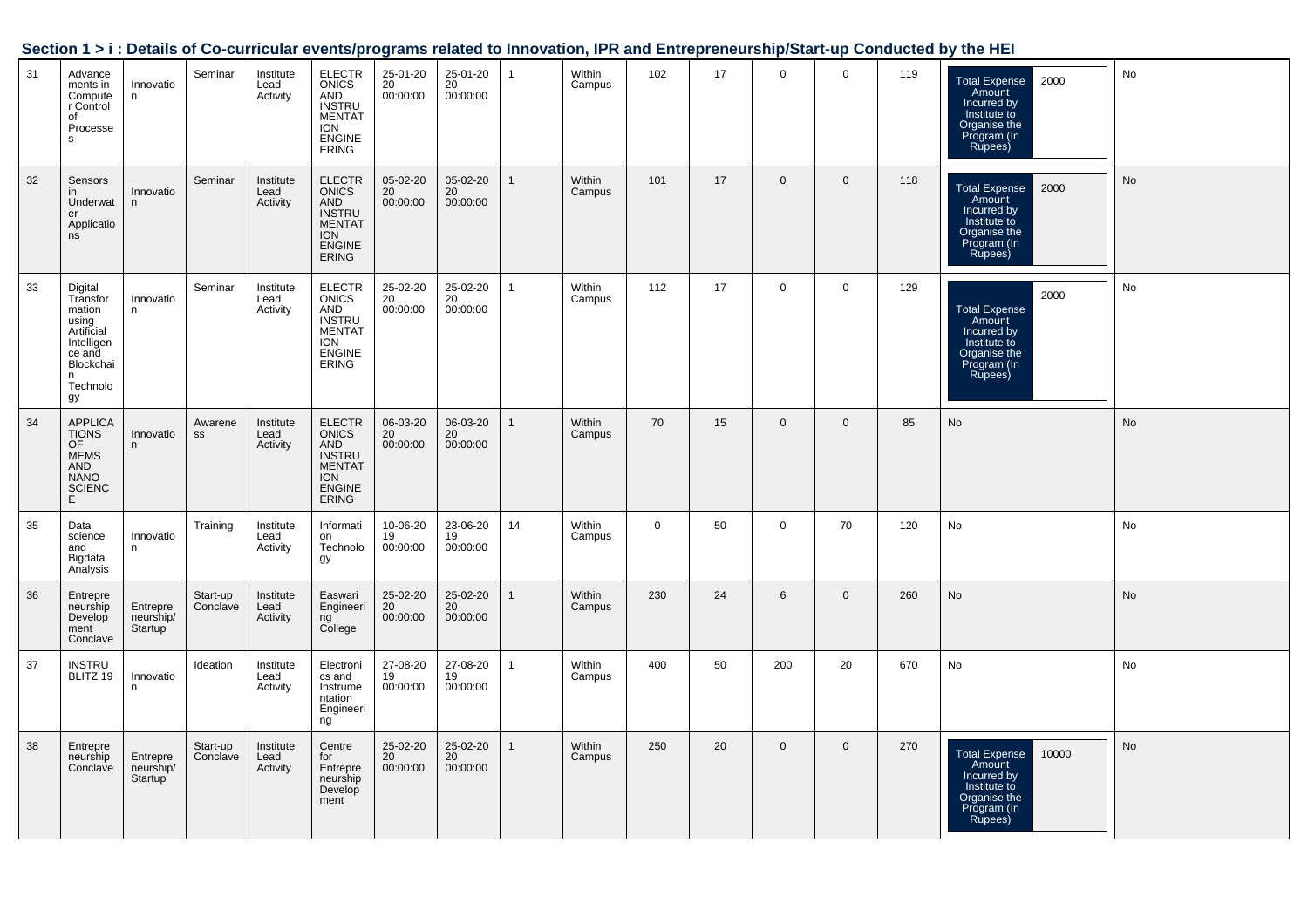|    |                                                                                                                                         |                |                |                               |                                                                                           | - <del>.</del>             |                            |                |                  |              |              |             |              |     |    |                                                                                                                                                                                                                                                                                                                |
|----|-----------------------------------------------------------------------------------------------------------------------------------------|----------------|----------------|-------------------------------|-------------------------------------------------------------------------------------------|----------------------------|----------------------------|----------------|------------------|--------------|--------------|-------------|--------------|-----|----|----------------------------------------------------------------------------------------------------------------------------------------------------------------------------------------------------------------------------------------------------------------------------------------------------------------|
| 39 | PROJEC<br>T DAY-<br>2020Med<br>sol-<br>Digitizatio<br>n of<br>Medical<br>Solutions                                                      | Innovatio<br>n | Exhibition     | Institute<br>Lead<br>Activity | SRM<br>EASWAR<br><b>ENGINE</b><br>ERING<br>COLLEG<br>Ε.<br><b>RAMPUR</b><br>AM,<br>CHÉNNA | 09-01-20<br>20<br>00:00:00 | 10-01-20<br>20<br>00:00:00 | $\overline{2}$ | Within<br>Campus | 200          | 20           | $\mathbf 0$ | $\mathbf 0$  | 220 | No | Award /<br>first prize -<br>Position /<br>50000<br>Recognition<br>Secured<br>Title of<br>Medsol-<br>Digitization<br>of Medical<br>Innovation /<br>Start-up<br>Secured the<br>Solutions<br>Award /<br>Recognition<br>Idea/Innova<br>Award/Recog<br>nition/Achieve<br>tion/Prototy<br>ment<br>pe<br>Received for |
| 40 | <b>QUINTE</b><br>SSENCE<br>2020                                                                                                         | Innovatio<br>n | Conferen<br>ce | Student<br>Lead<br>Activity   | Electroni<br>cs and<br>Communi<br>cation<br>Engineeri<br>ng                               | 11-01-20<br>20<br>00:00:00 | 11-01-20<br>20<br>00:00:00 | $\mathbf{1}$   | Within<br>Campus | $\mathbf{0}$ | $\mathbf{0}$ | 200         | $\mathbf{0}$ | 200 | No | First,<br>Second and<br>Award /<br>Position /<br>Third<br>Recognition<br>Secured<br>Title of<br><b>Best Paper</b><br>Presentatio<br>Innovation /<br>Start-up<br>n<br>Secured the<br>Award /<br>Recognition<br>Idea/Innova<br>Award/Recog<br>nition/Achieve<br>tion/Prototy<br>ment<br>pe<br>Received for       |
| 41 | <b>ADVANC</b><br><b>EMENT</b><br>AND<br>RECENT<br>INNOVA<br><b>TIONS IN</b><br><b>MECHAN</b><br><b>ICAL</b><br>ENGINE<br>ERING-<br>2020 | Innovatio<br>n | Conferen<br>ce | Institute<br>Lead<br>Activity | Easwari<br>Engineeri<br>ng<br>College                                                     | 06-03-20<br>20<br>00:00:00 | 06-03-20<br>20<br>00:00:00 | $\mathbf{1}$   | Within<br>Campus | 282          | 35           | 40          | 20           | 377 | No | <b>Best Paper</b><br>Award /<br>Position /<br>Recognition<br>Secured<br>Title of<br><b>Best Paper</b><br>Award<br>Innovation /<br>Start-up<br>Secured the<br>Award /<br>Recognition<br>Novel<br>Award/Recog<br>nition/Achieve<br>Research<br>Paper/Work<br>ment<br>Received for                                |

### **Section 1 > i : Details of Co-curricular events/programs related to Innovation, IPR and Entrepreneurship/Start-up Conducted by the HEI**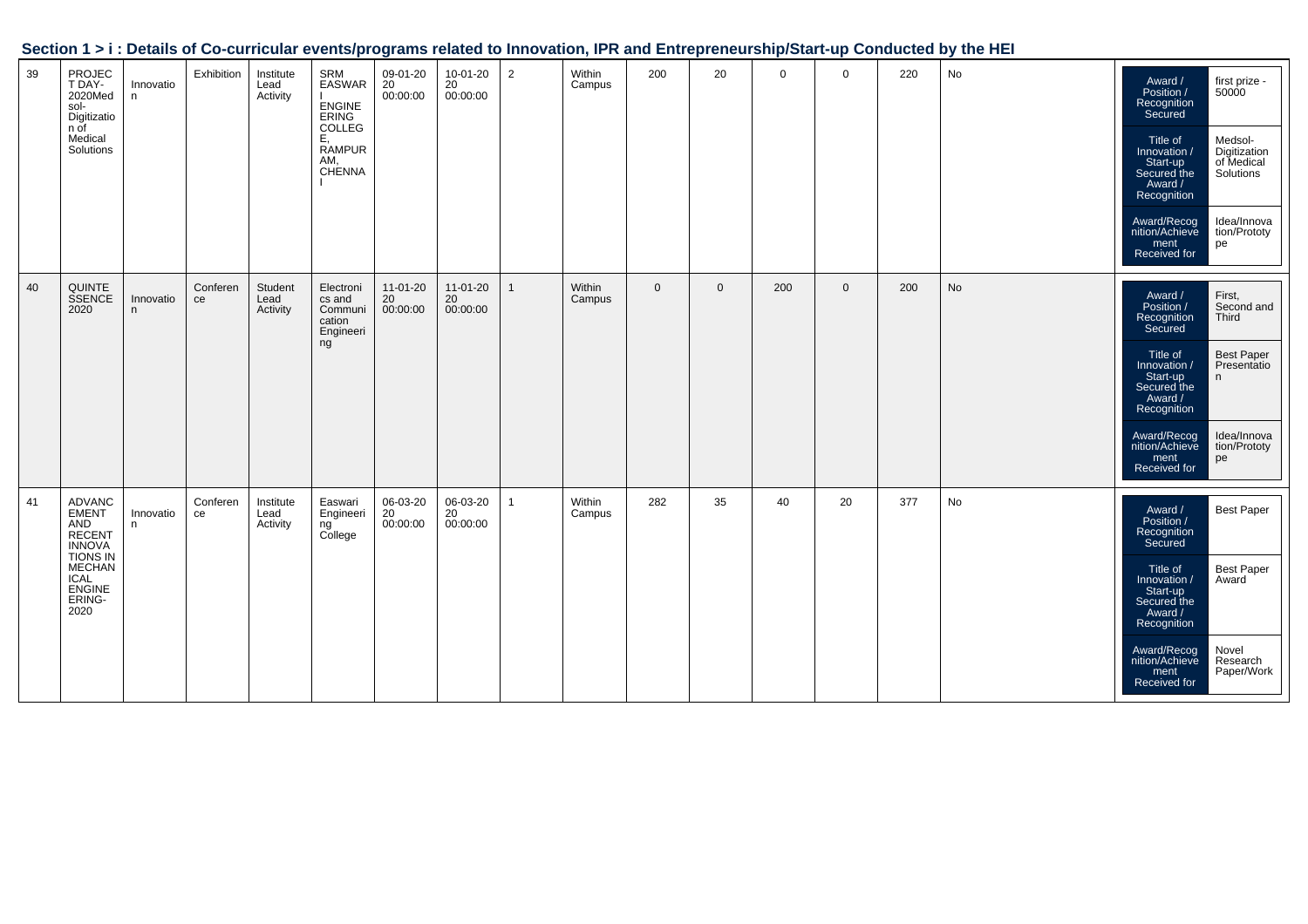|  | Section 1 > i : Details of Co-curricular events/programs related to Innovation, IPR and Entrepreneurship/Start-up Conducted by the HEI |  |
|--|----------------------------------------------------------------------------------------------------------------------------------------|--|
|  |                                                                                                                                        |  |

| 42 | <b>ISHRAE -</b><br>Tier<br>Events                                                                                                | Innovatio<br>n                                      | Skill<br>developm<br>ent | Institute<br>Lead<br>Activity | Easwari<br>Engineeri<br>ng<br>College                                                                       | 13-03-20<br>20<br>00:00:00 | 13-03-20<br>20<br>00:00:00 |              | Within<br>Campus | 25  | $\Omega$ | 80             | $\mathbf{0}$   | 105 | No | Award /<br>Position /<br>Recognition<br>Secured<br>Title of<br>Innovation /<br>Start-up<br>Secured the<br>Award /<br>Recognition<br>Award/Recog<br>nition/Achieve<br>ment<br>Received for | Award<br>Design<br>Award<br>Idea/Innova<br>tion/Prototy<br>pe                                                                                                                 |
|----|----------------------------------------------------------------------------------------------------------------------------------|-----------------------------------------------------|--------------------------|-------------------------------|-------------------------------------------------------------------------------------------------------------|----------------------------|----------------------------|--------------|------------------|-----|----------|----------------|----------------|-----|----|-------------------------------------------------------------------------------------------------------------------------------------------------------------------------------------------|-------------------------------------------------------------------------------------------------------------------------------------------------------------------------------|
| 43 | Skill<br>Develop<br>ment<br>Worksho<br>p on<br>Good<br>Construct<br>ion<br>Practices<br>by using<br>Sustaina<br>ble<br>Materials | Entrepre<br>neurship/<br>Startup <sup>'</sup>       | Worksho<br>p             | Institute<br>Lead<br>Activity | Departm<br>ent of<br>Civil<br>Engineeri<br>ng                                                               | 24-09-20<br>19<br>00:00:00 | 24-09-20<br>19<br>00:00:00 | 1            | Within<br>Campus | 47  | 14       | 83             | 8              | 152 | No | No                                                                                                                                                                                        |                                                                                                                                                                               |
| 44 | "Training<br>on Rain<br>Water<br>Harvestin<br>g<br>Techniqu<br>e" - Skill<br>Develop<br>ment<br>Program<br>me                    | Entrepre<br>neurship/<br>Startup                    | Skill<br>developm<br>ent | Institute<br>Lead<br>Activity | Departm<br>ent of<br>Civil<br>Engineeri<br>ng and<br>Indian<br>Concrete<br>Institute<br>Students<br>Chapter | 03-09-20<br>19<br>00:00:00 | 03-09-20<br>19<br>00:00:00 | $\mathbf 1$  | Within<br>Campus | 56  | 11       | 9              | 2              | 78  | No | Award /<br>Position /<br>Recognition<br>Secured<br>Title of<br>Innovation /<br>Start-up<br>Secured the<br>Award /<br>Recognition<br>Award/Recog<br>nition/Achieve<br>ment<br>Received for | Young<br>Entreprene<br>ur Award<br>2020<br><b>INSAAT</b><br>Services<br>(Rain Water<br>Harvesting<br>Technique<br>implementa<br>tion)<br><b>Business</b><br>Model/Start<br>up |
| 45 | Training<br>on quality<br>and<br>defects<br>during<br>painting                                                                   | Entrepre<br>neurship/<br>Startup,<br>Innovatio<br>n | Training                 | Institute<br>Lead<br>Activity | Departm<br>ent of<br>Civil<br>Engineeri<br>ng                                                               | 09-10-20<br>19<br>00:00:00 | 09-10-20<br>19<br>00:00:00 | $\mathbf{1}$ | Within<br>Campus | 106 | 14       | $\mathbf 0$    | $\overline{7}$ | 127 | No | No                                                                                                                                                                                        |                                                                                                                                                                               |
| 46 | Seminar<br>on<br>Project<br>Manage<br>ment of<br>Oil and<br>Gas<br>Projects                                                      | Entrepre<br>neurship/<br>Startup,<br>Innovatio<br>n | Seminar                  | Institute<br>Lead<br>Activity | Departm<br>ent of<br>Civil<br>Engineeri<br>ng                                                               | 05-02-20<br>20<br>00:00:00 | 05-02-20<br>20<br>00:00:00 | 1            | Within<br>Campus | 137 | 12       | 5 <sup>5</sup> | $\overline{4}$ | 158 | No | No                                                                                                                                                                                        |                                                                                                                                                                               |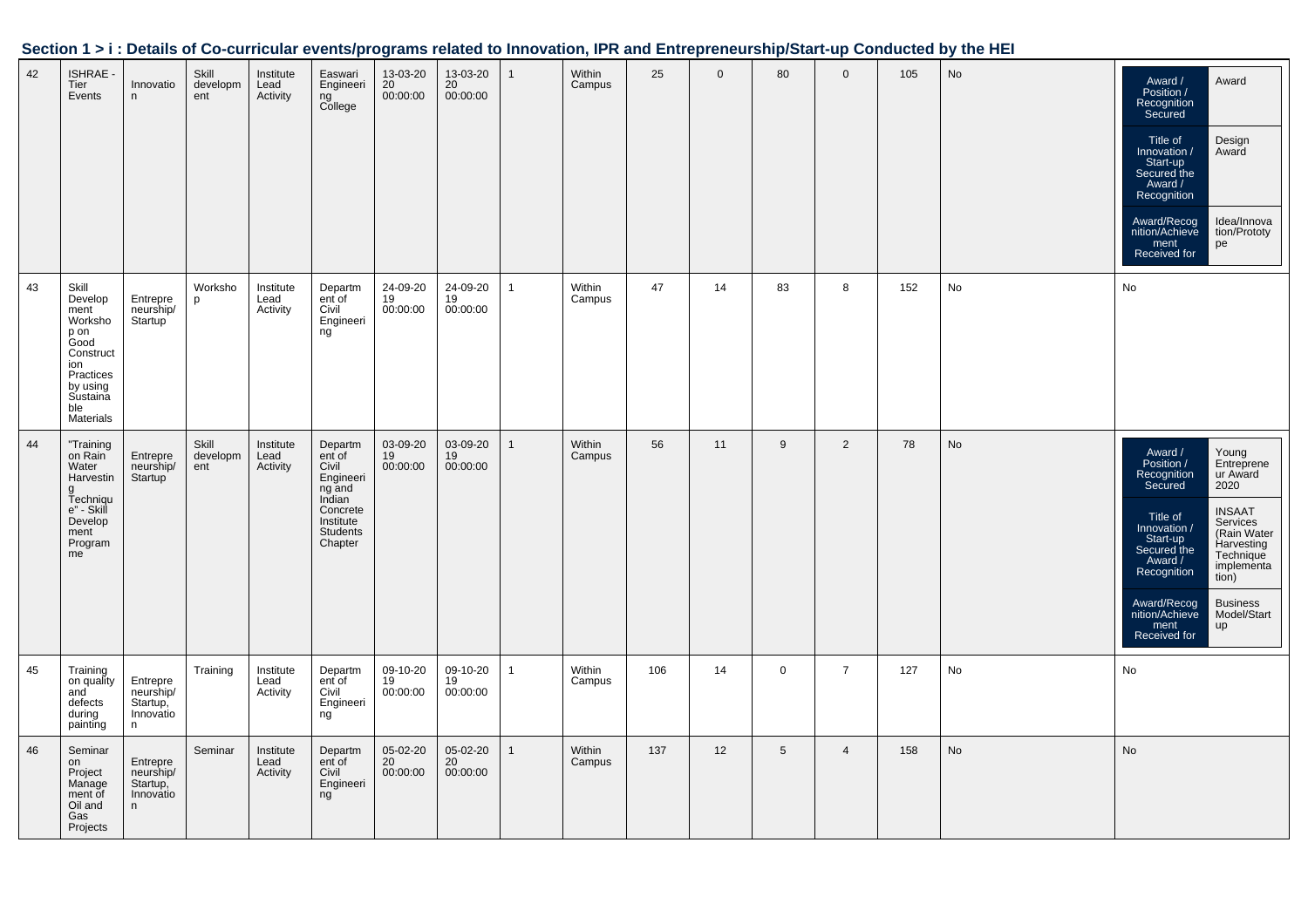|  |  | Section 1 > i : Details of Co-curricular events/programs related to Innovation, IPR and Entrepreneurship/Start-up Conducted by the HEI |
|--|--|----------------------------------------------------------------------------------------------------------------------------------------|
|  |  |                                                                                                                                        |

| 47 | Training<br>on<br>Technical<br>knowledg<br>e and<br>communi<br>cation<br>skills in<br>constructi<br>on<br>manage<br>ment | Entrepre<br>neurship/<br>Startup <sup>1</sup>               | Training                   | Institute<br>Lead<br>Activity | Departm<br>ent of<br>Civil<br>Engineeri<br>ng                                           | 20-02-20<br>20<br>00:00:00 | 20-02-20<br>20<br>00:00:00 | $\mathbf{1}$ | Within<br>Campus | 117 | 11             | $\mathbf 0$    | $\overline{4}$ | 132 | No        | No        |
|----|--------------------------------------------------------------------------------------------------------------------------|-------------------------------------------------------------|----------------------------|-------------------------------|-----------------------------------------------------------------------------------------|----------------------------|----------------------------|--------------|------------------|-----|----------------|----------------|----------------|-----|-----------|-----------|
| 48 | Worksho<br>p on<br>TEKLA<br>Software<br>usage                                                                            | Entrepre<br>neurship/<br>Startup,<br>Innovatio<br>n.        | Worksho<br>p               | Institute<br>Lead<br>Activity | Departm<br>ent of<br>Civil<br>engineeri<br>ng                                           | 25-02-20<br>20<br>00:00:00 | 25-02-20<br>20<br>00:00:00 | $\mathbf{1}$ | Within<br>Campus | 121 | 11             | $\mathbf 0$    | $\overline{4}$ | 136 | <b>No</b> | <b>No</b> |
| 49 | Indian<br>Plumbing<br>Professio<br>nal<br>League                                                                         | IPR,<br>Entrepre<br>neurship/<br>Startup,<br>Innovatio<br>n | Orientatio<br>n<br>Session | Institute<br>Lead<br>Activity | Departm<br>ent of<br>Civil<br>Engineeri<br>ng,<br>Indian<br>Plumbing<br>Associati<br>on | 24-08-20<br>19<br>00:00:00 | 24-08-20<br>19<br>00:00:00 | $\mathbf{1}$ | Within<br>Campus | 8   | $\overline{2}$ | $\mathbf{0}$   | 44             | 54  | No        | No        |
| 50 | Indian<br>Plumbing<br>Professio<br>nal<br>League                                                                         | IPR,<br>Entrepre<br>neurship/<br>Startup,<br>Innovatio<br>n | Orientatio<br>n<br>Session | Institute<br>Lead<br>Activity | Departm<br>ent of<br>Civil<br>Engineeri<br>ng,<br>Indian<br>Plumbing<br>Associati<br>on | 31-08-20<br>19<br>00:00:00 | 31-08-20<br>19<br>00:00:00 | $\mathbf{1}$ | Within<br>Campus | 8   | $\overline{2}$ | $\mathbf 0$    | 44             | 54  | No        | <b>No</b> |
| 51 | Indian<br>Plumbing<br>Professio<br>nal<br>League                                                                         | IPR,<br>Entrepre<br>neurship/<br>Startup,<br>Innovatio<br>n | Orientatio<br>n<br>Session | Institute<br>Lead<br>Activity | Departm<br>ent of<br>Civil<br>Engineeri<br>ng,<br>Indian<br>Plumbing<br>Associati<br>on | 07-09-20<br>19<br>00:00:00 | 07-09-20<br>19<br>00:00:00 | $\mathbf{1}$ | Within<br>Campus | 8   | $\overline{2}$ | $\mathbf 0$    | 44             | 54  | No        | No        |
| 52 | Indian<br>Plumbing<br>Professio<br>nal<br>League                                                                         | IPR,<br>Entrepre<br>neurship/<br>Startup,<br>Innovatio<br>n | Orientatio<br>n<br>Session | Institute<br>Lead<br>Activity | Departm<br>ent of<br>Civil<br>Engineeri<br>ng,<br>Indian<br>Plumbing<br>Associati<br>on | 14-09-20<br>19<br>00:00:00 | 14-09-20<br>19<br>00:00:00 | $\mathbf{1}$ | Within<br>Campus | 8   | $\overline{2}$ | $\overline{0}$ | 44             | 54  | No        | No        |
| 53 | Indian<br>Plumbing<br>Professio<br>nal<br>League                                                                         | IPR.<br>Entrepre<br>neurship/<br>Startup,<br>Innovatio<br>n | Orientatio<br>n<br>Session | Institute<br>Lead<br>Activity | Departm<br>ent of<br>Civil<br>Engineeri<br>ng,<br>Indian<br>Plumbing<br>Associati<br>on | 21-09-20<br>19<br>00:00:00 | 21-09-20<br>19<br>00:00:00 | $\mathbf{1}$ | Within<br>Campus | 8   | $\overline{2}$ | $\mathbf{0}$   | 44             | 54  | No        | No        |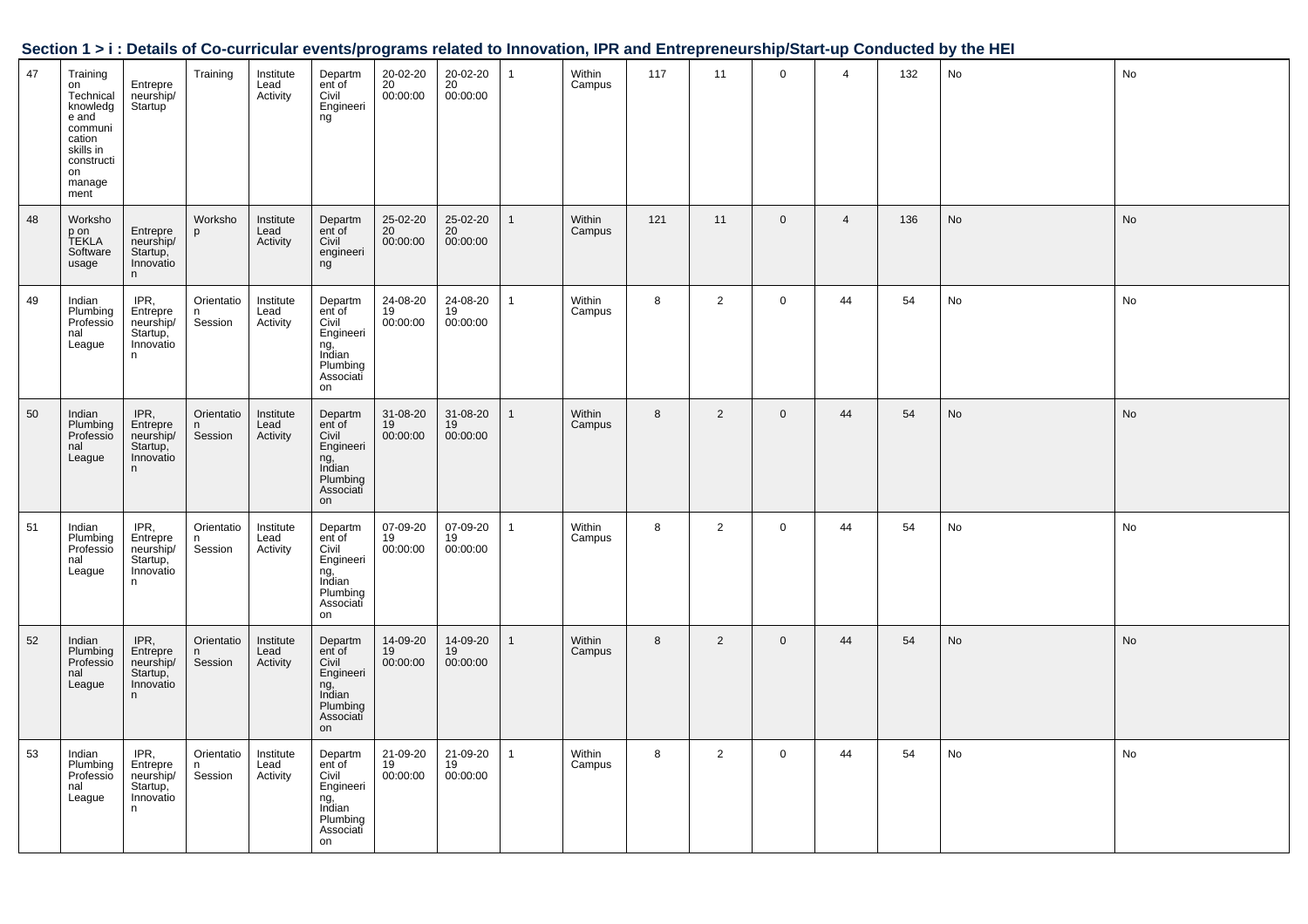| Srno           | Name of<br>Program<br>(Full<br>Name)  | Program<br>Theme | Program<br>Type          | Organizin<br>g Agency<br>/ Institute<br>Name                             | Organizin<br>g Agency<br>Type | Program<br>Start<br>Date   | Program<br>End Date        | Program<br>Duration(i<br>n Days) | Participa<br>nts<br>(Students | Participa<br>nts<br>(Faculty) | Total<br><b>Number</b><br>of<br>Participa<br>nts | Awards/R<br>ecognitio<br>ns/Achiev<br>ements | Award /<br>Position /<br>Recogniti<br>on<br>Secured | Title of<br>Innovatio<br>n / Start-<br><b>up</b><br>Secured<br>the<br>Award /<br>Recogniti<br>on | Had institute spent expenses<br>either from own resource/<br>received fund towards sending<br>delegation to participate /<br>represent the activity / event? | Did any of the participants<br>received any awards/recognition<br>for startup / innovation ideas /<br>research                                                                            |
|----------------|---------------------------------------|------------------|--------------------------|--------------------------------------------------------------------------|-------------------------------|----------------------------|----------------------------|----------------------------------|-------------------------------|-------------------------------|--------------------------------------------------|----------------------------------------------|-----------------------------------------------------|--------------------------------------------------------------------------------------------------|--------------------------------------------------------------------------------------------------------------------------------------------------------------|-------------------------------------------------------------------------------------------------------------------------------------------------------------------------------------------|
|                | Hybrid<br>and<br>Electric<br>vehicles | Innovatio<br>n   | Worksho<br>p             | Madras<br>Institute<br>of<br>Technolo<br>gy                              | Educatio<br>nal<br>Institute  | 24-01-20<br>20<br>00:00:00 | 25-01-20<br>20<br>00:00:00 | $\overline{2}$                   | 10                            | 0                             | 10                                               | No                                           | $\qquad \qquad \cdots$                              | ---                                                                                              | No                                                                                                                                                           | No                                                                                                                                                                                        |
| 2              | Go Kart<br>Racing                     | Innovatio<br>n   | Skill<br>developm<br>ent | Radhara<br>n Institute<br>of<br>Technolo<br>gy and<br>Science,<br>Bhopal | Non-<br>Govt.<br>Agencies     | 24-01-20<br>20<br>00:00:00 | 25-01-20<br>20<br>00:00:00 | 2                                | 25                            | $\mathbf 0$                   | 25                                               | Yes                                          | $\overline{\phantom{a}}$                            |                                                                                                  | 31500<br>TotalTotal<br>Expense<br>Amount<br>Incurred by<br>Institute? (In<br>Rupees)                                                                         | Award /<br>Position /<br>Recognition<br>Secured<br>Title of<br>Innovation /<br>Start-up<br>Secured the<br>Award /<br>Recognition<br>Award/Recog<br>nition/Achieve<br>ment<br>Received for |
| 3              | E Kart<br>Racing                      | Innovatio<br>n   | Skill<br>developm<br>ent | Radhara<br>n Institute<br>of<br>Technolo<br>gy and<br>Science,<br>Bhopal | Non-<br>Govt.<br>Agencies     | 24-01-20<br>20<br>00:00:00 | 25-01-20<br>20<br>00:00:00 | $\overline{2}$                   | 25                            | 0                             | 25                                               | Yes                                          |                                                     |                                                                                                  | 31500<br><b>TotalTotal</b><br>Expense<br>Amount<br>Incurred by<br>Institute? (Ín<br>Rupees)                                                                  | Award /<br>Position /<br>Recognition<br>Secured<br>Title of<br>Innovation /<br>Start-up<br>Secured the<br>Award /<br>Recognition<br>Award/Recog<br>nition/Achieve<br>ment<br>Received for |
| $\overline{4}$ | Mission<br>Fusion                     | Innovatio<br>n   | Skill<br>developm<br>ent | St.Josep<br>h Institute<br>of<br>Technolo<br>gy                          | Educatio<br>nal<br>Institute  | 14-01-20<br>20<br>00:00:00 | 14-01-20<br>20<br>00:00:00 | $\mathbf{1}$                     | $\overline{4}$                | $\mathbf 0$                   | $\overline{4}$                                   | Yes                                          | $\overline{\phantom{a}}$                            |                                                                                                  | No                                                                                                                                                           | Award /<br>Position /<br>Recognition<br>Secured<br>Title of<br>Innovation /<br>Start-up<br>Secured the<br>Award /<br>Recognition<br>Award/Recog<br>nition/Achieve<br>ment<br>Received for |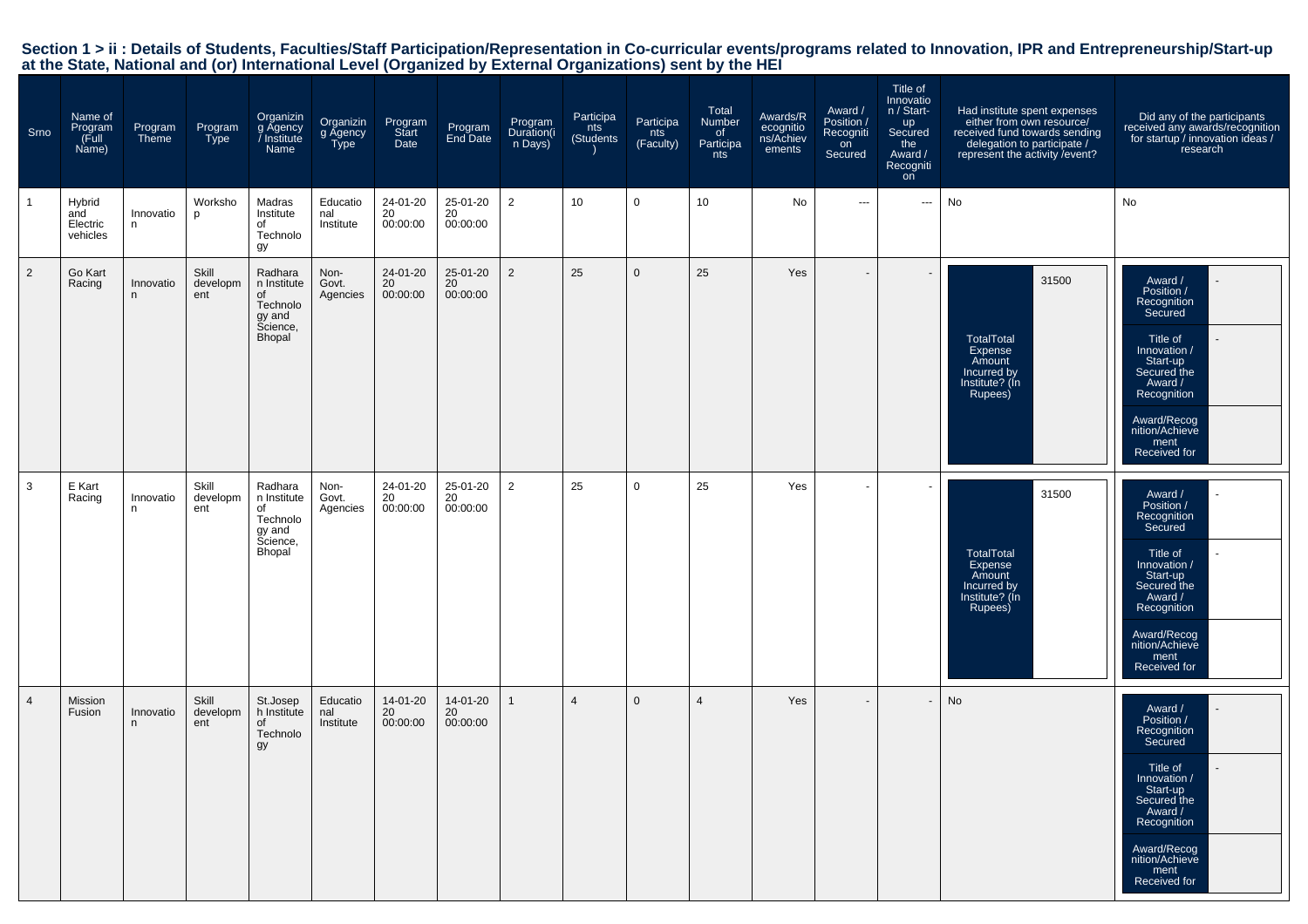|                 |                                                    |                | $\cdots$                 |                                                   |                                               |                            |                                |                | ັ   |              |              |           |                          |                          |                                                                                     |                                                                                                                                                                                           |
|-----------------|----------------------------------------------------|----------------|--------------------------|---------------------------------------------------|-----------------------------------------------|----------------------------|--------------------------------|----------------|-----|--------------|--------------|-----------|--------------------------|--------------------------|-------------------------------------------------------------------------------------|-------------------------------------------------------------------------------------------------------------------------------------------------------------------------------------------|
| 5               | SAE<br>Tractor<br>Competiti<br>on                  | Innovatio<br>n | Worksho<br>p             | Society<br>of<br>Automoti<br>ve<br>Engineer<br>s  | Non-<br>Govt.<br>Agencies                     | 22-08-20<br>19<br>00:00:00 | 24-08-20<br>19<br>00:00:00     | 3              | 25  | $\mathbf{1}$ | 26           | No        | $\sim$ $\sim$            | $\sim$ $\sim$            | No                                                                                  | No                                                                                                                                                                                        |
| $6\phantom{.}6$ | Two<br>wheeler<br>Maintena<br>nce<br>program<br>me | Innovatio<br>n | Awarene<br>$\texttt{SS}$ | Govt.Sec<br>ondary<br>School,<br>Sirugalat<br>hur | Educatio<br>nal<br>Institute                  | 20-03-20<br>20<br>00:00:00 | 20-03-20<br>20<br>00:00:00     | $\mathbf{1}$   | 150 | 15           | 165          | <b>No</b> | $\cdots$                 | $\hspace{0.05cm} \cdots$ | TotalTotal<br>2652<br>Expense<br>Amount<br>Incurred by<br>Institute? (In<br>Rupees) | No                                                                                                                                                                                        |
| $\overline{7}$  | Pollution<br>awarenes<br>s camp                    | Innovatio<br>n | Awarene<br>SS            | Punchyat<br>Office,<br>Sirukalat<br>hur           | Govt.<br>Agency<br>(State)                    | 15-07-20<br>19<br>00:00:00 | $15-07-20$<br>$19$<br>00:00:00 | $\mathbf{1}$   | 5   | 40           | 45           | No        | $\sim$                   | $\sim$                   | 5500<br>TotalTotal<br>Expense<br>Amount<br>Incurred by<br>Institute? (In<br>Rupees) | No                                                                                                                                                                                        |
| 8               | <b>TOI</b><br>Course                               | Innovatio<br>n | Skill<br>developm<br>ent | Certiport                                         | Corporat<br>e/<br>Industry<br>Associáti<br>on | 08-09-20<br>19<br>00:00:00 | 11-09-20<br>19<br>00:00:00     | $\overline{4}$ | 173 | $\mathbf 0$  | 173          | Yes       | $\overline{\phantom{a}}$ |                          | No                                                                                  | Award /<br>Position /<br>Recognition<br>Secured<br>Title of<br>/ Innovation<br>Start-up<br>Secured the<br>Award /<br>Recognition<br>Award/Recog<br>nition/Achieve<br>ment<br>Received for |
| 9               | AWS<br>Cloud<br>Practione                          | Innovatio<br>n | Skill<br>developm<br>ent | Wisen IT<br>Solutions                             | Corporat<br>e/<br>Industry<br>Associati<br>on | 10-07-20<br>19<br>00:00:00 | 15-07-20<br>19<br>00:00:00     | 6              | 118 | $\mathbf 0$  | 118          | No        | $\cdots$                 | $\hspace{0.05cm} \ldots$ | No                                                                                  | No                                                                                                                                                                                        |
| 10              | National<br>Level<br>Technical<br>Symposi<br>um    | Innovatio<br>n | Skill<br>developm<br>ent | education<br>al<br>institute                      | Educatio<br>nal<br>Institute                  | 20-05-20<br>19<br>00:00:00 | 20-05-20<br>19<br>00:00:00     | $\mathbf{1}$   | 3   | $\mathbf{0}$ | $\mathbf{3}$ | Yes       | $\overline{\phantom{a}}$ | $\overline{\phantom{a}}$ | No                                                                                  | Award /<br>Position /<br>Recognition<br>Secured<br>Title of<br>/ Innovation<br>Start-up<br>Secured the<br>Award /<br>Recognition<br>Award/Recog<br>nition/Achieve<br>ment<br>Received for |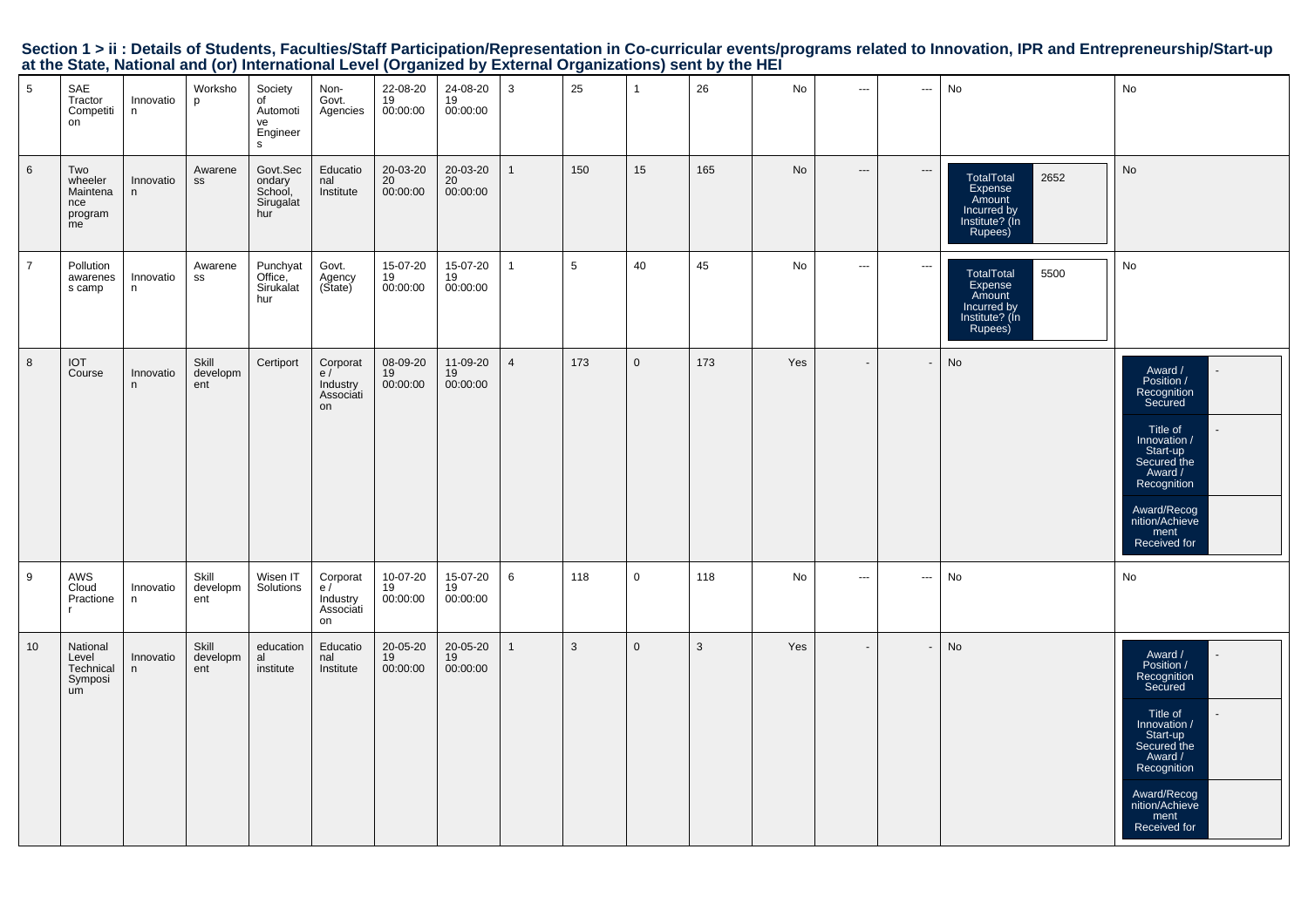|                                                                                                           |  |  | Section 1 > ii : Details of Students, Faculties/Staff Participation/Representation in Co-curricular events/programs related to Innovation, IPR and Entrepreneurship/Start-up |  |
|-----------------------------------------------------------------------------------------------------------|--|--|------------------------------------------------------------------------------------------------------------------------------------------------------------------------------|--|
| at the State, National and (or) International Level (Organized by External Organizations) sent by the HEI |  |  |                                                                                                                                                                              |  |

| 11 | 3G<br>Institute<br>of<br>research<br>and<br>Policy<br>studies                          | Innovatio<br>n                          | Worksho<br>D             | Educatio<br>nal<br>Institution                                                                                            | Educatio<br>nal<br>Institute                  | 18-02-20<br>$20 - 1000000$ | 19-02-20<br>20 <sup>2</sup><br>00:00:00 | $\overline{2}$ | 3              | $\mathbf 0$ | 3              | Yes | $\blacksquare$ | $\overline{\phantom{a}}$ | No | Award /<br>Position /<br>Recognition<br>Secured<br>Title of<br>Innovation /<br>Start-up<br>Secured the<br>Award /<br>Recognition<br>Award/Recog<br>nition/Achieve<br>ment<br>Received for |
|----|----------------------------------------------------------------------------------------|-----------------------------------------|--------------------------|---------------------------------------------------------------------------------------------------------------------------|-----------------------------------------------|----------------------------|-----------------------------------------|----------------|----------------|-------------|----------------|-----|----------------|--------------------------|----|-------------------------------------------------------------------------------------------------------------------------------------------------------------------------------------------|
| 12 | <b>EDUMEE</b><br>T on<br>Factory<br>Automati<br>on                                     | Innovatio<br>n                          | Seminar                  | Mitsubish<br>i Electric<br>India and<br>in<br>associati<br>on with<br>MIT,<br>Anna<br>university                          | Govt.<br>Agency<br>(State)                    | 08-08-20<br>19<br>00:00:00 | 08-08-20<br>19<br>00:00:00              | $\mathbf{1}$   | $\mathbf{0}$   | 3           | 3              | No  | $---$          | $\hspace{0.05cm} \ldots$ | No | No                                                                                                                                                                                        |
| 13 | <b>TCS</b><br>Digital<br>Impact<br>square                                              | Entrepre<br>neurship/<br>Startup        | Skill<br>developm<br>ent | TCS                                                                                                                       | Corporat<br>e/<br>Industry<br>Associati<br>on | 16-09-20<br>19<br>00:00:00 | 16-09-20<br>19<br>00:00:00              | 1              | $\overline{1}$ | -1          | $\overline{2}$ | No  | $\sim$ $\sim$  | $\cdots$                 | No | No                                                                                                                                                                                        |
| 14 | Start-up<br>Street                                                                     | Entrepre<br>neurship/<br><b>Startup</b> | Training                 | SRM<br>Axis<br>Intellects                                                                                                 | Non-<br>Govt.<br>Agencies                     | 29-08-20<br>19<br>00:00:00 | 29-08-20<br>19<br>00:00:00              | $\mathbf{1}$   | $\mathbf{1}$   | $\mathbf 0$ | $\mathbf{1}$   | No  | $---$          | $\hspace{0.05cm} \cdots$ | No | No                                                                                                                                                                                        |
| 15 | Powerful<br>ness of<br>Electroni<br>cs and<br>Instrume<br>ntation in<br>automati<br>on | Innovatio<br>n                          | Awarene<br>SS            | Internatio<br>nal<br>Society<br>of<br>Automati<br>$on -$<br>Electroni<br>cs and<br>Instrume<br>ntation<br>Engineeri<br>ng | Educatio<br>nal<br>Institute                  | 19-12-20<br>19<br>00:00:00 | 19-12-20<br>19<br>00:00:00              | $\mathbf{1}$   | 55             | 17          | 72             | No  | $\sim$ $\sim$  | $\cdots$                 | No | No                                                                                                                                                                                        |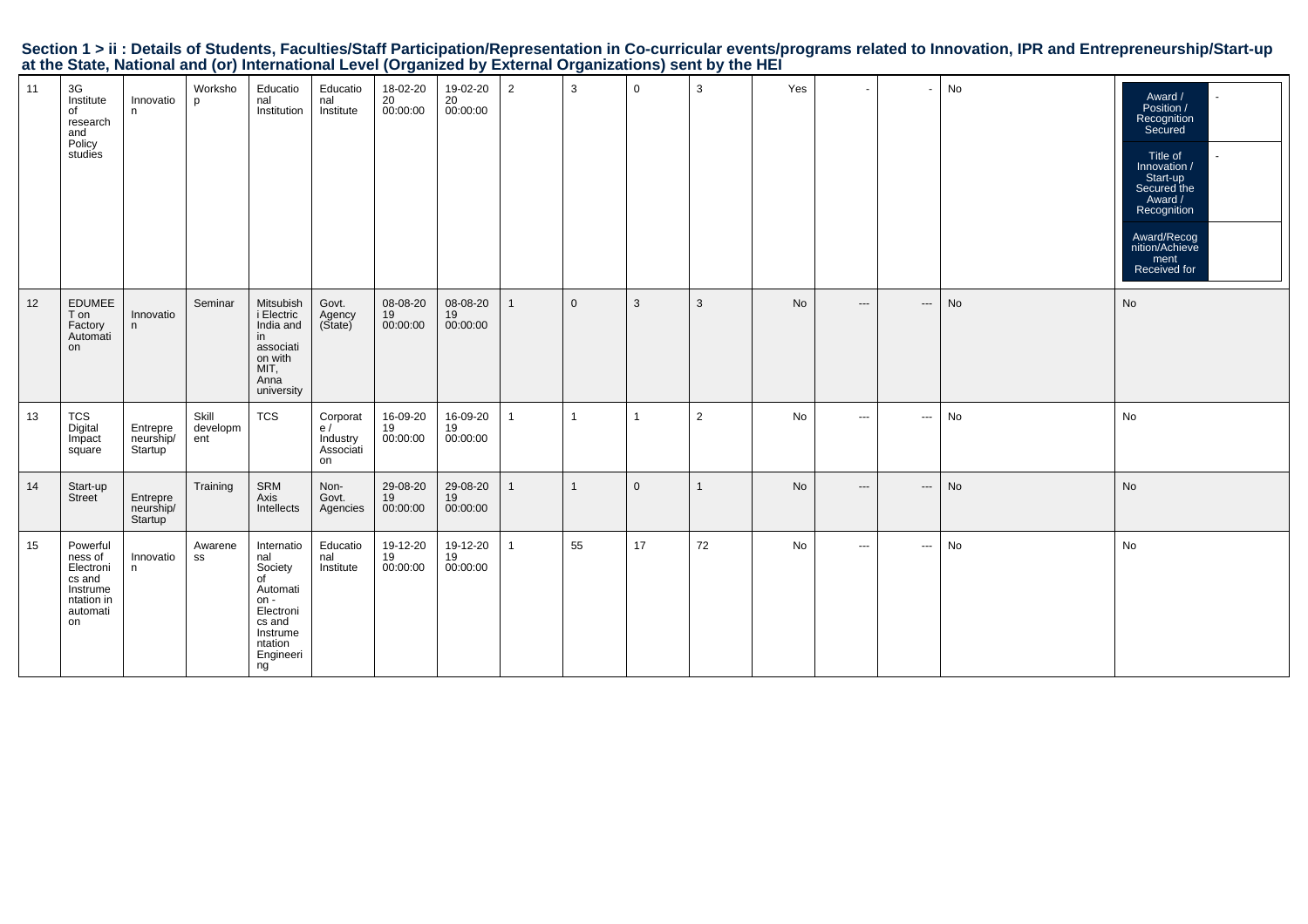|    |                                                                     |                                  |                        |                                                                                                     | $\frac{1}{2}$                                 |                            |                            |                |                 |                 | $\frac{1}{2}$ |     |                                                            |                                                                                                                                  |                              |                                                                                                                                                                                                                                                                                                                                                                                            |
|----|---------------------------------------------------------------------|----------------------------------|------------------------|-----------------------------------------------------------------------------------------------------|-----------------------------------------------|----------------------------|----------------------------|----------------|-----------------|-----------------|---------------|-----|------------------------------------------------------------|----------------------------------------------------------------------------------------------------------------------------------|------------------------------|--------------------------------------------------------------------------------------------------------------------------------------------------------------------------------------------------------------------------------------------------------------------------------------------------------------------------------------------------------------------------------------------|
| 16 | India<br>Innovatio<br>n.<br>Challeng<br>e Design<br>Contest<br>2019 | Innovatio<br>n                   | Innovatio<br>n Contest | TEXAS<br>INSTRU<br>MENTS                                                                            | Corporat<br>e/<br>Industry<br>Associati<br>on | 23-08-20<br>19<br>00:00:00 | 31-03-20<br>20<br>00:00:00 | 22             | 12              | $\overline{2}$  | 14            | Yes | Quarter<br>Finals<br>selected                              | Automate<br>d<br>Wireless<br>meter<br>reading<br>system<br>for<br>monitorin<br>g and<br>controllin<br>g power<br>consumpt<br>ion | No                           | Quarter<br>Award /<br>Position /<br>Finals<br>Recognition<br>Secured<br>selected<br>Automated<br>Wireless<br>meter<br>Title of<br>reading<br>Innovation /<br>system for<br>Start-up<br>Secured the<br>monitoring<br>and<br>Award /<br>controlling<br>Recognition<br>power<br>consumptio<br>n<br>Idea/Innova<br>Award/Recog<br>nition/Achieve<br>tion/Prototy<br>ment<br>pe<br>Received for |
| 17 | Students<br>Project<br>Scheme<br>2019-<br>2020                      | Innovatio<br>n                   | Innovatio<br>n Contest | TamilNad<br>u State<br>Council<br>for<br>Science<br>and<br>Technolo<br>gу                           | Govt.<br>Agency<br>(State)                    | 30-12-20<br>19<br>00:00:00 | 25-01-20<br>20<br>00:00:00 | 27             | 100             | 10              | 110           | Yes | Shortliste<br>d in<br>Project<br>funding<br>of Rs<br>7,500 | Automati<br>c<br>Accident<br>Detection<br>and alert<br>messagin<br>g System                                                      | No                           | Shortlisted<br>in Project<br>funding of<br>Rs 7,500<br>Award /<br>Position /<br>Recognition<br>Secured<br>Title of<br>Automatic<br>Accident<br>Innovation /<br>Detection<br>Start-up<br>Secured the<br>and alert<br>Award /<br>messaging<br>Recognition<br>System<br>Idea/Innova<br>Award/Recog<br>nition/Achieve<br>tion/Prototy<br>ment<br>pe<br>Received for                            |
| 18 | E cell-<br>Leader                                                   | Entrepre<br>neurship/<br>Startup | Training               | Entrepre<br>neurship<br>Develop<br>ment<br>Institute<br>of India -<br>CED<br>Anna<br>Universit<br>У | Govt.<br>Agency<br>(State)                    | 08-08-20<br>19<br>00:00:00 | 09-08-20<br>19<br>00:00:00 | $\overline{2}$ | 10 <sup>1</sup> | 5               | 15            | No  | $---$                                                      | $\hspace{0.05cm} \cdots$                                                                                                         | No                           | No                                                                                                                                                                                                                                                                                                                                                                                         |
| 19 | TCS<br>Digital<br>Impact<br>square                                  | Entrepre<br>neurship/<br>Startup | Seminar                | <b>TCS</b>                                                                                          | Corporat<br>e/<br>Industry<br>Associati<br>on | 16-09-20<br>19<br>00:00:00 | 16-09-20<br>19<br>00:00:00 | $\mathbf{1}$   | 10              | 5               | 15            | No  | $\hspace{0.05cm} \ldots$                                   | $\hspace{0.05cm} \cdots$                                                                                                         | No                           | No                                                                                                                                                                                                                                                                                                                                                                                         |
| 20 | Technical<br>Quiz and<br>Line<br>Follower                           | Innovatio<br>n                   | Ideation               | Sri<br>Venkates  <br>wara<br>College<br>of<br>Engineeri<br>ng                                       | Educatio<br>nal<br>Institute                  | 26-09-20<br>19<br>00:00:00 | 26-09-20<br>19<br>00:00:00 | 1              | $5^{\circ}$     | $5\overline{)}$ | 10            | No  |                                                            |                                                                                                                                  | $\operatorname{\mathsf{No}}$ | $\operatorname{\mathsf{No}}$                                                                                                                                                                                                                                                                                                                                                               |
| 21 | Paper<br>presentat<br>ion                                           | Innovatio<br>n                   | Conferen<br>ce         | AMET<br>Universit<br>$\mathsf{V}$                                                                   | Educatio<br>nal<br>Institute                  | 26-09-20<br>19<br>00:00:00 | 27-09-20<br>19<br>00:00:00 | $\overline{2}$ | $5\overline{5}$ | $5\overline{5}$ | 10            | No  | $\sim$ $\sim$ $\sim$                                       | $\hspace{0.05cm} \cdots$                                                                                                         | No                           | No                                                                                                                                                                                                                                                                                                                                                                                         |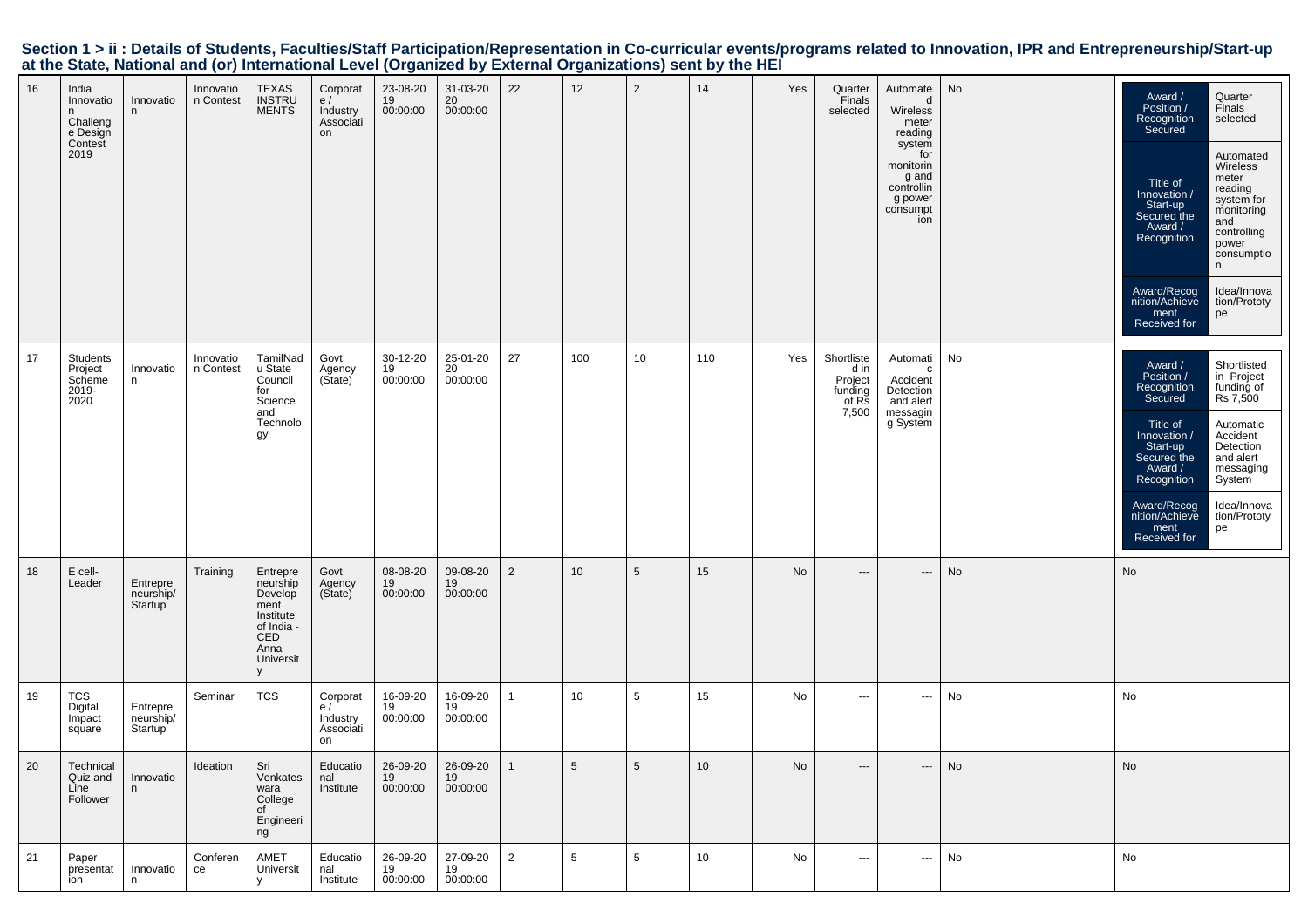| Section 1 > ii : Details of Students, Faculties/Staff Participation/Representation in Co-curricular events/programs related to Innovation, IPR and Entrepreneurship/Start-up |  |  |
|------------------------------------------------------------------------------------------------------------------------------------------------------------------------------|--|--|
| at the State, National and (or) International Level (Organized by External Organizations) sent by the HEI                                                                    |  |  |

| 22 | <b>CLAD</b><br>Certificati<br>on Exam        | Innovatio<br>n  | Skill<br>developm<br>ent | National<br>Instrume<br>nts                                       | Corporat<br>e/<br>Industry<br>Associati<br>on | 23-07-20<br>19<br>00:00:00 | 24-08-20<br>19<br>00:00:00 | 33           | 29              | $\mathbf 0$    | 29             | Yes       | Qualified<br>as<br>LabVIEW<br>Associate<br>Develope<br>$\mathsf{r}$ | LabView                                         | No        | Qualified as<br>Award /<br>LabVIEW<br>Position /<br>Associate<br>Recognition<br>Developer<br>Secured<br>LabView<br>Title of<br>Innovation /<br>Start-up<br>Secured the<br>Award /<br>Recognition<br>Award/Recog<br>Idea/Innova<br>nition/Achieve<br>tion/Prototy<br>ment<br>pe<br>Received for |
|----|----------------------------------------------|-----------------|--------------------------|-------------------------------------------------------------------|-----------------------------------------------|----------------------------|----------------------------|--------------|-----------------|----------------|----------------|-----------|---------------------------------------------------------------------|-------------------------------------------------|-----------|------------------------------------------------------------------------------------------------------------------------------------------------------------------------------------------------------------------------------------------------------------------------------------------------|
| 23 | Paper<br>presentat<br>ion                    | Innovatio<br>n  | Innovatio<br>n Contest   | Meenaks<br>hi sundar<br>rajan<br>College<br>of<br>Engineeri<br>ng | Educatio<br>nal<br>Institute                  | 19-08-20<br>19<br>00:00:00 | 19-08-20<br>19<br>00:00:00 | -1           | $5\phantom{.0}$ | $\overline{2}$ | $\overline{7}$ | No        | $\sim$ $\sim$                                                       | $\overline{\phantom{a}}$                        | No        | No                                                                                                                                                                                                                                                                                             |
| 24 | workshop<br>on IOT<br>Hackatho<br>n 2019     | Innovatio<br>n  | Worksho<br>p             | Internatio<br>nal cyber<br>forensic<br>research<br>group          | Corporat<br>e/<br>Industry<br>Associati<br>on | 04-08-20<br>19<br>00:00:00 | 04-08-20<br>19<br>00:00:00 |              | $\overline{4}$  | $\Omega$       | $\overline{4}$ | <b>No</b> | $---$                                                               | $\hspace{0.05cm} \ldots$                        | <b>No</b> | <b>No</b>                                                                                                                                                                                                                                                                                      |
| 25 | Tech<br>hunt                                 | Innovatio<br>n  | Ideation                 | Velamma<br>Engineeri<br>ng<br>College                             | Educatio<br>nal<br>Institute                  | 20-07-20<br>19<br>00:00:00 | 20-07-20<br>19<br>00:00:00 | $\mathbf{1}$ | $\mathbf{3}$    | $\mathbf 0$    | 3              | No        | $\overline{\phantom{a}}$                                            | ---                                             | No        | No                                                                                                                                                                                                                                                                                             |
| 26 | Introducti<br>on to<br>Internet<br>of Things | Innovatio<br>n. | Skill<br>developm<br>ent | <b>NPTEL</b>                                                      | Govt.<br>Agency<br>(Central)                  | 19-08-20<br>19<br>00:00:00 | 19-11-20<br>19<br>00:00:00 | 93           | 3               | $\mathbf{0}$   | 3              | Yes       | <b>ELITE</b>                                                        | Successf<br>ully<br>complete<br>d the<br>course | No        | <b>ELITE</b><br>Award /<br>Position /<br>Recognition<br>Secured<br>Successfull<br>Title of<br>Innovation /<br>V<br>Start-up<br>completed<br>Secured the<br>the course<br>Award /<br>Recognition<br>Award/Recog<br>Novel<br>nition/Achieve<br>Research<br>Paper/Work<br>ment<br>Received for    |
| 27 | Switching<br>Circuits<br>and Logic<br>Design | Innovatio<br>n  | Skill<br>developm<br>ent | <b>NPTEL</b>                                                      | Govt.<br>Agency<br>(Central)                  | 19-08-20<br>19<br>00:00:00 | 19-11-20<br>19<br>00:00:00 | 93           | $\overline{2}$  | $\mathbf 0$    | $\overline{2}$ | No        | $\sim$ $\sim$                                                       | $\cdots$                                        | No        | No                                                                                                                                                                                                                                                                                             |
| 28 | Sensors<br>and<br>Actuators                  | Innovatio<br>n. | Skill<br>developm<br>ent | <b>NPTEL</b>                                                      | Govt.<br>Agency<br>(Central)                  | 19-08-20<br>19<br>00:00:00 | 19-11-20<br>19<br>00:00:00 | 93           | 3               | 1              | $\overline{4}$ | <b>No</b> | $---$                                                               | $\hspace{0.05cm} \ldots$                        | No        | No                                                                                                                                                                                                                                                                                             |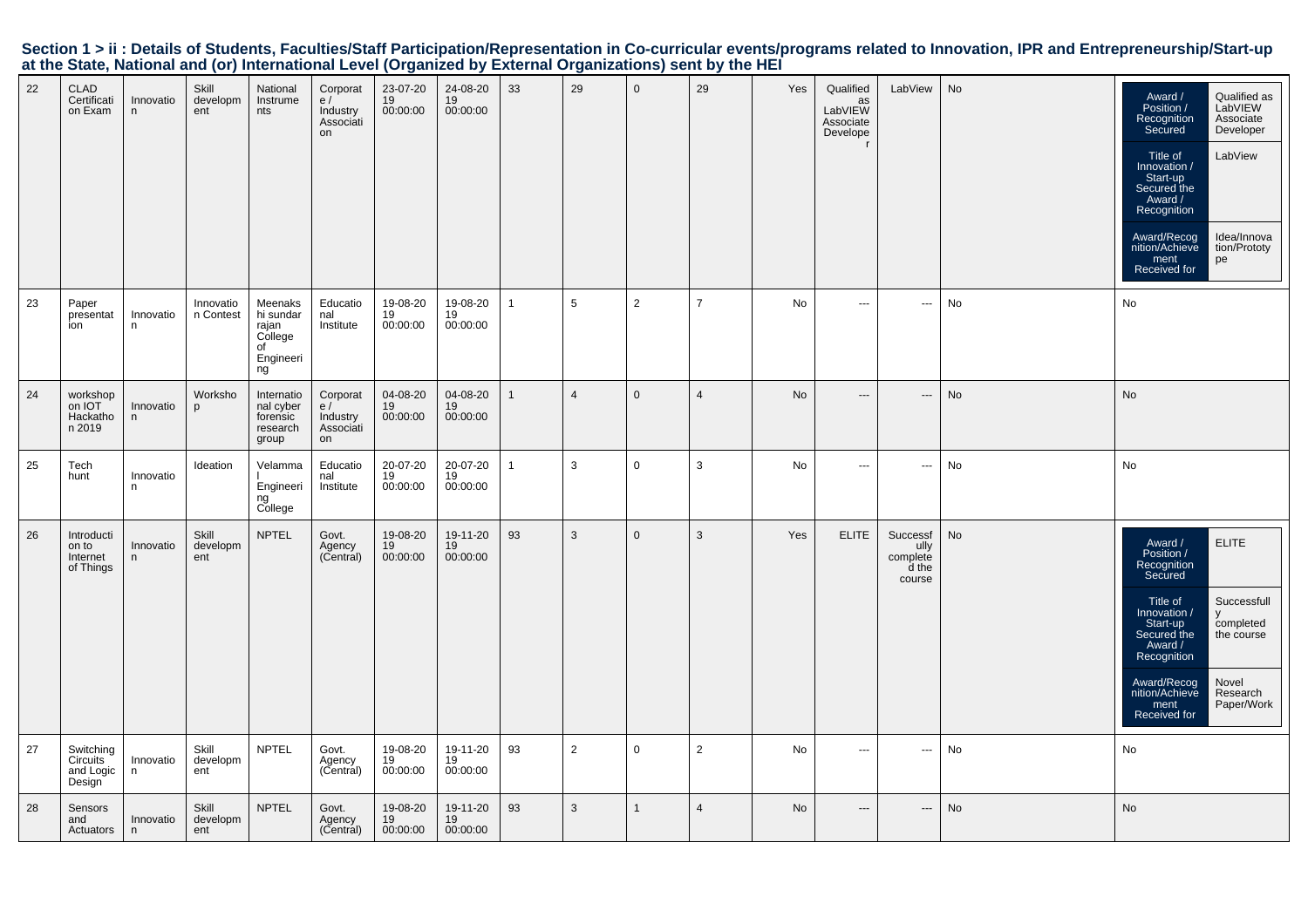|    |                                                                                  |                                  | at the State, National and (or) international Level (Organized by External Organizations) sent by the HEI |              |                                       |                              |                            |    |                |                |              |     |                                                                                                                                                                                                                                                                                                                                                                                                                                                                            |                                                             |    |                                                                                                                                                                                                                                                                                                             |
|----|----------------------------------------------------------------------------------|----------------------------------|-----------------------------------------------------------------------------------------------------------|--------------|---------------------------------------|------------------------------|----------------------------|----|----------------|----------------|--------------|-----|----------------------------------------------------------------------------------------------------------------------------------------------------------------------------------------------------------------------------------------------------------------------------------------------------------------------------------------------------------------------------------------------------------------------------------------------------------------------------|-------------------------------------------------------------|----|-------------------------------------------------------------------------------------------------------------------------------------------------------------------------------------------------------------------------------------------------------------------------------------------------------------|
| 29 | C<br>Program<br>ming and<br>Assembly<br>Languag<br>e                             | Innovatio<br>n                   | Skill<br>developm<br>ent                                                                                  | <b>NPTEL</b> | Govt.<br>Agency<br>(Central)          | 19-08-20<br>19<br>00:00:00   | 19-11-20<br>19<br>00:00:00 | 93 | $\overline{1}$ | $\mathbf 0$    | $\mathbf{1}$ | No  | $\sim$ $\sim$                                                                                                                                                                                                                                                                                                                                                                                                                                                              | $\hspace{0.05cm} \ldots$                                    | No | No                                                                                                                                                                                                                                                                                                          |
| 30 | Data<br>Science<br>for<br>Engineer<br>s                                          | Innovatio<br>n                   | Skill<br>developm<br>ent                                                                                  | <b>NPTEL</b> | Govt.<br>Agency<br>(Central)          | 19-08-20<br>19<br>00:00:00   | 19-11-20<br>19<br>00:00:00 | 93 | $\mathbf{1}$   | $\mathbf 0$    | $\mathbf{1}$ | No  | $\cdots$                                                                                                                                                                                                                                                                                                                                                                                                                                                                   | $\hspace{0.05cm} \cdots$                                    | No | No                                                                                                                                                                                                                                                                                                          |
| 31 | Artificial<br>Intelligen<br>ce<br>Search<br>methods<br>for<br>Problem<br>Solving | Innovatio<br>n.                  | Skill<br>developm<br>ent                                                                                  | <b>NPTEL</b> | Govt.<br>Sovi:<br>Agency<br>(Central) | 19-08-20<br>19<br>00:00:00   | 19-11-20<br>19<br>00:00:00 | 93 | $\overline{1}$ | $\overline{0}$ | $\mathbf{1}$ | No  | $\frac{1}{2} \left( \frac{1}{2} \right) \left( \frac{1}{2} \right) \left( \frac{1}{2} \right) \left( \frac{1}{2} \right) \left( \frac{1}{2} \right) \left( \frac{1}{2} \right) \left( \frac{1}{2} \right) \left( \frac{1}{2} \right) \left( \frac{1}{2} \right) \left( \frac{1}{2} \right) \left( \frac{1}{2} \right) \left( \frac{1}{2} \right) \left( \frac{1}{2} \right) \left( \frac{1}{2} \right) \left( \frac{1}{2} \right) \left( \frac{1}{2} \right) \left( \frac$ | $\sim$                                                      | No | No                                                                                                                                                                                                                                                                                                          |
| 32 | Educatio<br>nal<br>Leadersh<br>ip                                                | Entrepre<br>neurship/<br>Startup | Skill<br>developm<br>ent                                                                                  | <b>NPTEL</b> | Govt.<br>Agency<br>(Central)          | 08-07-20<br>19<br>00:00:00   | 14-10-20<br>19<br>00:00:00 | 99 | $\mathbf{0}$   |                | $\mathbf{1}$ | Yes | GOLD<br>MEDAL                                                                                                                                                                                                                                                                                                                                                                                                                                                              | Successf<br>ully<br>complete<br>d NPTEL<br>online<br>course | No | GOLD<br>MEDAL<br>Award /<br>Position /<br>Recognition<br>Secured<br>Title of<br>Innovation /<br>Successfull<br>У<br>Start-up<br>Secured the<br>completed<br>NPTEL<br>online<br>Award /<br>Recognition<br>course<br>Novel<br>Award/Recog<br>nition/Achieve<br>Research<br>Paper/Work<br>ment<br>Received for |
| 33 | Accredita<br>tion and<br>Outcome<br>Based<br>Learning                            | Innovatio<br>n                   | Skill<br>developm<br>ent                                                                                  | <b>NPTEL</b> | Govt.<br>Agency<br>(Central)          | 01-08-20<br>$19$<br>00:00:00 | 31-10-20<br>19<br>00:00:00 | 92 | $\mathsf 0$    |                | $\mathbf{1}$ | Yes | Gold<br>medal                                                                                                                                                                                                                                                                                                                                                                                                                                                              | Successf<br>ully<br>Complete<br>d the<br>Course             | No | Gold medal<br>Award /<br>Position /<br>Recognition<br>Secured<br>Successfull<br>Title of<br>Innovation /<br>Start-up<br>Secured the<br>Completed<br>the Course<br>Award /<br>Recognition<br>Novel<br>Research<br>Award/Recog<br>nition/Achieve<br>Paper/Work<br>ment<br>Received for                        |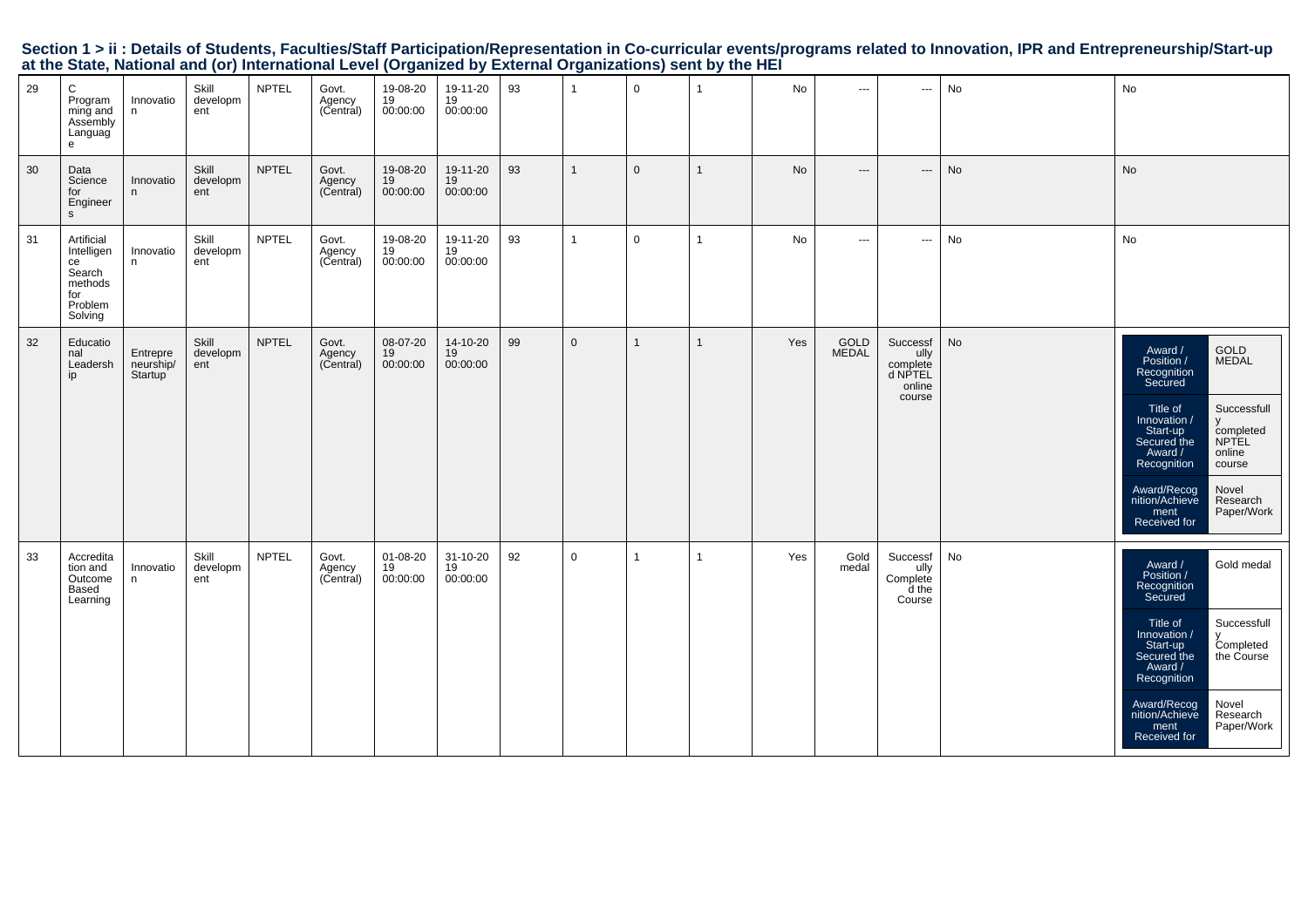|    | at the etato) national and (er) international Ecron (erganized by External erganizations) com by the rizh |                 |                          |              |                              |                            |                            |    |              |                |              |     |                 |                                                 |               |                                                                                                                                                                                           |                                                                                              |
|----|-----------------------------------------------------------------------------------------------------------|-----------------|--------------------------|--------------|------------------------------|----------------------------|----------------------------|----|--------------|----------------|--------------|-----|-----------------|-------------------------------------------------|---------------|-------------------------------------------------------------------------------------------------------------------------------------------------------------------------------------------|----------------------------------------------------------------------------------------------|
| 34 | The Joy<br>of<br>Computin<br>g Using<br>Python                                                            | Innovatio<br>n  | Skill<br>developm<br>ent | <b>NPTEL</b> | Govt.<br>Agency<br>(Central) | 08-07-20<br>19<br>00:00:00 | 11-10-20<br>19<br>00:00:00 | 96 | $\mathbf{0}$ |                | $\mathbf{1}$ | Yes | Silver<br>Medal | Successf<br>ully<br>complete<br>d the<br>course | No            | Award /<br>Position /<br>Recognition<br>Secured<br>Title of<br>/ Innovation<br>Start-up<br>Secured the<br>Award /<br>Recognition<br>Award/Recog<br>nition/Achieve<br>ment<br>Received for | Silver<br>Medal<br>Successfull<br>completed<br>the course<br>Novel<br>Research<br>Paper/Work |
|    |                                                                                                           |                 |                          |              |                              |                            |                            |    |              |                |              |     |                 |                                                 |               |                                                                                                                                                                                           |                                                                                              |
| 35 | Advance<br>d control<br>theory                                                                            | Innovatio<br>n. | Skill<br>developm<br>ent | <b>NPTEL</b> | Govt.<br>Agency<br>(Central) | 01-07-20<br>19<br>00:00:00 | 30-09-20<br>19<br>00:00:00 | 92 | $\mathbf 0$  | $\overline{1}$ | $\mathbf{1}$ | Yes | Silver<br>medal | successf<br>caseses<br>complete<br>d            | No            | Award /<br>Position /<br>Recognition<br>Secured                                                                                                                                           | Silver<br>medal                                                                              |
|    |                                                                                                           |                 |                          |              |                              |                            |                            |    |              |                |              |     |                 |                                                 |               | Title of<br>/ Innovation<br>Start-up<br>Start-up<br>Secured the<br>Award /<br>Recognition                                                                                                 | successfull<br>$\mathsf{v}$<br>completed                                                     |
|    |                                                                                                           |                 |                          |              |                              |                            |                            |    |              |                |              |     |                 |                                                 |               | Award/Recog<br>nition/Achieve<br>ment<br>Received for                                                                                                                                     | Novel<br>Research<br>Paper/Work                                                              |
| 36 | Biomedic<br>al<br>Nanotech<br>nology                                                                      | Innovatio<br>n  | Skill<br>developm<br>ent | <b>NPTEL</b> | Govt.<br>Agency<br>(Central) | 08-07-20<br>19<br>00:00:00 | 14-10-20<br>19<br>00:00:00 | 99 | $\mathbf 0$  |                | $\mathbf{1}$ | Yes | Silver<br>medal | successf<br>ully<br>complete<br>d               | $\mathsf{No}$ | Award /<br>Position /<br>Recognition<br>Secured                                                                                                                                           | Silver<br>medal                                                                              |
|    |                                                                                                           |                 |                          |              |                              |                            |                            |    |              |                |              |     |                 |                                                 |               | Title of<br>Innovation /<br>Start-up<br>Secured the<br>Award /<br>Recognition                                                                                                             | successfull<br>y<br>completed                                                                |
|    |                                                                                                           |                 |                          |              |                              |                            |                            |    |              |                |              |     |                 |                                                 |               | Award/Recog<br>nition/Achieve<br>ment<br>Received for                                                                                                                                     | Novel<br>Research<br>Paper/Work                                                              |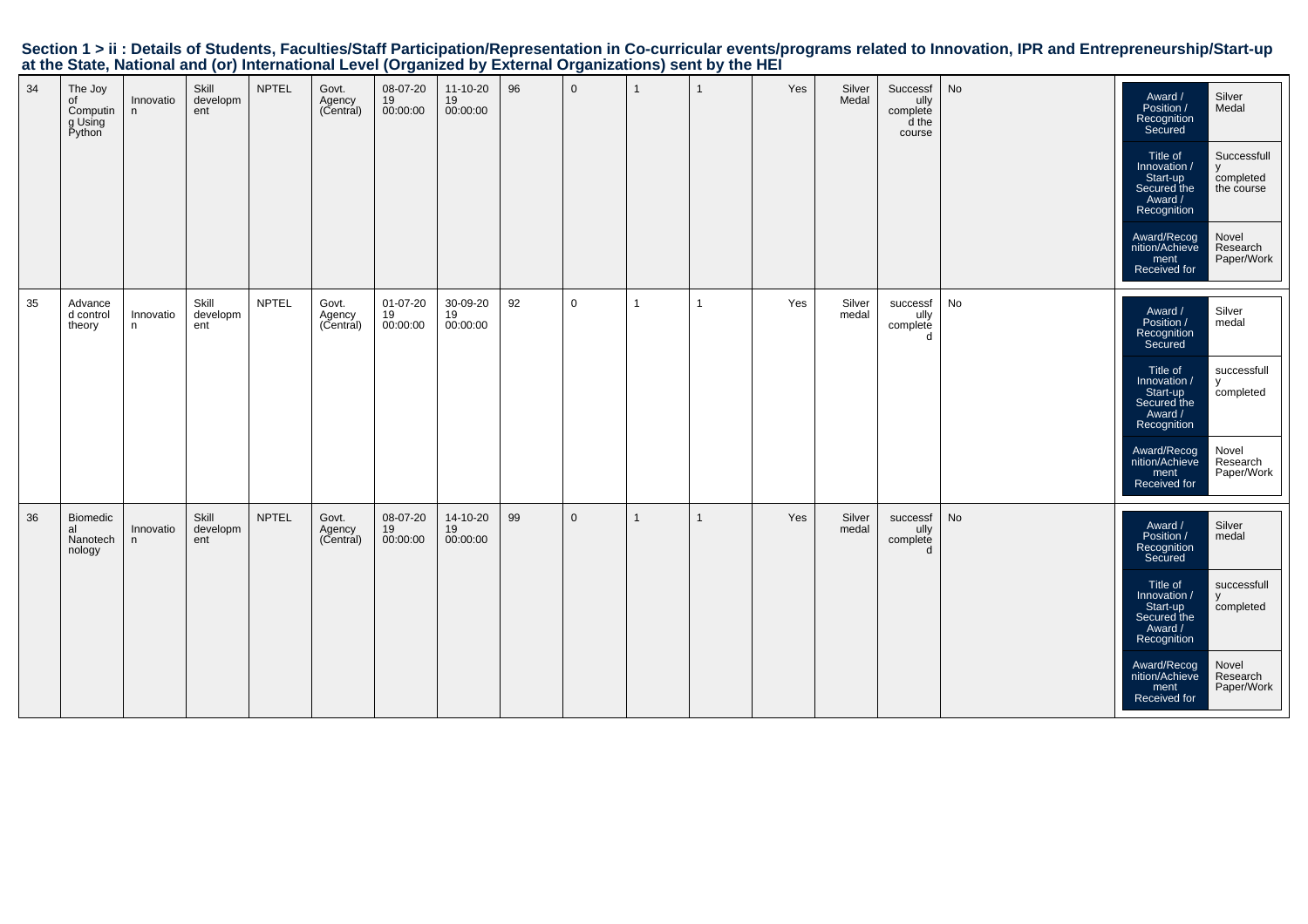|  |                                                                                                           |  |  | Section 1 > ii : Details of Students, Faculties/Staff Participation/Representation in Co-curricular events/programs related to Innovation, IPR and Entrepreneurship/Start-up |  |
|--|-----------------------------------------------------------------------------------------------------------|--|--|------------------------------------------------------------------------------------------------------------------------------------------------------------------------------|--|
|  | at the State, National and (or) International Level (Organized by External Organizations) sent by the HEI |  |  |                                                                                                                                                                              |  |

| 37 | <b>Stress</b><br>Manage<br>ment                                             | Entrepre<br>neurship/<br>Startup | Skill<br>developm<br>ent | <b>NPTEL</b>                                                                       | Govt.<br>Agency<br>(Central)                  | 15-07-20<br>19<br>00:00:00              | 21-10-20<br>19<br>00:00:00 | 99 | $\mathbf 0$    | $\overline{2}$ | $\overline{2}$ | Yes | Elite                    | successf<br>ully<br>complete<br>d | No | Elite<br>Award /<br>Position /<br>Recognition<br>Secured<br>Title of<br>successfull<br>Innovation /<br>y<br>Start-up<br>completed<br>Secured the<br>Award /<br>Recognition<br>Novel<br>Award/Recog<br>Research<br>nition/Achieve<br>Paper/Work<br>ment<br>Received for |
|----|-----------------------------------------------------------------------------|----------------------------------|--------------------------|------------------------------------------------------------------------------------|-----------------------------------------------|-----------------------------------------|----------------------------|----|----------------|----------------|----------------|-----|--------------------------|-----------------------------------|----|------------------------------------------------------------------------------------------------------------------------------------------------------------------------------------------------------------------------------------------------------------------------|
| 38 | Fibre-<br>Optic<br>Communi<br>cation<br>systems<br>and<br>technique<br>s.   | Innovatio<br>n.                  | Skill<br>developm<br>ent | <b>NPTEL</b>                                                                       | Govt.<br>Agency<br>(Central)                  | 08-07-20<br>19<br>00:00:00              | 14-10-20<br>19<br>00:00:00 | 99 | $\mathbf 0$    | $\mathbf{1}$   | $\mathbf{1}$   | No  | $---$                    | $---$                             | No | No                                                                                                                                                                                                                                                                     |
| 39 | Deep<br>Learning<br>Onramp<br>from<br>MathWor<br>ks                         | Innovatio<br>n                   | Skill<br>developm<br>ent | MathWor<br>ks                                                                      | Corporat<br>e/<br>Industry<br>Associati<br>on | 02-07-20<br>19<br>00:00:00              | 31-08-20<br>19<br>00:00:00 | 61 | $\mathbf 0$    | 3              | 3              | No  | $\hspace{0.05cm} \ldots$ | $\cdots$                          | No | No                                                                                                                                                                                                                                                                     |
| 40 | <b>MATLAB</b><br><b>ONRAM</b><br>P                                          | Innovatio<br>n                   | Skill<br>developm<br>ent | <b>MATHW</b><br><b>ORKS</b>                                                        | Govt.<br>Agency<br>(Central)                  | 03-02-20<br>20<br>00:00:00              | 31-03-20<br>20<br>00:00:00 | 57 | $\mathbf 0$    | $\overline{1}$ | $\mathbf{1}$   | No  | $---$                    | ---                               | No | No                                                                                                                                                                                                                                                                     |
| 41 | Bootstrap<br>and PHP<br>Blog<br>Tutotrial<br>Step by<br>step                | Innovatio<br>n                   | Skill<br>developm<br>ent | Bit<br>Degree                                                                      | Corporat<br>e/<br>Industry<br>Associati<br>on | 27-01-20<br>20<br>00:00:00              | 29-02-20<br>20<br>00:00:00 | 34 | $\mathsf 0$    | $\mathbf{1}$   | 1              | No  | $\cdots$                 | $\cdots$                          | No | No                                                                                                                                                                                                                                                                     |
| 42 | Effective<br>Writing                                                        | Innovatio<br>n                   | Skill<br>developm<br>ent | <b>NPTEL</b>                                                                       | Govt.<br>Agency<br>(Central)                  | 03-02-20<br>$\frac{20}{20}$<br>00:00:00 | 31-03-20<br>20<br>00:00:00 | 57 | $\mathbf 0$    | $\overline{1}$ | $\mathbf{1}$   | No  | $---$                    | ---                               | No | No                                                                                                                                                                                                                                                                     |
| 43 | Ethics in<br>Engineeri<br>ng<br>practice                                    | Entrepre<br>neurship/<br>Startup | Skill<br>developm<br>ent | <b>NPTEL</b>                                                                       | Govt.<br>Agency<br>(Central)                  | 30-01-20<br>20<br>00:00:00              | 31-03-20<br>20<br>00:00:00 | 61 | $\mathbf 0$    | $\overline{4}$ | $\overline{4}$ | No  | $\hspace{0.05cm} \ldots$ | ---                               | No | No                                                                                                                                                                                                                                                                     |
| 44 | Frontiers<br>in<br>Machine<br>Intelligen<br>ce and<br>Soft<br>computin<br>g | Innovatio<br>n.                  | Skill<br>developm<br>ent | National<br>Institute<br>of<br>Technolo<br>gy,<br>Warangal<br>Bengalur<br><b>u</b> | Govt.<br>Agency<br>(Central)                  | 10-06-20<br>19<br>00:00:00              | 15-06-20<br>19<br>00:00:00 | 6  | $\overline{0}$ | 3              | 3              | No  | $---$                    | $\cdots$                          | No | No                                                                                                                                                                                                                                                                     |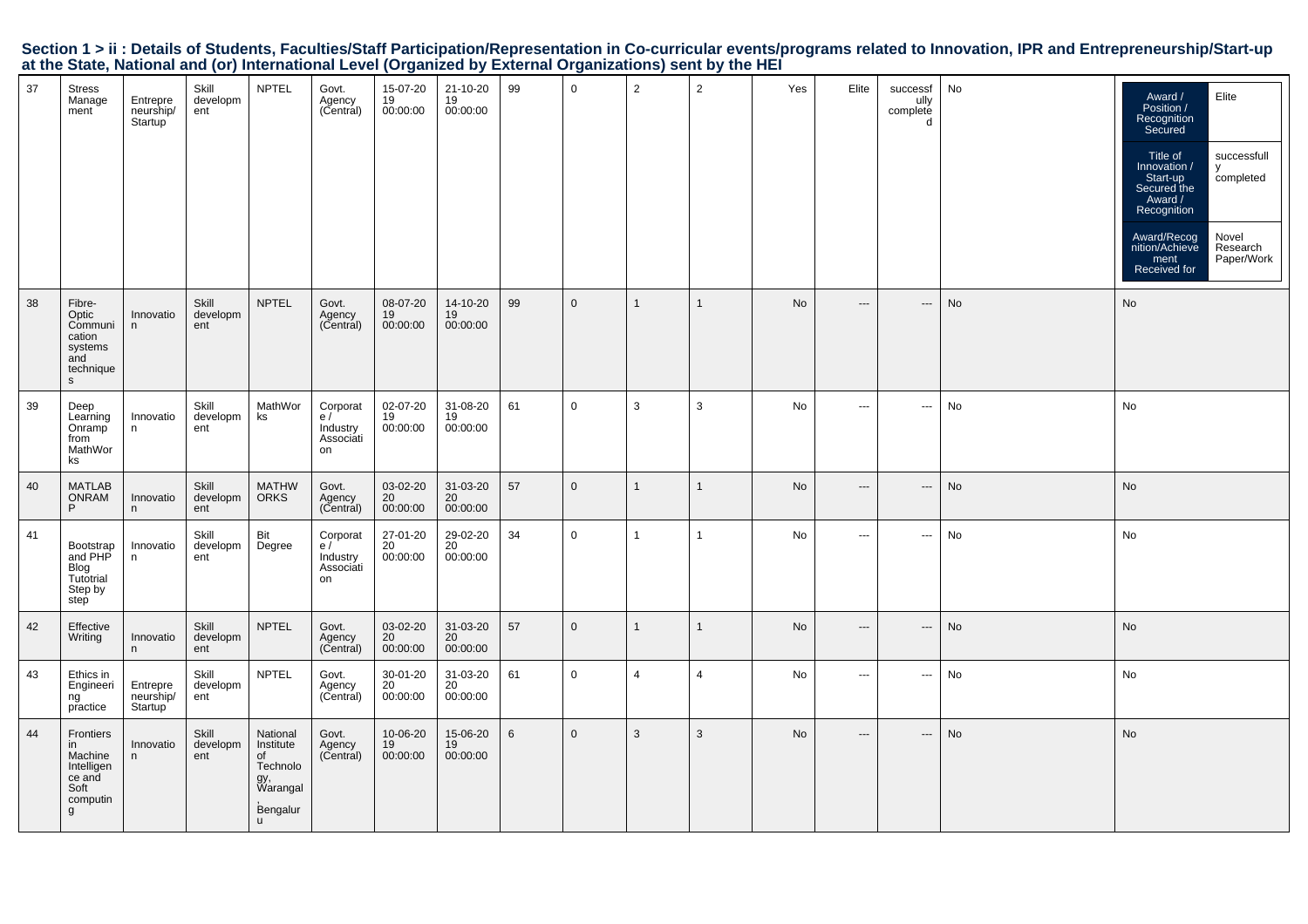|                                                                                                           |  |  | Section 1 > ii : Details of Students, Faculties/Staff Participation/Representation in Co-curricular events/programs related to Innovation, IPR and Entrepreneurship/Start-up |  |
|-----------------------------------------------------------------------------------------------------------|--|--|------------------------------------------------------------------------------------------------------------------------------------------------------------------------------|--|
| at the State, National and (or) International Level (Organized by External Organizations) sent by the HEI |  |  |                                                                                                                                                                              |  |

| 45 | Power<br>Electroni<br>cs for<br>Renewab<br>le Energy<br>System                                        | Innovatio<br>n. | Skill<br>developm<br>ent | Agni<br>College<br>of<br>Technolo<br>gy                                     | Educatio<br>nal<br>Institute                  | 25-11-20<br>19<br>00:00:00 | 30-11-20<br>19<br>00:00:00 | 6              | $\mathbf{0}$   | 3              | 3            | No        | $\cdots$                                         | $\scriptstyle\cdots$     | No | No                                                                                                                                                                                                                                                                             |
|----|-------------------------------------------------------------------------------------------------------|-----------------|--------------------------|-----------------------------------------------------------------------------|-----------------------------------------------|----------------------------|----------------------------|----------------|----------------|----------------|--------------|-----------|--------------------------------------------------|--------------------------|----|--------------------------------------------------------------------------------------------------------------------------------------------------------------------------------------------------------------------------------------------------------------------------------|
| 46 | Computat<br>ional<br>Intelligen<br>ce                                                                 | Innovatio<br>n  | Skill<br>developm<br>ent | Velamma<br>I Institute<br>of<br>Technolo<br>gy                              | Educatio<br>nal<br>Institute                  | 25-11-20<br>19<br>00:00:00 | 30-11-20<br>19<br>00:00:00 | 6              | $\overline{0}$ | $\overline{2}$ | 2            | <b>No</b> | $\qquad \qquad - -$                              | $\hspace{0.05cm} \ldots$ | No | No                                                                                                                                                                                                                                                                             |
| 47 | Artificial<br>Intelligen<br>ce and<br>Advance<br>d<br>Machine<br>Learning<br>using<br>Data<br>Science | Innovatio<br>n  | Skill<br>developm<br>ent | S.A.Engi<br>neering<br>College                                              | Educatio<br>nal<br>Institute                  | 22-11-20<br>19<br>00:00:00 | 05-12-20<br>19<br>00:00:00 | 14             | 0              | $\mathbf{3}$   | 3            | No        | $\cdots$                                         | $\overline{\phantom{a}}$ | No | No                                                                                                                                                                                                                                                                             |
| 48 | <b>CIRCUIT</b><br><b>THEORY</b>                                                                       | Innovatio<br>n  | Skill<br>developm<br>ent | Loyola<br><b>ICAM</b><br>College<br>of<br>Engineeri<br>ng<br>Technolo<br>gy | Educatio<br>nal<br>Institute                  | 09-12-20<br>19<br>00:00:00 | 14-12-20<br>19<br>00:00:00 | 6              | $\mathbf{0}$   | 3              | 3            | No        | $\cdots$                                         | ---                      | No | <b>No</b>                                                                                                                                                                                                                                                                      |
| 49 | Teaching<br>Awards<br>in<br>Engineeri<br>ng                                                           | Innovatio<br>n  | Ideation                 | Staffords<br>hire<br>Universit<br>y UK and<br>Educatio<br>n Matters         | Corporat<br>e/<br>Industry<br>Associáti<br>on | 01-08-20<br>19<br>00:00:00 | 01-08-20<br>19<br>00:00:00 | $\overline{1}$ | $\mathbf 0$    | $\overline{1}$ | $\mathbf{1}$ | Yes       | Teaching<br>Awards<br>in<br>Engineeri<br>ng 2019 |                          | No | Teaching<br>Award /<br>Position /<br>Awards in<br>Engineering<br>Recognition<br>2019<br>Secured<br>Title of<br>Innovation /<br>Start-up<br>Secured the<br>Award /<br>Recognition<br>Idea/Innova<br>Award/Recog<br>nition/Achieve<br>tion/Prototy<br>pe<br>ment<br>Received for |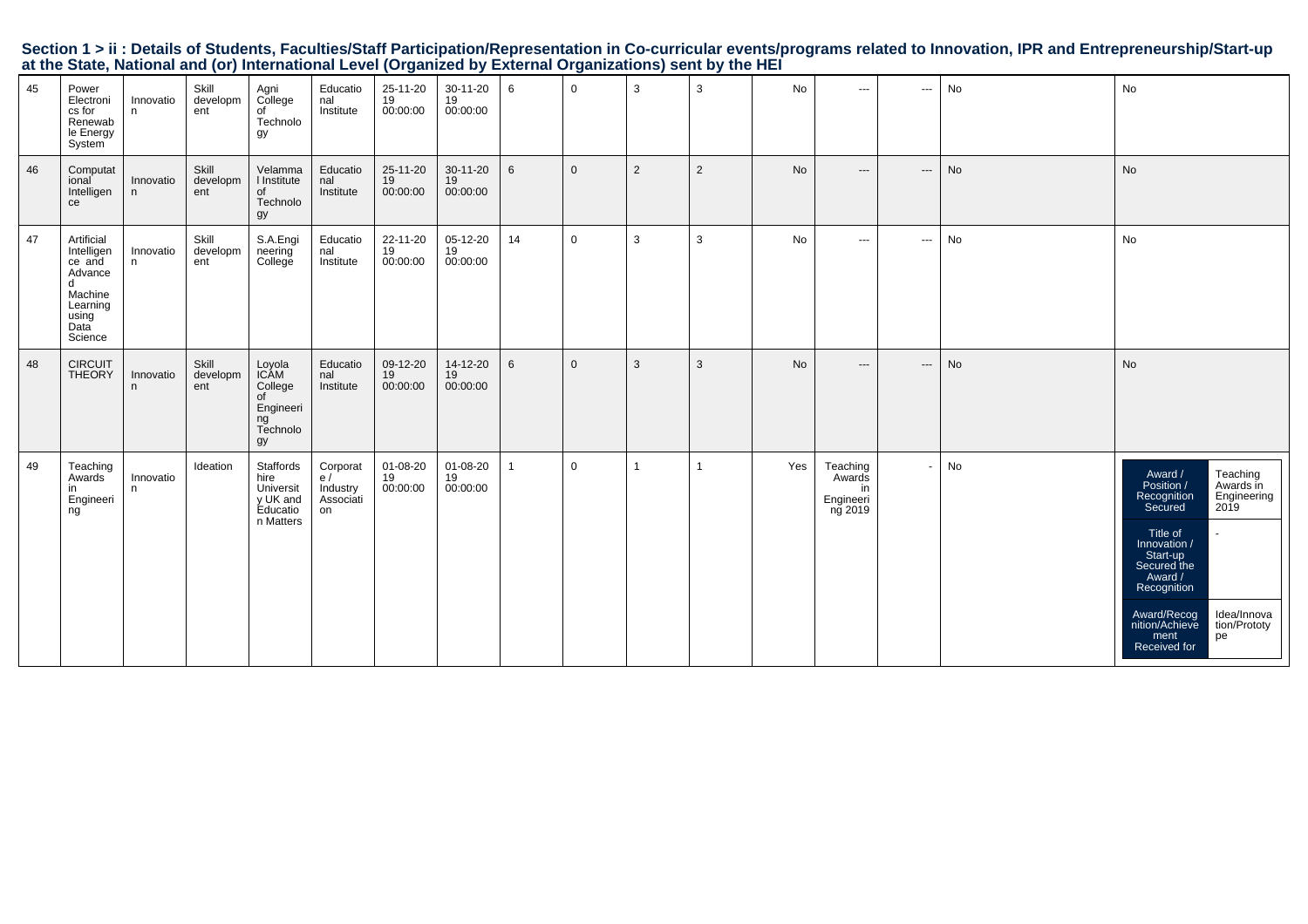|                                                                                                           |  |  | Section 1 > ii : Details of Students, Faculties/Staff Participation/Representation in Co-curricular events/programs related to Innovation, IPR and Entrepreneurship/Start-up |  |
|-----------------------------------------------------------------------------------------------------------|--|--|------------------------------------------------------------------------------------------------------------------------------------------------------------------------------|--|
| at the State, National and (or) International Level (Organized by External Organizations) sent by the HEI |  |  |                                                                                                                                                                              |  |

| 50 | Distinguis<br>hed<br>Professor<br>, IARDO<br>Rising<br>Star<br>Awards-<br>2019 | Innovatio<br>n                                | Ideation             | Internatio<br>nal<br>Conferen<br>ce on<br>Multi<br>Disciplina<br>Research<br>and<br>Innovatio<br>n. | Corporat<br>e/<br>Industry<br>Associati<br>on | 05-11-20<br>19<br>00:00:00 | 05-11-20<br>19<br>00:00:00   | $\overline{1}$ | $\mathbf{0}$   |              |                | Yes | Distinguis<br>hed<br>Professor<br>, IARDO<br>Rising<br>Star<br>Awards-<br>2019 |                          | No | Distinguish<br>ed<br>Award /<br>Professor,<br>Position /<br><b>IARDO</b><br>Recognition<br>Secured<br><b>Rising Star</b><br>Awards-<br>2019<br>Title of<br>Innovation /<br>Start-up<br>Secured the<br>Award /<br>Recognition<br>Idea/Innova<br>Award/Recog<br>nition/Achieve<br>tion/Prototy<br>ment<br>pe<br>Received for |
|----|--------------------------------------------------------------------------------|-----------------------------------------------|----------------------|-----------------------------------------------------------------------------------------------------|-----------------------------------------------|----------------------------|------------------------------|----------------|----------------|--------------|----------------|-----|--------------------------------------------------------------------------------|--------------------------|----|----------------------------------------------------------------------------------------------------------------------------------------------------------------------------------------------------------------------------------------------------------------------------------------------------------------------------|
| 51 | E-cell<br>leader<br>workshop                                                   | Entrepre<br>neurship/<br>Startup              | Worksho<br>p         | CEG,<br>Anna<br>Universit<br>Chennai                                                                | Educatio<br>nal<br>Institute                  | 08-08-20<br>19<br>00:00:00 | 09-08-20<br>$19$<br>00:00:00 | $\overline{2}$ | -1             | $\mathbf 0$  | -1             | No  | $\cdots$                                                                       | ---                      | No | No                                                                                                                                                                                                                                                                                                                         |
| 52 | E-cell<br>leader<br>workshop                                                   | Entrepre<br>neurship/<br>Startup              | Worksho<br>p         | EDC-<br>CEG-<br>Anna<br>Universit<br>y chennai                                                      | Educatio<br>nal<br>Institute                  | 08-08-20<br>19<br>00:00:00 | 09-08-20<br>19<br>00:00:00   | $\overline{2}$ | 2              | $\mathbf 0$  | $\overline{2}$ | No  | $\qquad \qquad - -$                                                            | ---                      | No | No                                                                                                                                                                                                                                                                                                                         |
| 53 | Startup<br>street                                                              | Entrepre<br>neurship/<br>Startup <sup>1</sup> | Start-up<br>Conclave | SRM                                                                                                 | Educatio<br>nal<br>Institute                  | 07-12-20<br>19<br>00:00:00 | 07-12-20<br>19<br>00:00:00   | $\mathbf{1}$   | 5              | $\mathsf{O}$ | 5              | No  | $\cdots$                                                                       | $\hspace{0.05cm} \ldots$ | No | No                                                                                                                                                                                                                                                                                                                         |
| 54 | Circuit<br>Debuggin<br>g                                                       | Innovatio<br>n                                | Conferen<br>ce       | CIT-<br>Kundrath<br>ur                                                                              | Educatio<br>nal<br>Institute                  | 18-09-20<br>19<br>00:00:00 | 18-09-20<br>19<br>00:00:00   | $\overline{1}$ | $\overline{2}$ | $\mathbf 0$  | $\overline{2}$ | Yes | First<br>prize                                                                 |                          | No | First prize<br>Award /<br>Position /<br>Recognition<br>Secured<br>Title of<br>Innovation /<br>Start-up<br>Secured the<br>Award /<br>Recognition<br>Award/Recog<br>Idea/Innova<br>nition/Achieve<br>tion/Prototy<br>ment<br>pe<br>Received for                                                                              |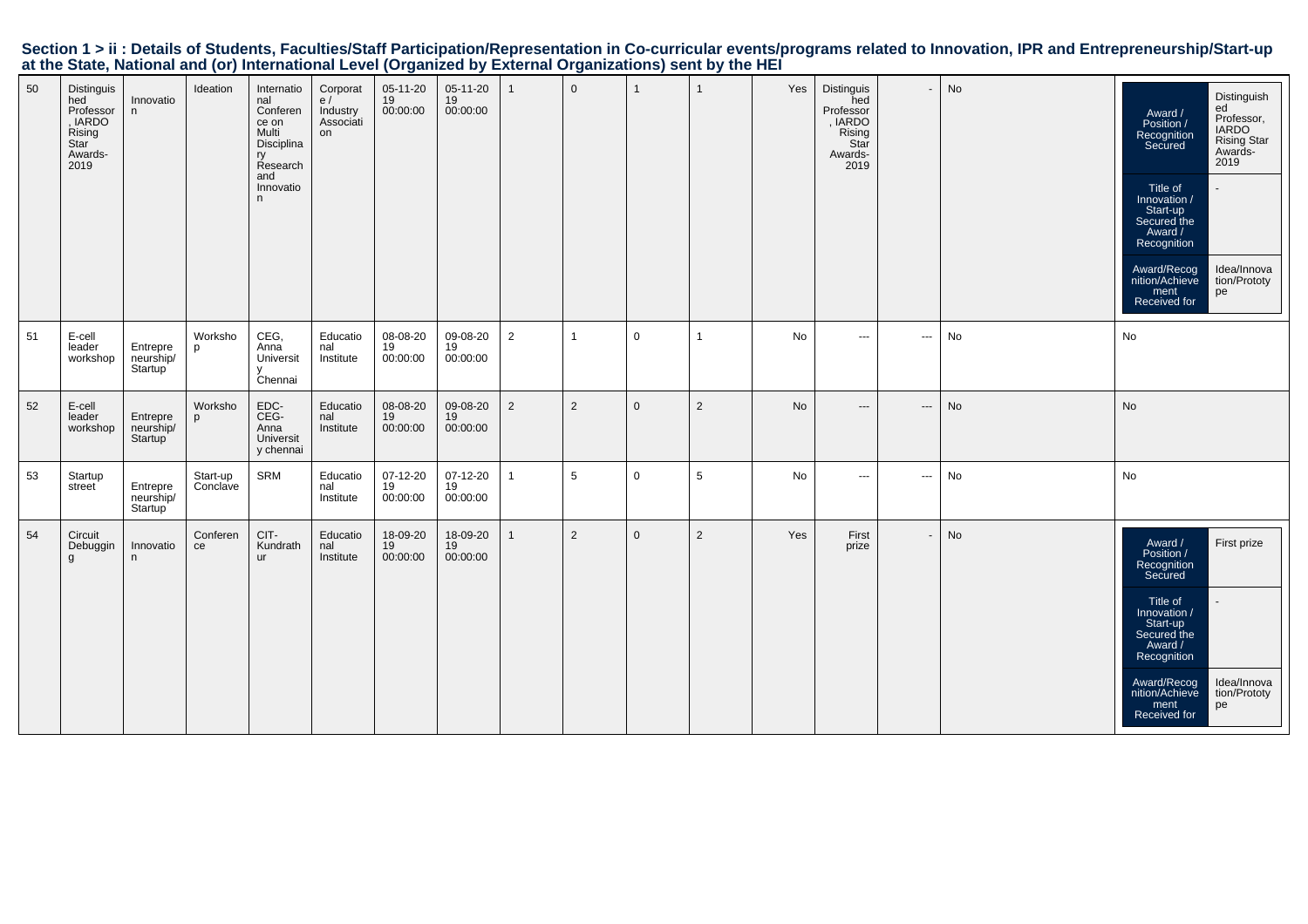| at the other, national and (or) international Ecver (organized by External organizations) some by the rizh |                 |                        |                                              |                               |                                |                            |                |              |              |                 |     |                                        |                          |    |                                                                                                                                                                                           |                                                                           |
|------------------------------------------------------------------------------------------------------------|-----------------|------------------------|----------------------------------------------|-------------------------------|--------------------------------|----------------------------|----------------|--------------|--------------|-----------------|-----|----------------------------------------|--------------------------|----|-------------------------------------------------------------------------------------------------------------------------------------------------------------------------------------------|---------------------------------------------------------------------------|
| 55<br>В.<br>Kiruthiga                                                                                      | Innovatio<br>n  | Innovatio<br>n Contest | SRM<br>Easwari<br>Engineeri<br>ng<br>College | Govt.<br>Agency<br>(Central)  | $30-09-20$<br>$19$<br>00:00:00 | 30-09-20<br>19<br>00:00:00 | $\overline{1}$ | $\mathbf{1}$ | $\mathbf{0}$ | $\overline{1}$  | Yes | FIRST<br>PRIZE                         | Poster<br>Making         | No | Award /<br>Position /<br>Recognition<br>Secured<br>Title of<br>/ Innovation<br>Start-up<br>Secured the<br>Award /<br>Recognition<br>Award/Recog<br>nition/Achieve<br>ment<br>Received for | FIRST<br>PRIZE<br>Poster<br>Making<br>Idea/Innova<br>tion/Prototy<br>pe   |
| 56<br>QUIZ-<br>IETE                                                                                        | Innovatio<br>n. | Awarene<br>SS          | <b>IETE</b>                                  | Internatio<br>nal<br>Agencies | 30-09-20<br>19<br>00:00:00     | 30-09-20<br>19<br>00:00:00 | $\mathbf{1}$   | 6            | $\mathbf 0$  | $6\phantom{.}6$ | Yes | <b>FIRST</b><br>AND<br>SECOND<br>PRIZE | quiz                     | No | Award /<br>Position /<br>Recognition<br>Secured<br>Title of<br>Innovation /<br>Start-up<br>Secured the<br>Award /<br>Recognition<br>Award/Recog<br>nition/Achieve<br>ment<br>Received for | FIRST AND<br>SECOND<br>PRIZE<br>quiz<br>Idea/Innova<br>tion/Prototy<br>pe |
| 57<br>Circuit<br>Debuggin<br>g                                                                             | Innovatio<br>n  | Innovatio<br>n Contest | CIT-<br>Kundrath<br>ur                       | Educatio<br>nal<br>Institute  | 19-09-20<br>19<br>00:00:00     | 19-09-20<br>19<br>00:00:00 | $\overline{1}$ | 3            | $\mathbf 0$  | 3               | Yes | First<br>prize                         | Circuit<br>Debuggin<br>g | No | Award /<br>Position /<br>Recognition<br>Secured<br>Title of<br>Innovation /<br>Start-up<br>Secured the<br>Award /<br>Recognition<br>Award/Recog<br>nition/Achieve<br>ment<br>Received for | First prize<br>Circuit<br>Debugging<br>Idea/Innova<br>tion/Prototy<br>pe  |

<sup>26</sup> <sup>0</sup> <sup>26</sup> No --- --- No No

58

8 Find the<br>BUG

 Innovatio n

Innovation Contest

SRM Easwari Engineeri ng College

EducationalInstitute

29-08-2019 00:00:00

29-08-20 19 00:00:00

1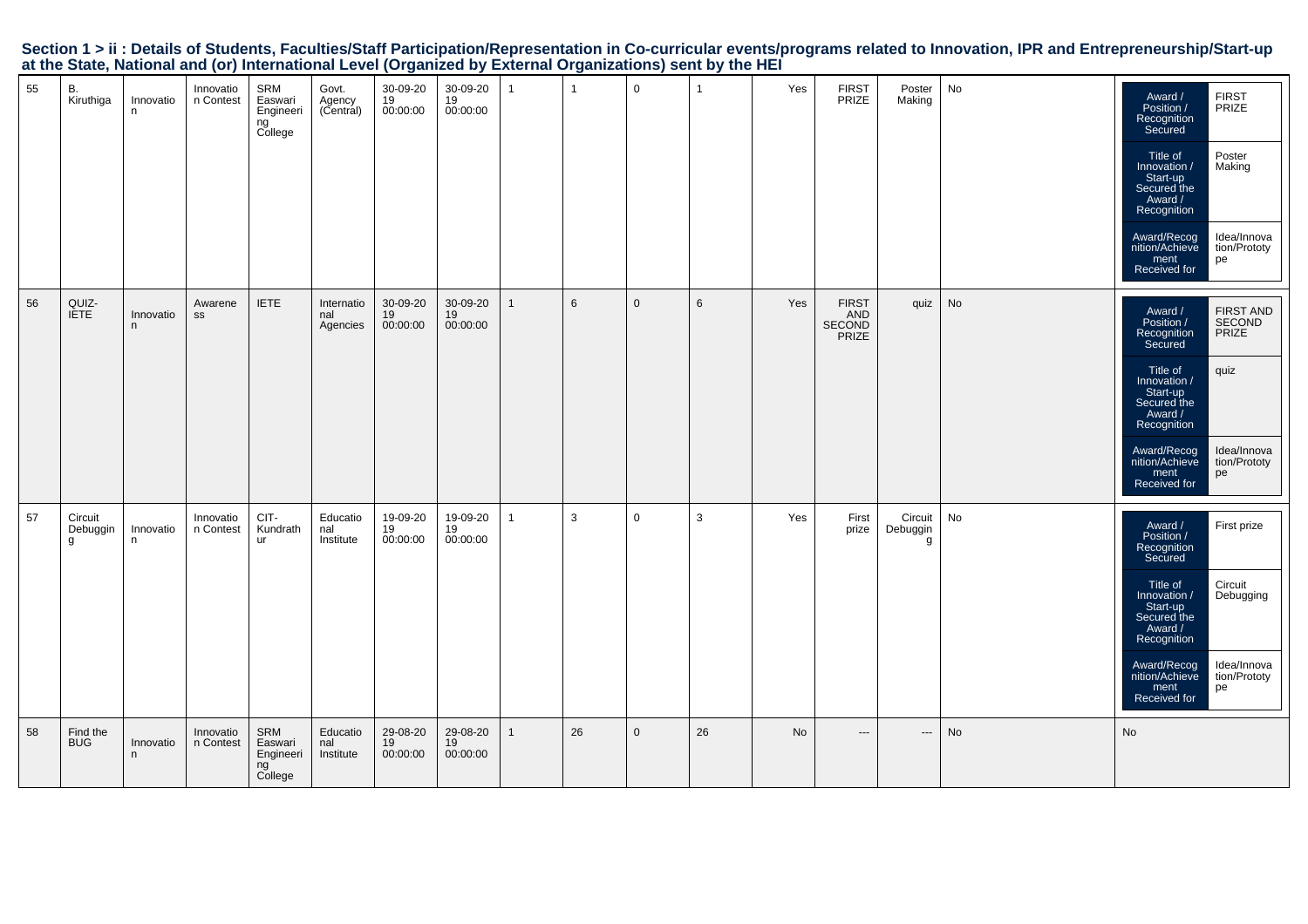| Section 1 > ii : Details of Students, Faculties/Staff Participation/Representation in Co-curricular events/programs related to Innovation, IPR and Entrepreneurship/Start-up |  |
|------------------------------------------------------------------------------------------------------------------------------------------------------------------------------|--|
| at the State, National and (or) International Level (Organized by External Organizations) sent by the HEI                                                                    |  |

| 59 | Find the<br><b>BUG</b>               | Innovatio<br>n                   | Innovatio<br>n Contest | SRM<br>Easwari<br>Engineeri<br>ng<br>College | Educatio<br>nal<br>Institute | 14-09-20<br>19<br>00:00:00 | 14-09-20<br>19<br>00:00:00 | $\overline{1}$ | 16             | $\mathbf 0$  | 16              | Yes | First,<br>Second<br>and Third<br>prize | Find the<br><b>BUG</b> | No | Award /<br>Position /<br>Recognition<br>Secured<br>Title of<br>Innovation /<br>Start-up<br>Secured the<br>Award /<br>Recognition<br>Award/Recog<br>nition/Achieve<br>ment<br>Received for | First,<br>Second and<br>Third prize<br>Find the<br><b>BUG</b><br>Idea/Innova<br>tion/Prototy<br>pe |
|----|--------------------------------------|----------------------------------|------------------------|----------------------------------------------|------------------------------|----------------------------|----------------------------|----------------|----------------|--------------|-----------------|-----|----------------------------------------|------------------------|----|-------------------------------------------------------------------------------------------------------------------------------------------------------------------------------------------|----------------------------------------------------------------------------------------------------|
| 60 | Project<br>Day                       | Entrepre<br>neurship/<br>Startup | Innovatio<br>n Contest | SRM<br>Easwari<br>Engineeri<br>ng<br>College | Educatio<br>nal<br>Institute | 09-01-20<br>20<br>00:00:00 | 09-01-20<br>20<br>00:00:00 | $\mathbf{1}$   | 5              | $\mathbf 0$  | $5\phantom{.0}$ | Yes | First and<br>Fourth<br>prize           | Project<br>Day         | No | Award /<br>Position /<br>Recognition<br>Secured<br>Title of<br>Innovation /<br>Start-up<br>Secured the<br>Award /<br>Recognition<br>Award/Recog<br>nition/Achieve<br>ment<br>Received for | First and<br>Fourth prize<br>Project Day<br>Idea/Innova<br>tion/Prototy<br>pe                      |
| 61 | Paper<br>Presentat<br>ion            | Innovatio<br>n                   | Conferen<br>ce         | Vels<br>Universit<br>y                       | Educatio<br>nal<br>Institute | 05-10-20<br>19<br>00:00:00 | 05-10-20<br>19<br>00:00:00 | $\mathbf{1}$   | $\overline{1}$ | $\mathsf{O}$ | $\mathbf{1}$    | Yes | First<br>prize                         | won prize              | No | Award /<br>Position /<br>Recognition<br>Secured<br>Title of<br>Innovation /<br>Start-up<br>Secured the<br>Award /<br>Recognition<br>Award/Recog<br>nition/Achieve<br>ment<br>Received for | First prize<br>won prize<br>Idea/Innova<br>tion/Prototy<br>pe                                      |
| 62 | E cell-<br>Leader<br>Worksho<br>D    | Entrepre<br>neurship/<br>Startup | Worksho<br>p           | Anna<br>Universit<br>y                       | Educatio<br>nal<br>Institute | 08-08-20<br>19<br>00:00:00 | 09-08-20<br>19<br>00:00:00 | $\overline{2}$ | 2              | $\mathbf 0$  | $\overline{2}$  | No  | $\hspace{0.05cm} \ldots$               | ---                    | No | No                                                                                                                                                                                        |                                                                                                    |
| 63 | Entrepre<br>neurship<br>Worksho<br>p | Entrepre<br>neurship/<br>Startup | Worksho<br>p           | Madras<br>School of<br>Social<br>Work        | Educatio<br>nal<br>Institute | 11-08-20<br>19<br>00:00:00 | 11-08-20<br>19<br>00:00:00 | $\mathbf{1}$   | $\overline{2}$ | $\mathsf{O}$ | $\overline{2}$  | No  | $\sim$ $\sim$                          | ---                    | No | No                                                                                                                                                                                        |                                                                                                    |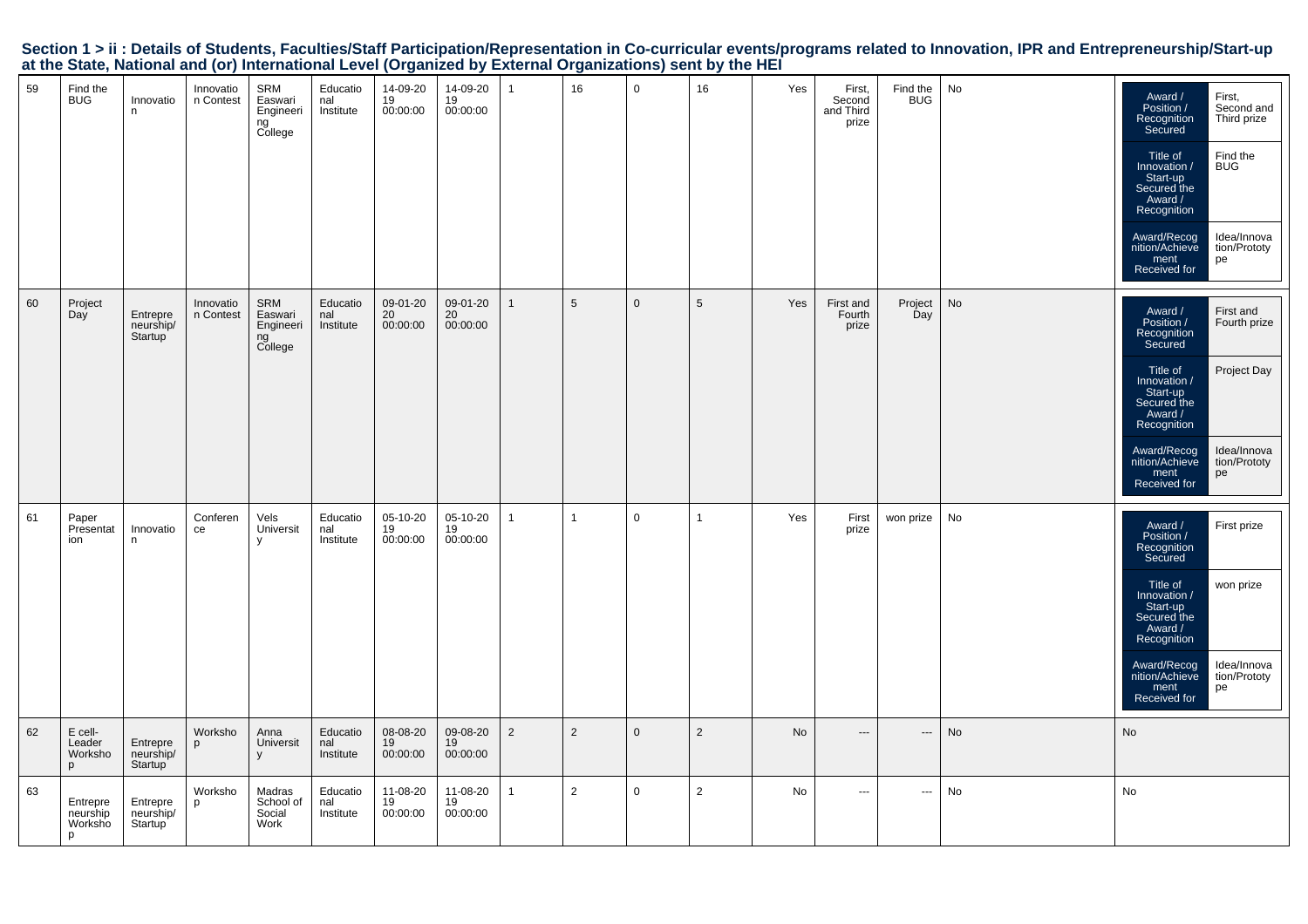|  | Section 1 > ii : Details of Students, Faculties/Staff Participation/Representation in Co-curricular events/programs related to Innovation, IPR and Entrepreneurship/Start-up |  |  |  |
|--|------------------------------------------------------------------------------------------------------------------------------------------------------------------------------|--|--|--|
|  | at the State, National and (or) International Level (Organized by External Organizations) sent by the HEI                                                                    |  |  |  |

| 64 | Awarene<br>ss about<br>Entrepre<br>neurship<br>and<br>opportuni<br>ties to<br>Institution<br>s through<br>Tamil<br>Nadu<br>Entrepre<br>neurship<br>Develop<br>ment and<br>Innovatio<br>n Institute | Entrepre<br>neurship/<br>Startup              | Awarene<br>SS            | Anna<br>Universit<br>V                                                                                                                                | Educatio<br>nal<br>Institute                  | 23-11-20<br>19<br>00:00:00 | 23-11-20<br>19<br>00:00:00 | 1              | $\mathbf 0$     | $\overline{2}$  | $\overline{2}$ | No | $\hspace{0.05cm} \ldots$ | ---                      | No | No        |
|----|----------------------------------------------------------------------------------------------------------------------------------------------------------------------------------------------------|-----------------------------------------------|--------------------------|-------------------------------------------------------------------------------------------------------------------------------------------------------|-----------------------------------------------|----------------------------|----------------------------|----------------|-----------------|-----------------|----------------|----|--------------------------|--------------------------|----|-----------|
| 65 | Entrepre<br>neurship<br>Seminar                                                                                                                                                                    | Entrepre<br>neurship/<br>Startup              | Seminar                  | Ministry<br>of Micro,<br>Small<br>and<br>Medium<br>Enterpris<br>es                                                                                    | Govt.<br>Agency<br>(State)                    | 08-08-20<br>19<br>00:00:00 | 09-08-20<br>19<br>00:00:00 | $\overline{2}$ | $\overline{0}$  | $\mathbf{1}$    | $\mathbf{1}$   | No | $\cdots$                 | $\sim$                   | No | No        |
| 66 | Ministry<br>of Micro,<br>Small<br>and<br>Medium<br>Enterpris<br>es<br>Awarene<br>SS<br>program<br>me                                                                                               | Entrepre<br>neurship/<br>Startup <sup>'</sup> | Awarene<br>$\texttt{SS}$ | Ministry<br>of Micro,<br>Small<br>and<br>Medium<br>Enterpris<br>es                                                                                    | Educatio<br>nal<br>Institute                  | 24-08-20<br>19<br>00:00:00 | 24-08-20<br>19<br>00:00:00 | $\mathbf{1}$   | $\overline{1}$  | $\mathbf{0}$    | $\mathbf{1}$   | No | $\hspace{0.05cm} \ldots$ | $\hspace{0.05cm} \ldots$ | No | <b>No</b> |
| 67 | Start-up<br>Street                                                                                                                                                                                 | Entrepre<br>neurship/<br>Startup              | Exhibition               | Sri<br>Ramasw<br>amy<br>Memorial<br>Axis<br>Intellects<br>and Sri<br>Ramasw<br>amy<br>Memorial<br>Institute<br>of<br>Science<br>and<br>Technolo<br>gy | Educatio<br>nal<br>Institute                  | 29-08-20<br>19<br>00:00:00 | 29-08-20<br>19<br>00:00:00 | $\mathbf{1}$   | 10              | $\mathbf 0$     | 10             | No | $\sim$                   | $\sim$                   | No | No        |
| 68 | Tata<br>Consulta<br>ncy<br>Services<br>Digital<br>Impact<br>square                                                                                                                                 | Entrepre<br>neurship/<br>Startup              | Worksho<br>p             | Tata<br>Consulta<br>ncy<br>Services                                                                                                                   | Corporat<br>e/<br>Industry<br>Associati<br>on | 16-09-20<br>19<br>00:00:00 | 16-09-20<br>19<br>00:00:00 | $\mathbf{1}$   | 20              | $5\phantom{.0}$ | 25             | No | $\hspace{0.05cm} \ldots$ | $\hspace{0.05cm} \ldots$ | No | <b>No</b> |
| 69 | Tamilnad<br>u student<br>innovator<br>s award<br>for E-Cell<br>students                                                                                                                            | Entrepre<br>neurship/<br>Startup <sup>'</sup> | Innovatio<br>n Contest   | Entrepre<br>neurship<br>Develop<br>ment And<br>Innovatio<br>n Institute                                                                               | Govt.<br>Agency<br>(Sitate)                   | 12-12-20<br>19<br>00:00:00 | 12-12-20<br>19<br>00:00:00 | $\mathbf{1}$   | $5\phantom{.0}$ | $\mathbf{1}$    | 6              | No | $\sim$ $\sim$ $\sim$     | $\hspace{0.05cm} \ldots$ | No | No        |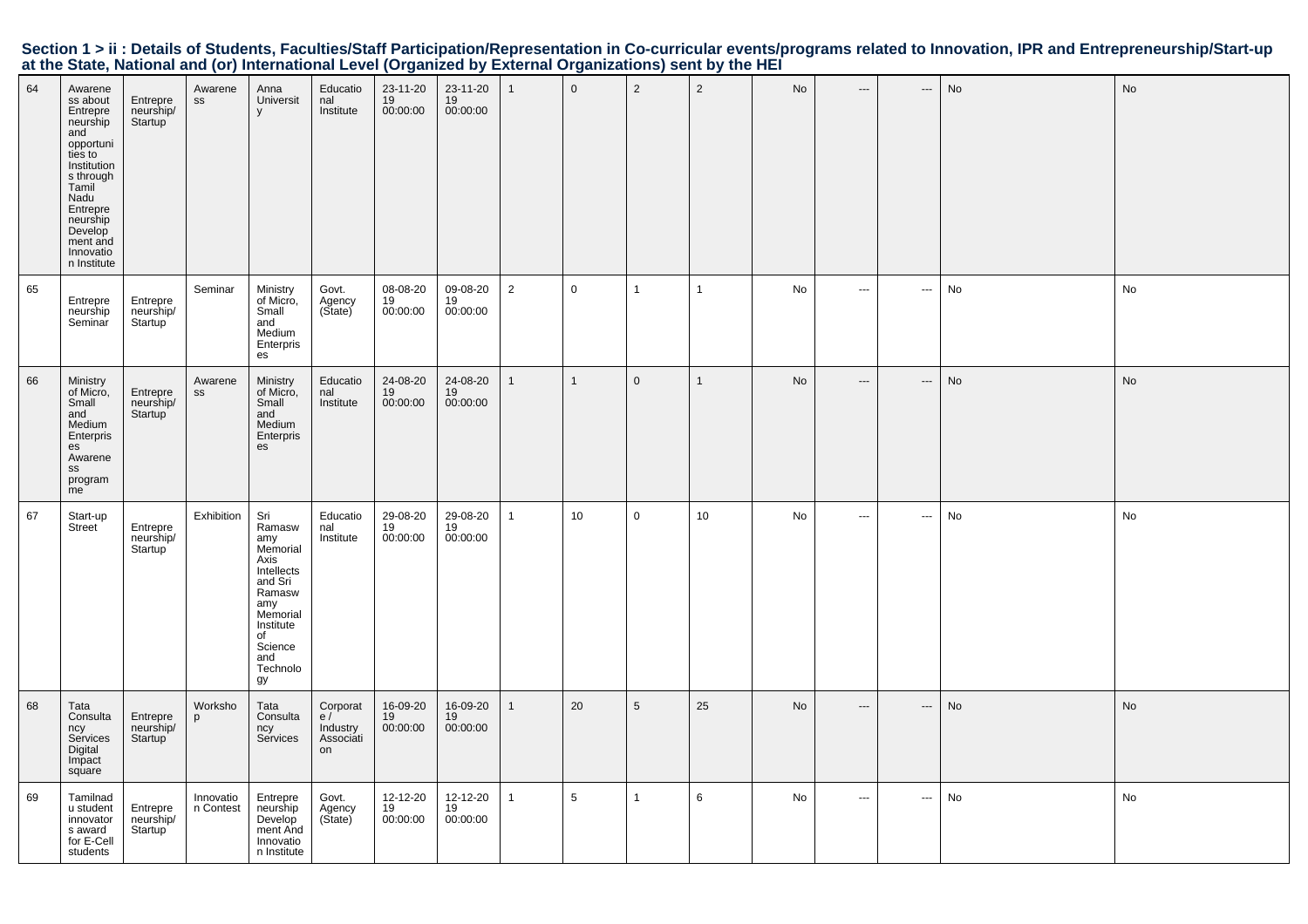| 70 | Entrepre<br>neurship<br>program<br>me -<br><b>FACULT</b><br><b>DEVELO</b><br>PMENT<br><b>PROGRA</b><br>M | Entrepre<br>neurship/<br>Startup | Worksho<br>p             | Entrepre<br>neurship<br>developm<br>ent cell<br>Anna<br>university      | Educatio<br>nal<br>Institute                  | 18-09-20<br>19<br>00:00:00 | 20-09-20<br>19<br>00:00:00 | 3              | $\mathbf 0$    | $\overline{2}$  | $\overline{2}$ | No  | $\qquad \qquad -\qquad$                  | $\hspace{0.05cm} \cdots$          | No | No                                                                                                                                                                                                                                                                                                 |
|----|----------------------------------------------------------------------------------------------------------|----------------------------------|--------------------------|-------------------------------------------------------------------------|-----------------------------------------------|----------------------------|----------------------------|----------------|----------------|-----------------|----------------|-----|------------------------------------------|-----------------------------------|----|----------------------------------------------------------------------------------------------------------------------------------------------------------------------------------------------------------------------------------------------------------------------------------------------------|
| 71 | Intellectu<br>al<br>property<br>Rights<br>and<br>Entrepre<br>neurship                                    | Entrepre<br>neurship/<br>Startup | Worksho<br>p             | Entrepre<br>neurship<br>Develop<br>ment And<br>Innovatio<br>n Institute | Govt.<br>Agency<br>(Sitate)                   | 05-12-20<br>19<br>00:00:00 | 06-12-20<br>19<br>00:00:00 | $\overline{2}$ | $\mathbf 0$    | $\overline{1}$  | $\mathbf{1}$   | No  | $\sim$                                   | $\hspace{0.05cm} \cdots$          | No | No                                                                                                                                                                                                                                                                                                 |
| 72 | <b>SHE</b><br>startups                                                                                   | Entrepre<br>neurship/<br>Startup | Start-up<br>Conclave     | Confeder<br>ation of<br>Women<br>Entrepre<br>neurs of<br>India          | Govt.<br>Agency<br>(Sitate)                   | 31-01-20<br>20<br>00:00:00 | 31-01-20<br>20<br>00:00:00 | $\mathbf{1}$   | $\mathbf{1}$   | $\mathbf{3}$    | $\overline{4}$ | No  | $\qquad \qquad -\qquad$                  | $\qquad \qquad \cdots$            | No | <b>No</b>                                                                                                                                                                                                                                                                                          |
| 73 | Success<br>stories                                                                                       | Entrepre<br>neurship/<br>Startup | Worksho<br>p             | <b>EASWAR</b><br><b>ENGINE</b><br><b>ERING</b><br><b>COLLEG</b><br>E    | Educatio<br>nal<br>Institute                  | 08-02-20<br>20<br>00:00:00 | 08-02-20<br>20<br>00:00:00 | $\overline{1}$ | $\overline{1}$ | 10 <sup>1</sup> | 11             | No  | $\sim$ $\sim$                            | $\sim$                            | No | No                                                                                                                                                                                                                                                                                                 |
| 74 | Entrepre<br>neurship<br>Conclave                                                                         | Entrepre<br>neurship/<br>Startup | Worksho<br>p             | Centre<br>for<br>Entrepre<br>neurship<br>Develop<br>ment                | Govt.<br>Agency<br>(Sitate)                   | 25-02-20<br>20<br>00:00:00 | 25-02-20<br>20<br>00:00:00 | $\mathbf{1}$   | $\mathbf{1}$   | 250             | 251            | No  | $\overline{a}$                           | $\hspace{0.05cm} \cdots$          | No | No                                                                                                                                                                                                                                                                                                 |
| 75 | Go Kart<br>Racing                                                                                        | Innovatio<br>n.                  | Skill<br>developm<br>ent | Society<br>of<br>Mechanic<br>al and<br>Automoti<br>ve<br>Engineer<br>s  | Non-<br>Govt.<br>Agencies                     | 02-03-20<br>20<br>00:00:00 | 03-03-20<br>20<br>00:00:00 | $\overline{2}$ | 50             | $\overline{2}$  | 52             | Yes | <b>Best</b><br>Accelerat<br>ion<br>Award | Best<br>Accelerat<br>ion<br>Award | No | Best<br>Award /<br>Position /<br>Acceleratio<br>n Award<br>Recognition<br>Secured<br>Best<br>Title of<br>Innovation /<br>Acceleratio<br>Start-up<br>n Award<br>Secured the<br>Award /<br>Recognition<br>Award/Recog<br>Idea/Innova<br>nition/Achieve<br>tion/Prototy<br>ment<br>pe<br>Received for |
| 76 | Advance<br>d<br>Software<br>Applicatio<br>n in<br>Construct<br>ion<br>industry                           | Innovatio<br>n                   | Skill<br>developm<br>ent | One<br>works<br><b>BIM</b><br>technolog<br>ies                          | Corporat<br>e/<br>Industry<br>Associati<br>on | 09-12-20<br>19<br>00:00:00 | 14-12-20<br>19<br>00:00:00 | 6              | $\mathbf{0}$   |                 | $\mathbf{1}$   | No  | $\hspace{0.05cm} \cdots$                 | $\hspace{0.05cm} \cdots$          | No | <b>No</b>                                                                                                                                                                                                                                                                                          |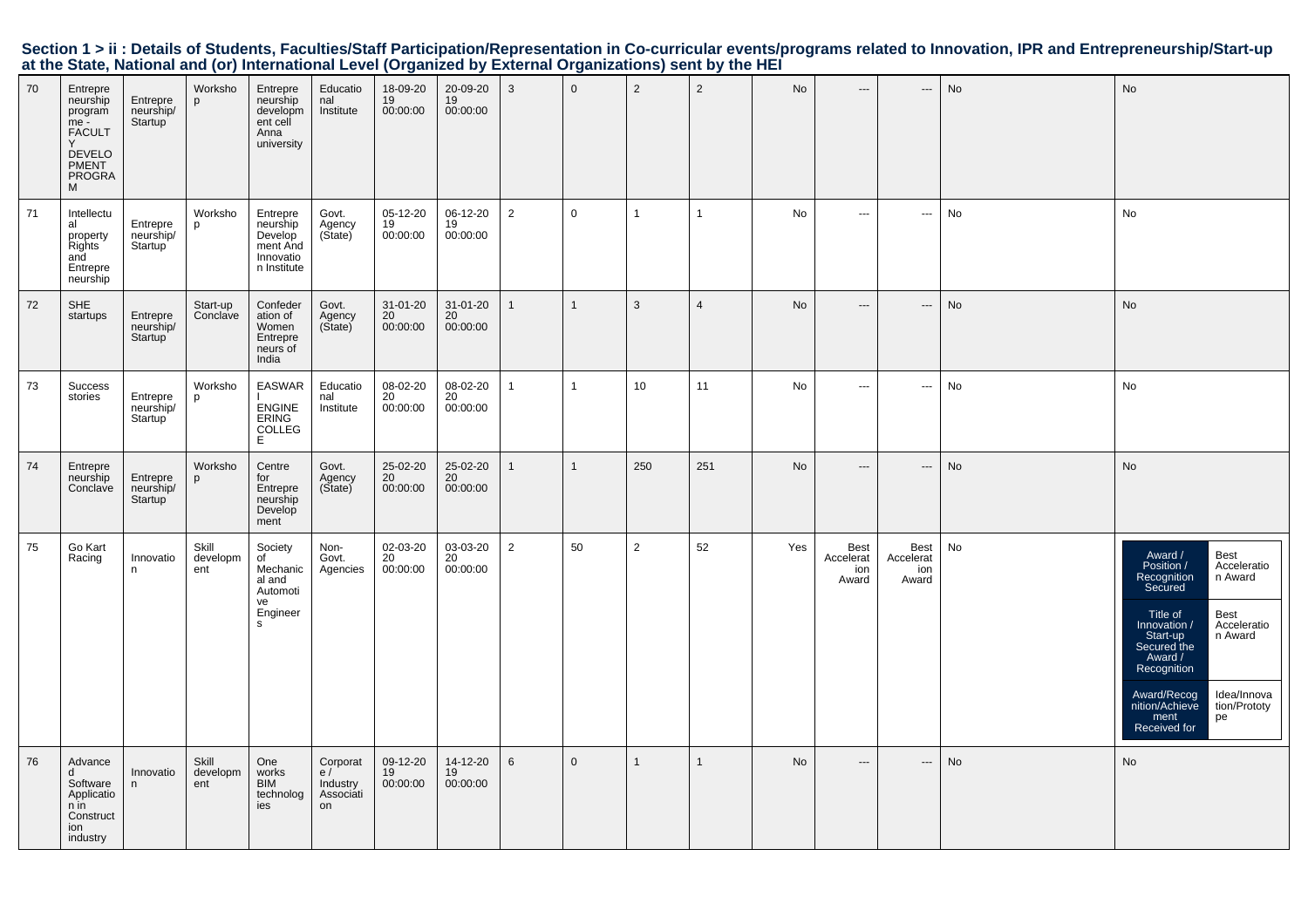| 77 | Training<br>on MEP<br>Services            | Entrepre<br>neurship/<br>Startup | Skill<br>developm<br>ent | Dhanush<br><b>MEP</b><br>Services | Corporat<br>e/<br>Industry<br>Associati<br>on | 07-03-20<br>-20<br>00:00:00 | 07-03-20<br>20<br>00:00:00 |  |          | No        | $--$ | ---   | No  | No. |
|----|-------------------------------------------|----------------------------------|--------------------------|-----------------------------------|-----------------------------------------------|-----------------------------|----------------------------|--|----------|-----------|------|-------|-----|-----|
| 78 | National<br>Concrete<br>Canoe<br>Challeng | Innovatio                        | Innovatio<br>n Contest   | SRM IST,<br>Kattankul<br>athur    | Educatio   05-10-20<br>nal<br>Institute       | 19<br>00:00:00              | 06-10-20<br>19<br>00:00:00 |  | $\Omega$ | <b>No</b> | $--$ | $---$ | No. | No. |

### **Section 2 > i : List the Academic Programs on Innovation, IPR and Entrepreneurship Development Offered During the Academic Period (2019-20)**

| Srno            | <b>Title of Course/Subject</b><br>Offered                                                                                      | Program Theme            | <b>Type of Course</b>                 | Course Offering<br>Department/Centr<br>e/Unit Name | Level of<br>Course                                       | Program<br>Start Date | Program End<br>Date | Program<br>Duration(in Days) | Mode of Delivery | <b>Total Numbers of</b><br>Participants | <b>Total Numbers of</b><br><b>Contact Hours of Course</b><br>(Minimum 30 Contact<br>hours) |
|-----------------|--------------------------------------------------------------------------------------------------------------------------------|--------------------------|---------------------------------------|----------------------------------------------------|----------------------------------------------------------|-----------------------|---------------------|------------------------------|------------------|-----------------------------------------|--------------------------------------------------------------------------------------------|
|                 | MODELING AND<br><b>CONTROL OF HIGH</b><br><b>EFFICIENCY ELECTRIC</b><br>AND HYBRID VEHICLES<br>AND THE FUTURE FLEET<br>IN 2030 | Innovation               | Short term<br>Course                  | PhD                                                | Automobile<br>Engineering                                | 10-06-2019            | 22-06-2019          | 13                           | Offline          | 62                                      | 50                                                                                         |
| $\overline{2}$  | Principles of management                                                                                                       | Entrepreneurship/Startup | Elective/Core<br><b>Credit Course</b> | Bachelor                                           | <b>Electrical</b> and<br>Electronics<br>Engineering      | 24-06-2019            | 30-11-2019          | 160                          | Offline          | 99                                      | 45                                                                                         |
| 3               | Professional Ethics in<br>Engineering                                                                                          | Entrepreneurship/Startup | Elective/Core<br><b>Credit Course</b> | Bachelor                                           | EEE                                                      | 16-12-2019            | 30-04-2020          | 137                          | Offline          | 50                                      | 45                                                                                         |
| $\overline{4}$  | Human rights                                                                                                                   | Innovation               | Elective/Core<br><b>Credit Course</b> | Bachelor                                           | EEE                                                      | 16-12-2019            | 30-04-2020          | 137                          | Offline          | 49                                      | 45                                                                                         |
| 5               | <b>Intellectual Property Rights</b>                                                                                            | <b>IPR</b>               | Elective/Core<br><b>Credit Course</b> | Bachelor                                           | EEE                                                      | 16-12-2019            | 30-04-2020          | 137                          | Offline          | 113                                     | 45                                                                                         |
| 6               | <b>Applied Soft Computing</b>                                                                                                  | Innovation               | Elective/Core<br><b>Credit Course</b> | Bachelor                                           | Electronics<br>and<br>Instrumentati<br>on<br>Engineering | 05-06-2019            | 30-11-2019          | 179                          | Offline          | 24                                      | 45                                                                                         |
| $\overline{7}$  | MEMS and Nano Science                                                                                                          | Innovation               | Elective/Core<br>Credit Course        | Bachelor                                           | Electronics<br>and<br>Instrumentati<br>on<br>Engineering | 02-01-2020            | 31-03-2020          | 89                           | Offline          | 21                                      | 45                                                                                         |
| 8               | <b>Computer Networks</b>                                                                                                       | Innovation               | Elective/Core<br><b>Credit Course</b> | Bachelor                                           | Electronics<br>and<br>Instrumentati<br>on<br>Engineering | 16-12-2019            | 31-03-2020          | 106                          | Offline          | 80                                      | 45                                                                                         |
| 9               | Advanced Instrumentation<br>Systems                                                                                            | Innovation               | Elective/Core<br><b>Credit Course</b> | Bachelor                                           | Electronics<br>and<br>Instrumentati<br>on<br>Engineering | 16-12-2019            | 31-03-2020          | 106                          | Offline          | 92                                      | 45                                                                                         |
| 10 <sup>1</sup> | Air Pollution Engineering                                                                                                      | Innovation               | Elective/Core<br><b>Credit Course</b> | Bachelor                                           | Civil<br>Engineering                                     | 15-07-2020            | 06-11-2020          | 115                          | Online           | 56                                      | 45                                                                                         |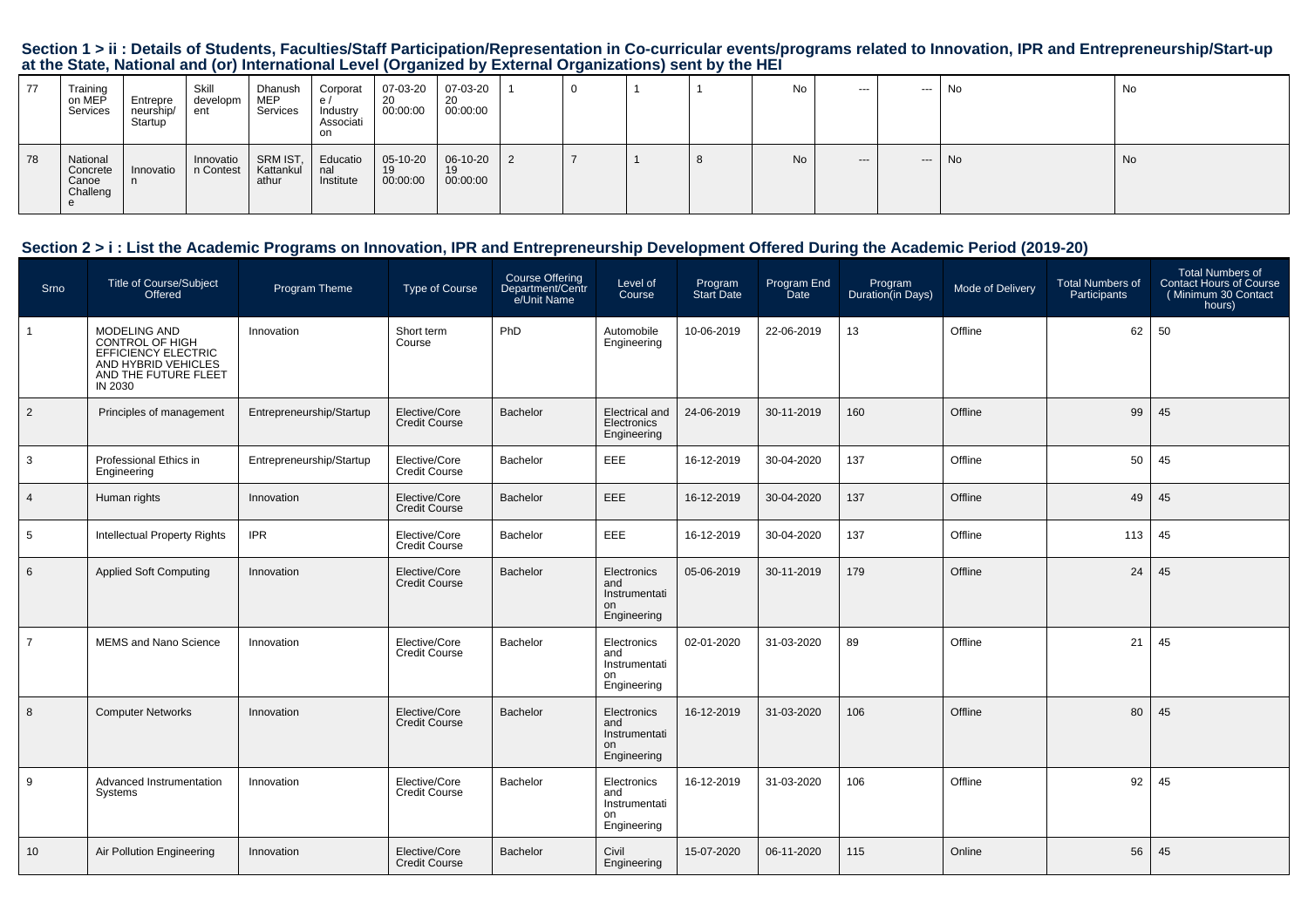| 11 | <b>Cloud Computing</b>                                 | Innovation               | Elective/Core<br>Credit Course        | Bachelor        | Computer<br>Science<br>Engineering                       | 15-07-2020 | 06-11-2020 | 115 | Online  | 14  | 45 |
|----|--------------------------------------------------------|--------------------------|---------------------------------------|-----------------|----------------------------------------------------------|------------|------------|-----|---------|-----|----|
| 12 | <b>Industrial Safety</b>                               | Innovation               | Elective/Core<br><b>Credit Course</b> | <b>Bachelor</b> | Civil<br>Engineering                                     | 15-07-2020 | 06-11-2020 | 115 | Online  | 79  | 45 |
| 13 | <b>Thermal Power Plant</b><br>Instrumentation          | Innovation               | Elective/Core<br><b>Credit Course</b> | Bachelor        | Electronics<br>and<br>Instrumentati<br>on<br>Engineering | 15-07-2020 | 06-11-2020 | 115 | Online  | 101 | 45 |
| 14 | Professional Ethics in<br>Engineering                  | Entrepreneurship/Startup | Elective/Core<br><b>Credit Course</b> | Bachelor        | Information<br>Technology                                | 16-12-2019 | 30-04-2020 | 137 | Offline | 125 | 45 |
| 15 | Objected oriented<br>Programming-CS8392                | Innovation               | Elective/Core<br><b>Credit Course</b> | Bachelor        | Computer<br>Science<br>Engineering                       | 18-06-2019 | 12-10-2019 | 117 | Offline | 163 | 45 |
| 16 | <b>Medical Electronics-</b><br>EC8073                  | Innovation               | Elective/Core<br><b>Credit Course</b> | Bachelor        | Electronics<br>and<br>Communicati<br>on<br>Engineering   | 18-06-2019 | 12-10-2019 | 117 | Offline | 151 | 45 |
| 17 | <b>Total Quality Management</b><br>GE8077              | Entrepreneurship/Startup | Elective/Core<br><b>Credit Course</b> | Bachelor        | <b>MBA</b>                                               | 18-06-2019 | 12-10-2019 | 117 | Offline | 151 | 45 |
| 18 | Multimedia Compression<br>and Communication-<br>EC8002 | Innovation               | Elective/Core<br><b>Credit Course</b> | Bachelor        | Electronics<br>and<br>Communicati<br>on<br>Engineering   | 17-12-2019 | 18-04-2020 | 124 | Offline | 73  | 45 |
| 19 | Wireless Networks-EC8004                               | Innovation               | Elective/Core<br><b>Credit Course</b> | Bachelor        | Electronics<br>and<br>Communicati<br>on<br>Engineering   | 17-12-2019 | 18-04-2020 | 124 | Offline | 63  | 45 |
| 20 | <b>Machine Learning</b><br>Techniques- CS8082          | Innovation               | Elective/Core<br><b>Credit Course</b> | Bachelor        | Computer<br>Science<br>Engineering                       | 18-06-2019 | 12-10-2019 | 117 | Offline | 82  | 45 |
| 21 | Professional Ethics in<br>Engineering-GE8076           | Entrepreneurship/Startup | Elective/Core<br><b>Credit Course</b> | Bachelor        | Electronics<br>and<br>Communicati<br>on<br>Engineering   | 17-12-2019 | 18-04-2020 | 124 | Offline | 151 | 45 |
| 22 | Satellite Communication-<br>EC8094                     | Innovation               | Elective/Core<br><b>Credit Course</b> | Bachelor        | Electronics<br>and<br>Communicati<br>on<br>Engineering   | 17-12-2019 | 18-04-2020 | 124 | Offline | 151 | 45 |
| 23 | Robotics                                               | Innovation               | Elective/Core<br>Credit Course        | Bachelor        | Industries                                               | 16-06-2020 | 09-10-2020 | 116 | Online  | 3   | 45 |
| 24 | Introduction to C-<br>Programming                      | Innovation               | Elective/Core<br>Credit Course        | <b>Bachelor</b> | Industries                                               | 16-06-2020 | 09-10-2020 | 116 | Online  | 54  | 45 |
| 25 | <b>Transducer Engineering</b>                          | Innovation               | Elective/Core<br>Credit Course        | <b>Bachelor</b> | Industries                                               | 16-06-2020 | 09-10-2020 | 116 | Online  | 54  | 45 |
| 26 | ENTREPRENEURSHIP<br>DEVELOPMENT                        | Entrepreneurship/Startup | Elective/Core<br><b>Credit Course</b> | Master          | MASTER OF<br>BUSINESS<br>ADMINISTR<br><b>ATION</b>       | 01-07-2019 | 30-10-2020 | 488 | Offline | 61  | 55 |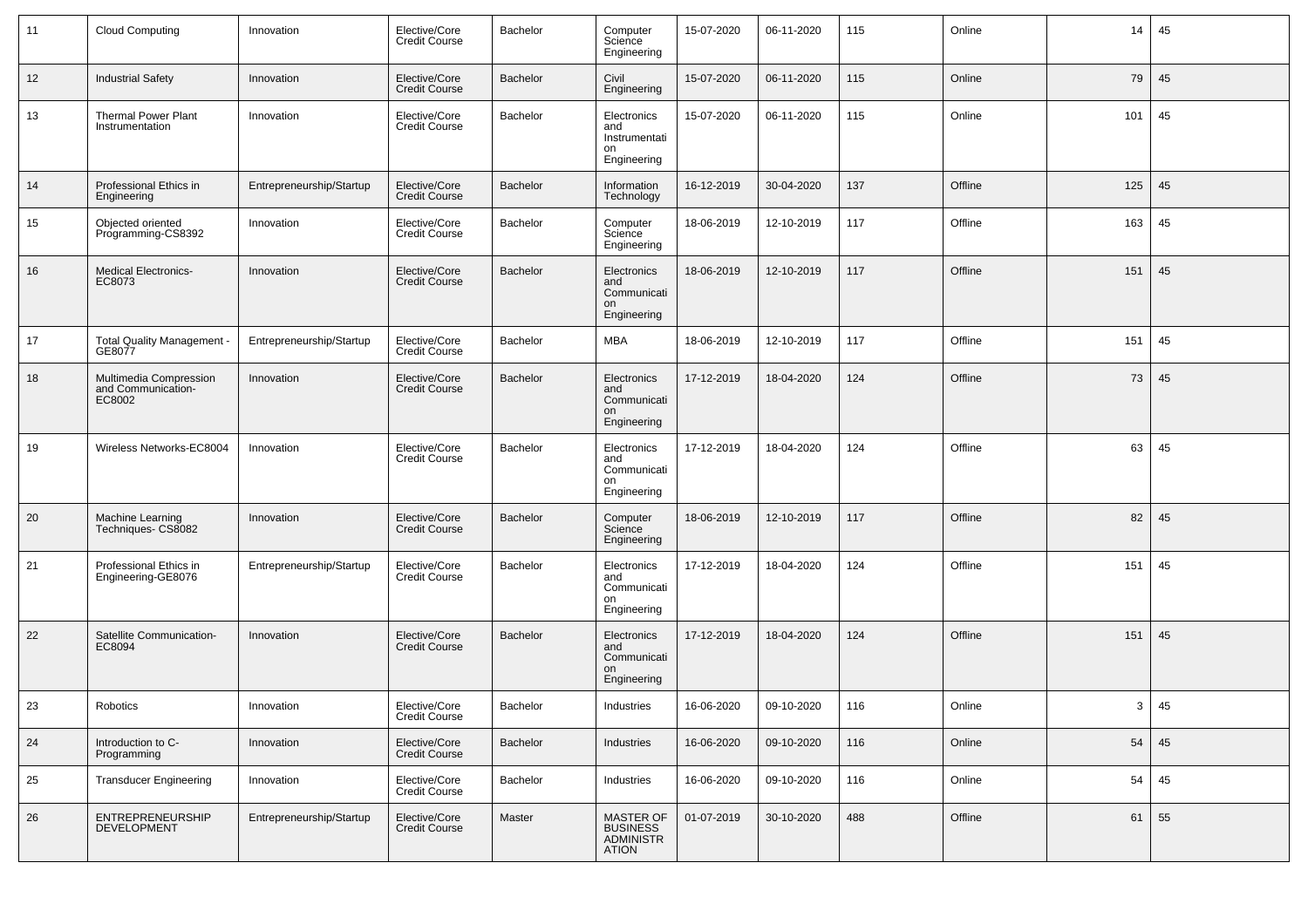| 27 | CE8711 Creative and<br>Innovative Project                                         | Innovation                              | Elective/Core<br><b>Credit Course</b> | Bachelor | Department<br>of Civil<br>Engineering | 15-07-2020 | 22-12-2020 | 161 | Online  | 106 <sub>1</sub> | - 45 |
|----|-----------------------------------------------------------------------------------|-----------------------------------------|---------------------------------------|----------|---------------------------------------|------------|------------|-----|---------|------------------|------|
| 28 | <b>Integrated Structural</b><br><b>Engineering of Building</b><br><b>Services</b> | Entrepreneurship/Startup,<br>Innovation | Elective/Core<br><b>Credit Course</b> | Master   | Structural<br>Engineering             | 21-01-2019 | 15-04-2019 | 85  | Offline | 18               | 45   |

#### Section 2 > ii : List the Employment Generation Skill Development Programs Organized by the HEI on Innovation, IPR and Entrepreneurship Development During the **Academic Period (2019-20)**

| Srno           | Title of the Training Program                                                                                                                                                         | Program Theme | Type of Course                                       | Course Offering<br>Department/Centre/<br><b>Unit Name</b> | Program Start<br>Date | Program End<br>Date | Program<br>Duration(in<br>Days) | Mode of Delivery | <b>Total Numbers of</b><br>Participants | <b>Total Numbers of Contact</b><br>Hours of Course (Minimum<br>30 Contact hours) |
|----------------|---------------------------------------------------------------------------------------------------------------------------------------------------------------------------------------|---------------|------------------------------------------------------|-----------------------------------------------------------|-----------------------|---------------------|---------------------------------|------------------|-----------------------------------------|----------------------------------------------------------------------------------|
|                | <b>International Faculty</b><br>Development Programme on<br>Research innovatives and<br>Recend Trends in Electrical<br>Engineering                                                    | Innovation    | FDP in I&E / IPR                                     | EEE                                                       | 18-05-2020            | 22-05-2020          | 5                               | Online           | 205                                     | 30                                                                               |
| $\overline{2}$ | <b>AICTE Sponsored Faculty</b><br>Development Program on 5G<br>Theory to practice and its<br>applications                                                                             | Innovation    | FDP in I&E / IPR                                     | Electronics and<br>Instrumentation<br>Engineering         | 11-06-2019            | 24-06-2019          | 14                              | Offline          | 50                                      | 84                                                                               |
| 3              | FDP ON Digital<br>Transformation - An<br><b>Introductory Course</b>                                                                                                                   | Innovation    | FDP in I&E / IPR                                     | Electronics and<br>Instrumentation<br>Engineering         | 08-05-2020            | 12-05-2020          | -5                              | Online           | 150                                     | 30                                                                               |
| $\overline{4}$ | <b>Recent Trends of Renewable</b><br>Energy and Electric Vehicle<br>Technologies                                                                                                      | Innovation    | FDP in I&E / IPR                                     | Electronics and<br>Instrumentation<br>Engineering         | 20-08-2020            | 25-08-2020          | 6                               | Online           | 100                                     | 30                                                                               |
| -5             | <b>AICTE Sponsored STTP</b><br>COMPUTER AIDED<br>ANALYSIS AND DESIGN OF<br>STRUCTURES USING<br>FINITE ELEMENT METHOD<br><b>CONCEPTS IN</b><br><b>STRUCTURAL</b><br><b>ENGINEERING</b> | Innovation    | Employment<br><b>Generation Training</b><br>Programs | Department of Civil<br>Engineering                        | 17-06-2019            | 22-06-2019          | 6                               | Offline          | 30                                      | 30                                                                               |

Section 2 > iii : List the Full Time Faculties had with a Degree (UG/PG/PhD) in Innovation/IPR/Entrepreneurship and (or) Received Specialized Training program of I&E, IPR<br>(MDP, EDP, FDP, Short-term Certificate Course, of m **Academic Period (2019-20)**

| Srno | <b>Faculty Name</b>  |                       | Department/Centre/Unit Name                 |                                | Designation             | Do you have a degree in I&E & IPR? |                          |                                       | Had the faculty received training on I&E &<br>IPR during AY 2019-20 |
|------|----------------------|-----------------------|---------------------------------------------|--------------------------------|-------------------------|------------------------------------|--------------------------|---------------------------------------|---------------------------------------------------------------------|
|      | Dr.E.Kaliappan       | EEE                   |                                             | Professor                      |                         | No                                 |                          | No                                    |                                                                     |
|      | Ms.B.Ponkarthika     | EEE                   |                                             | Assistant Professor            |                         | No                                 |                          | No                                    |                                                                     |
|      | Dr. S. Sobana        |                       | Electronics and Instrumentation Engineering | Associate Professor            |                         | No                                 |                          | Yes                                   |                                                                     |
|      | <b>Training Name</b> | <b>Training Theme</b> | Type of Course                              | <b>Training Agency</b><br>Name | Training Agency<br>Type | <b>Training Start Date</b>         | <b>Training End Date</b> | <b>Training Duration</b><br>(in Days) | Mode of Delivery                                                    |

Section 3 > i : List Idea/Innovation Centric Student Clubs Are Functional at the HEI with Access to Co-working Space/Work-stations for Students with Facilities &<br>Equipment Available to promote and Support Innovation, Entre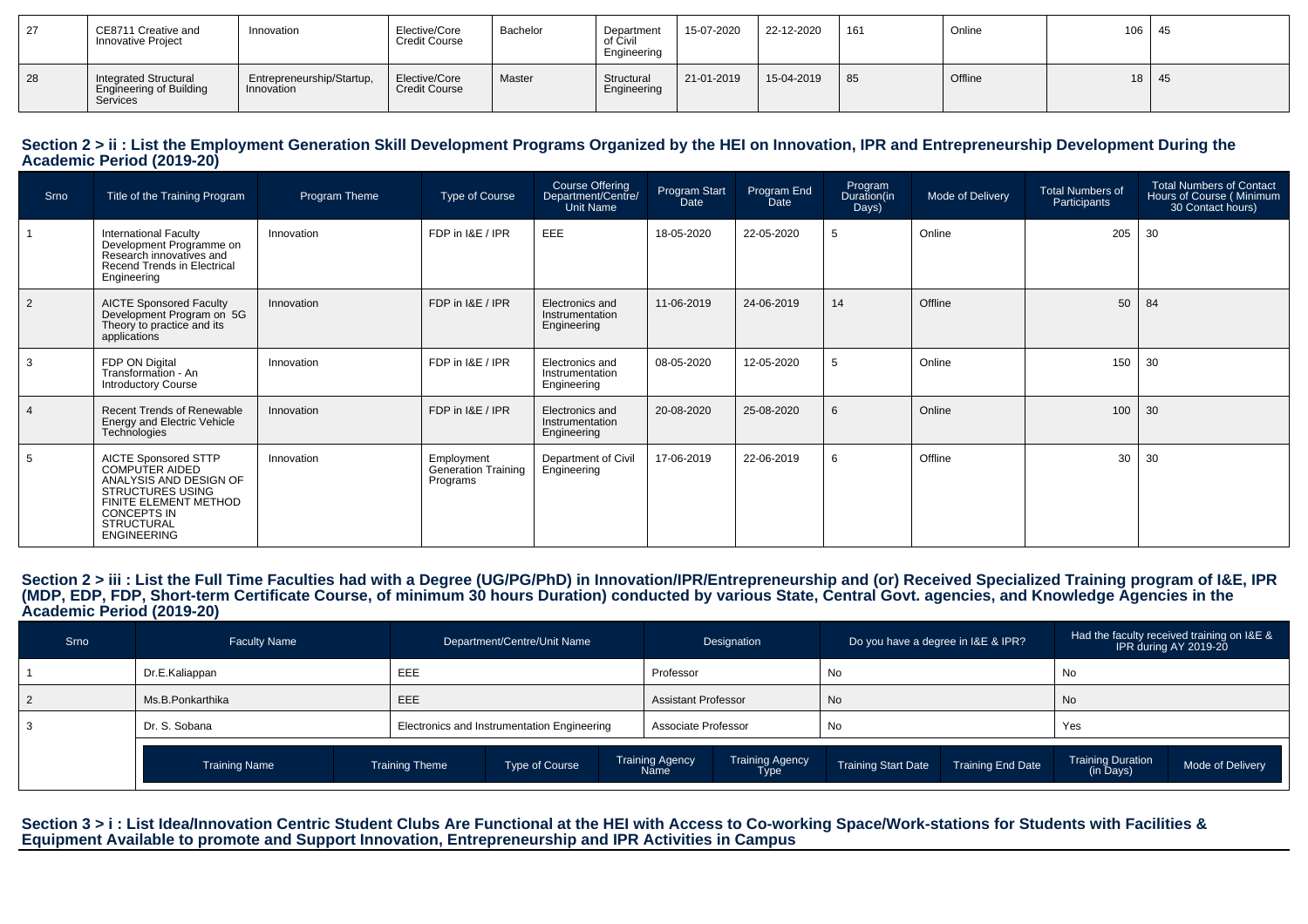| Srno           | Name of Student Club                     | Type of Club           | Year of Establishment | Type of Facilities<br>Available at the Club | <b>Student Club</b><br>with Access to<br>Other I&E<br>Facilities at the<br><b>HEI</b> | No of<br>Programs/Activiti<br>es Organized by<br>the Student Club<br>During the AY<br>2019-20 | <b>Student Club</b><br><b>Team Lead</b><br><b>Name</b> | <b>Student Club Team</b><br><b>Lead Email</b> | <b>Student Club Team</b><br><b>Lead Phone</b> |
|----------------|------------------------------------------|------------------------|-----------------------|---------------------------------------------|---------------------------------------------------------------------------------------|-----------------------------------------------------------------------------------------------|--------------------------------------------------------|-----------------------------------------------|-----------------------------------------------|
|                | Journal Club                             | Idea Club              | 2019                  | <b>Work Stations</b>                        | <b>Innovation Labs</b>                                                                | 15                                                                                            | Dr.R.M.<br>Bhavadharini                                | bhavadharini.m@eec.s<br>rmrmp.edu.in          | 8056193992                                    |
| $\overline{2}$ | Centre fro Reneweable Energy<br>Research | <b>Innovation Club</b> | 2018                  | <b>Work Stations</b>                        | Centre of<br>Excellence with<br><b>Advance Tools</b>                                  |                                                                                               | R.Naveen                                               | rajkumarnaveen1960<br>@gmail.com              | 9445270791                                    |
| $\mathbf{3}$   | Free Open Sourcse<br>Software(FOSS) Club | Idea Club              | 2018                  | <b>Work Stations</b>                        | Centre of<br>Excellence with<br><b>Advance Tools</b>                                  | 6                                                                                             | E.Raghav                                               | raghav.raghav14@gm<br>ail.com                 | 8870118656                                    |
| $\overline{4}$ | <b>Electronics Hobby Club</b>            | <b>Idea Club</b>       | 2018                  | <b>Work Stations</b>                        | Centre of<br>Excellence with<br><b>Advance Tools</b>                                  | 6                                                                                             | Madhevan.P                                             | madhevan1998@gmail<br>.com                    | 8903614271                                    |
| 5              | <b>ENERGY CLUB</b>                       | Idea Club              | 2014                  | <b>Work Stations</b>                        | <b>Innovation Labs</b>                                                                | 5                                                                                             | <b>RAGHUL</b><br>GANESH.A                              | ganeshrahul39@gmail<br>com                    | 7448379172                                    |
| 6              | <b>GREEN ENERGY CLUB</b>                 | Idea Club              | 2019                  | Co-working Space                            | Centre of<br>Excellence with<br><b>Advance Tools</b>                                  | 3                                                                                             | S.THANIGAIVEL<br>AN                                    | thanigaivelan1998r@g<br>mail.com              | 6383044324                                    |
| $\overline{7}$ | journal Club                             | <b>Innovation Club</b> | 2019                  | <b>Work Stations</b>                        | Innovation Labs                                                                       | 5                                                                                             | Dr.R.Karpagam                                          | karpagam.r@eec.srmr<br>mp.edu.in              | 9840849825                                    |
| 8              | Journal Club                             | <b>Idea Club</b>       | 2018                  | <b>Work Stations</b>                        | <b>Innovation Labs</b>                                                                | 10                                                                                            | Dr. K.Kalaivani                                        | kalaivani.k@eec.srmr<br>mp.edu.in             | 9444257594                                    |
| 9              | <b>Student Society</b>                   | Idea Club              | 2000                  | <b>Work Stations</b>                        | <b>Innovation Labs</b>                                                                | 5                                                                                             | R.Lakshmi                                              | lakshmi.r@eec.srmrmp<br>.edu.in               | 9940123983                                    |
| 10             | International Society of Automation      | <b>Innovation Club</b> | 2008                  | <b>Work Stations</b>                        | <b>Innovation Labs</b>                                                                | 5                                                                                             | Dr. Gunaselvi<br>Manohar                               | qunaselvi.m@eec.srmr<br>mp.edu.in             | 9840109533                                    |
| 11             | Journal Club                             | Innovation Club        | 2019                  | <b>Work Stations</b>                        | Innovation Labs                                                                       | 5                                                                                             | Monish.B                                               | monishmonib@gmail.c<br>om                     | 9566291095                                    |
| 12             | Association of Civil Engineers           | <b>Idea Club</b>       | 2011                  | 3D Printing                                 | <b>Innovation Labs</b>                                                                | 5                                                                                             | J Ajith                                                | ajith.j@eec.srmrmp.ed<br>u.in                 | 9600819707                                    |

**Section 3 > ii > a : List the Pre-Incubation Facility (Tinkering Lab/Makers' Space/Design Centre/New Gen IEDC/IEDC/EDC/Innovation Centre/Startup Cell) (>= 600 Sq. Ft. Floor Area)**

| Srno | Name of Pre-<br><b>Incubation Centre</b> | Type of<br>Facility | Year of<br>Establishme<br>nt | Type of<br>Available at<br>the Centre | Pre-Incubation<br>with Access to<br>Other I&E<br>Facilities at the<br><b>HEI</b> | Name of the<br>Funding<br><b>Schemes</b><br>Available<br>with Pre-<br>Incubation<br>Unit, if any<br>(Optional) | <b>Facility Details</b> | <b>Total Nos of Dedicated</b><br>Executive/Management<br>team Strength Engaged at<br>the Facility | Had the Pre-Incubation<br>Unit Provided any<br>Funding Support for<br>Idea/Prototype/Innovati<br>on Development and<br>implementation during<br>the Financial Year<br>2019-20 | Had institute<br>Generated Income<br>either from Services<br>Offered by Pre-<br>Incubation<br>Centre/Facilities? | Had institute spent expenses either<br>from own resource/received fund<br>towards Establishment/Operation<br>of Pre-Incubation Centre/Facilities? |
|------|------------------------------------------|---------------------|------------------------------|---------------------------------------|----------------------------------------------------------------------------------|----------------------------------------------------------------------------------------------------------------|-------------------------|---------------------------------------------------------------------------------------------------|-------------------------------------------------------------------------------------------------------------------------------------------------------------------------------|------------------------------------------------------------------------------------------------------------------|---------------------------------------------------------------------------------------------------------------------------------------------------|
|------|------------------------------------------|---------------------|------------------------------|---------------------------------------|----------------------------------------------------------------------------------|----------------------------------------------------------------------------------------------------------------|-------------------------|---------------------------------------------------------------------------------------------------|-------------------------------------------------------------------------------------------------------------------------------------------------------------------------------|------------------------------------------------------------------------------------------------------------------|---------------------------------------------------------------------------------------------------------------------------------------------------|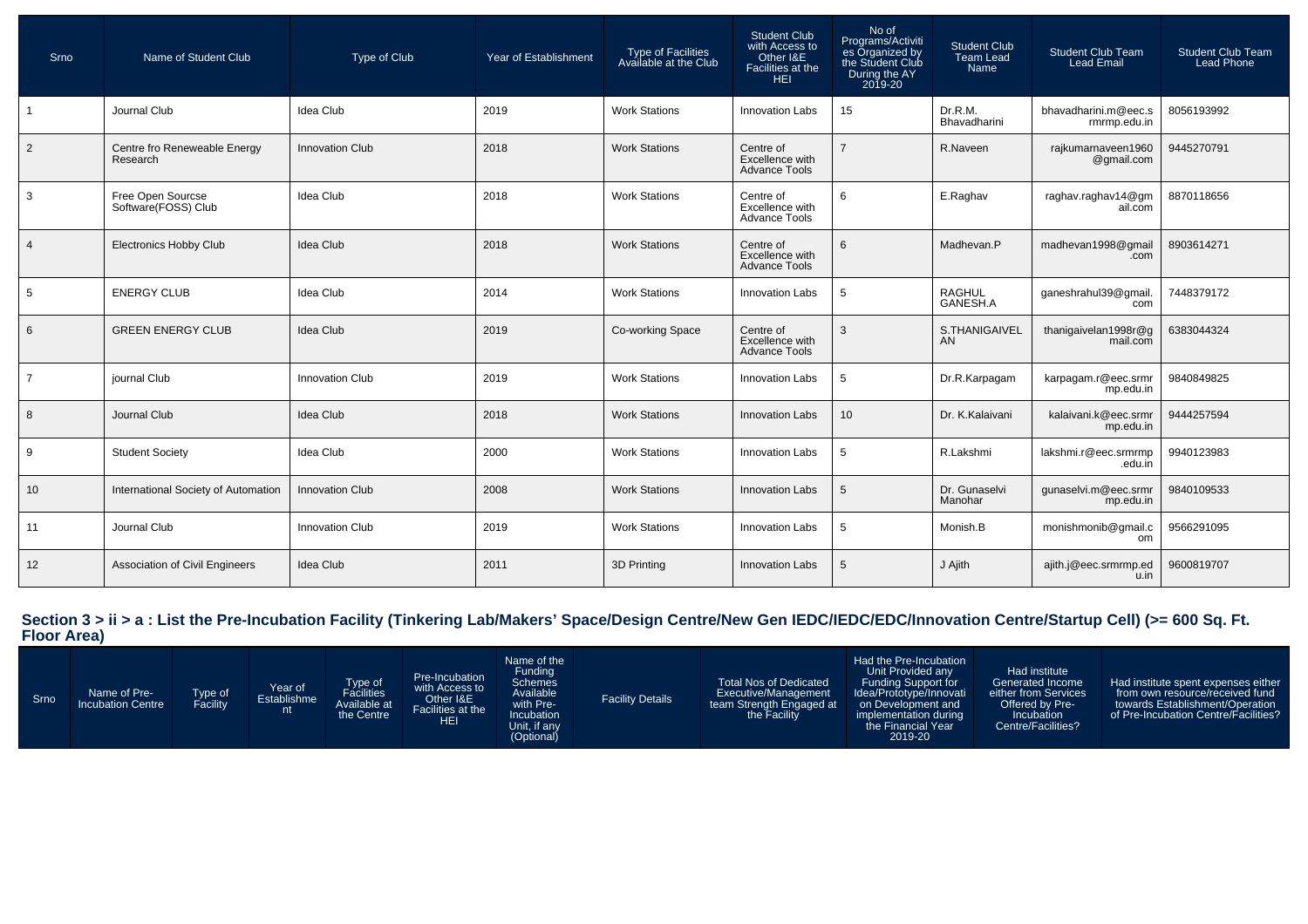# **Section 3 > ii > a : List the Pre-Incubation Facility (Tinkering Lab/Makers' Space/Design Centre/New Gen IEDC/IEDC/EDC/Innovation Centre/Startup Cell) (>= 600 Sq. Ft. Floor Area)**

| $\mathbf{1}$   | INNOVATION<br>DESIGN CELL | Innovation<br>Centre | 2017 | Work<br>Stations | Innovation<br>Labs, Innovation<br>Park/Research<br>Park | Innovation<br>Labs, Innova<br>case, mised<br>tion<br>Park/Resear<br>ch Park | Facility<br>Incharge<br>Dr.P.N<br>avasee<br>Name<br>lan<br>navase<br>elan.p<br>Facility<br>@eec.<br>Incharge<br>Email<br>srmrm<br>p.edu.i<br>n.<br>944489<br>5744<br>Facility<br>Incharge<br>Phone       | 50 | Yes | No                                                                                                                                                                                                                                                                                                                                                                                                                                  | No |
|----------------|---------------------------|----------------------|------|------------------|---------------------------------------------------------|-----------------------------------------------------------------------------|----------------------------------------------------------------------------------------------------------------------------------------------------------------------------------------------------------|----|-----|-------------------------------------------------------------------------------------------------------------------------------------------------------------------------------------------------------------------------------------------------------------------------------------------------------------------------------------------------------------------------------------------------------------------------------------|----|
| $\overline{2}$ | Industry<br>Supported Lab | Design<br>Centre     | 2019 | Work<br>Stations | Innovation Labs                                         | Innovation<br>Labs                                                          | Dr.<br>Gunas<br>Facility<br>Incharge<br>Name<br>elvi<br>Manoh<br>ar<br>gunase<br>lvi.m@<br>Facility<br>Incharge<br>Email<br>eec.sr<br>mrmp.<br>edu.in<br>984010<br>9533<br>Facility<br>Incharge<br>Phone | 50 | Yes | Yes<br>50000<br>Total<br>Annual<br>Income<br>from<br>Training<br>and Skill<br>Develop<br>ment<br>Services<br>(ln<br>Rupees)<br>$\mathbf 0$<br>Total<br>Annual<br>Income<br>from<br>(Technic<br>al and<br><b>Business</b><br>Mentorin<br>$gq$ Services<br>(ln<br>Rupees)<br>$\mathbf 0$<br>Total<br>Annual<br>Income<br>from<br>Office<br>Space<br>and<br>Rental<br>Services<br>to Start-<br>ups/Inno<br>vators<br>$(\ln$<br>Rupees) | No |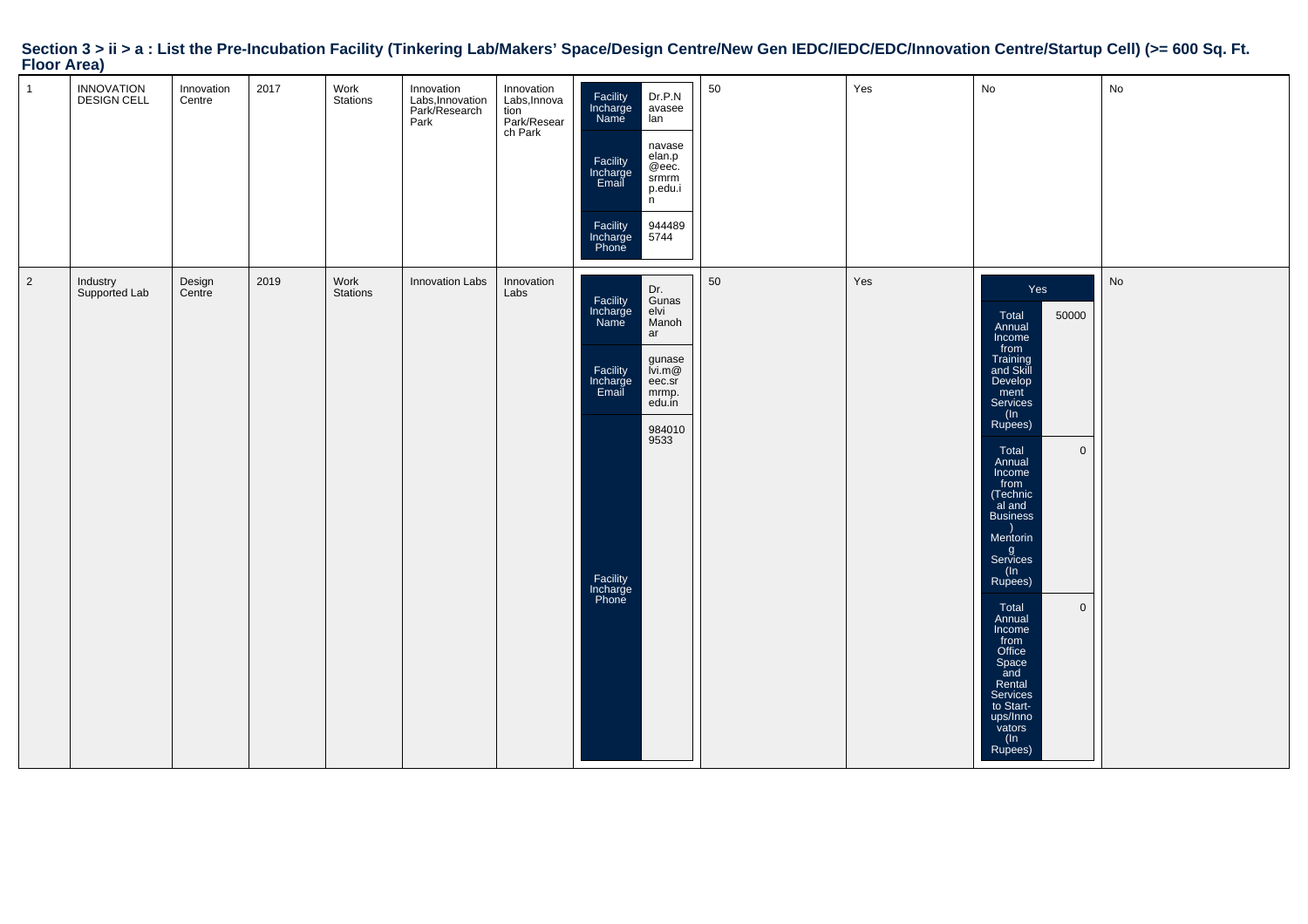# **Section 3 > ii > a : List the Pre-Incubation Facility (Tinkering Lab/Makers' Space/Design Centre/New Gen IEDC/IEDC/EDC/Innovation Centre/Startup Cell) (>= 600 Sq. Ft. Floor Area)**

| 3 | Engineering<br>Innovation Skill<br>Center (EISC-<br>EEC) | Innovation<br>Centre | 2019                   | Co-working<br>Space | Innovation Labs | Innovation<br>Labs | Dr. S.<br>Facility<br>Virapa<br>Incharge<br>Name<br>n<br>Facility<br>virapan<br>s@gm<br>ail.com<br>Incharge<br>Email<br>944403<br>6627<br>Facility<br>Incharge<br>Phone | 32 | No |                                                 | No | Yes                                                                                                                  |
|---|----------------------------------------------------------|----------------------|------------------------|---------------------|-----------------|--------------------|-------------------------------------------------------------------------------------------------------------------------------------------------------------------------|----|----|-------------------------------------------------|----|----------------------------------------------------------------------------------------------------------------------|
|   | <b>Funding Agency</b>                                    |                      | Source of Grant / Fund |                     |                 | Water Tech         | <b>Agency Name</b>                                                                                                                                                      |    |    | Agency Type<br>Corporate / Industry Association |    | Total Grants / Funds Received by Pre-<br>Incubation & Incubation Centre / Facilities<br>exists in Campus (In Rupees) |

### **Section 3 > ii > b : List the Centre of Excellence (CoE) Facilities with Advance Tools and Equipment at the HEI (>= 1000 Sq. Ft. Floor Area)**

| Srno | Name of CoE Facility                   | Year of<br>Establishment | CoE with Access<br>to Other I&E<br>Facilities at the<br>HEI | Name of the<br>Funding<br>Schemes<br>Available with<br>CoE, if any<br>(Optional) | <b>Facility Details</b>                                                                                                                                                                                       | <b>Total Nos of</b><br>Dedicated<br>Executive/Manag<br>ement team<br>Strength<br>Engaged at the<br>Facility | Had the CoE Provided any<br>Funding Support for<br>Idea/Prototype/Innovation<br>Development and<br>implementation during the<br>Financial Year 2019-20? | Had institute Generated Income<br>either from Services Offered by CoE<br>Centre/Facilities?                                                                                                                                                                                                                                                                           | Had institute spent expenses<br>either from own<br>resource/received fund towards<br>Establishment/Operation of<br>CoE Centre/Facilities? |
|------|----------------------------------------|--------------------------|-------------------------------------------------------------|----------------------------------------------------------------------------------|---------------------------------------------------------------------------------------------------------------------------------------------------------------------------------------------------------------|-------------------------------------------------------------------------------------------------------------|---------------------------------------------------------------------------------------------------------------------------------------------------------|-----------------------------------------------------------------------------------------------------------------------------------------------------------------------------------------------------------------------------------------------------------------------------------------------------------------------------------------------------------------------|-------------------------------------------------------------------------------------------------------------------------------------------|
|      | Common Research<br><b>Facility Lab</b> | 2018                     | Innovation<br>Park/Research<br>Park                         | DST-FIST, DST-<br>SERB, DST-<br>WMT, DST-DDP.<br>AICTE, AERB                     | Dr. V.<br>Facility<br>Antony<br>Incharge<br>Aroul<br>Name<br>raj<br>antony<br>arulraj.<br>Facility<br>v@eec<br>Incharge<br>.srmrm<br>Email<br>p.edu.i<br>n<br>98411<br>43112<br>Facility<br>Incharge<br>Phone | 20                                                                                                          | Yes                                                                                                                                                     | Yes<br><b>Total Annual</b><br>Income from<br>Training and<br>Skill<br>Development<br>Services (In<br>Rupees)<br><b>Total Annual</b><br>Income from<br>Technical and<br><b>Business</b> )<br><b>Mentoring</b><br>Services (In<br>Rupees)<br><b>Total Annual</b><br>Income from<br>Office Space<br>and Rental<br>Services to<br>Start-<br>ups/Innovators<br>(In Rupees) | Yes                                                                                                                                       |
|      |                                        | Source of Grant / Fund   |                                                             |                                                                                  | <b>Agency Name</b>                                                                                                                                                                                            |                                                                                                             |                                                                                                                                                         | Agency Type                                                                                                                                                                                                                                                                                                                                                           | Total Grants / Funds Received by CoE<br>Facility exists in Campus (In Rupees)                                                             |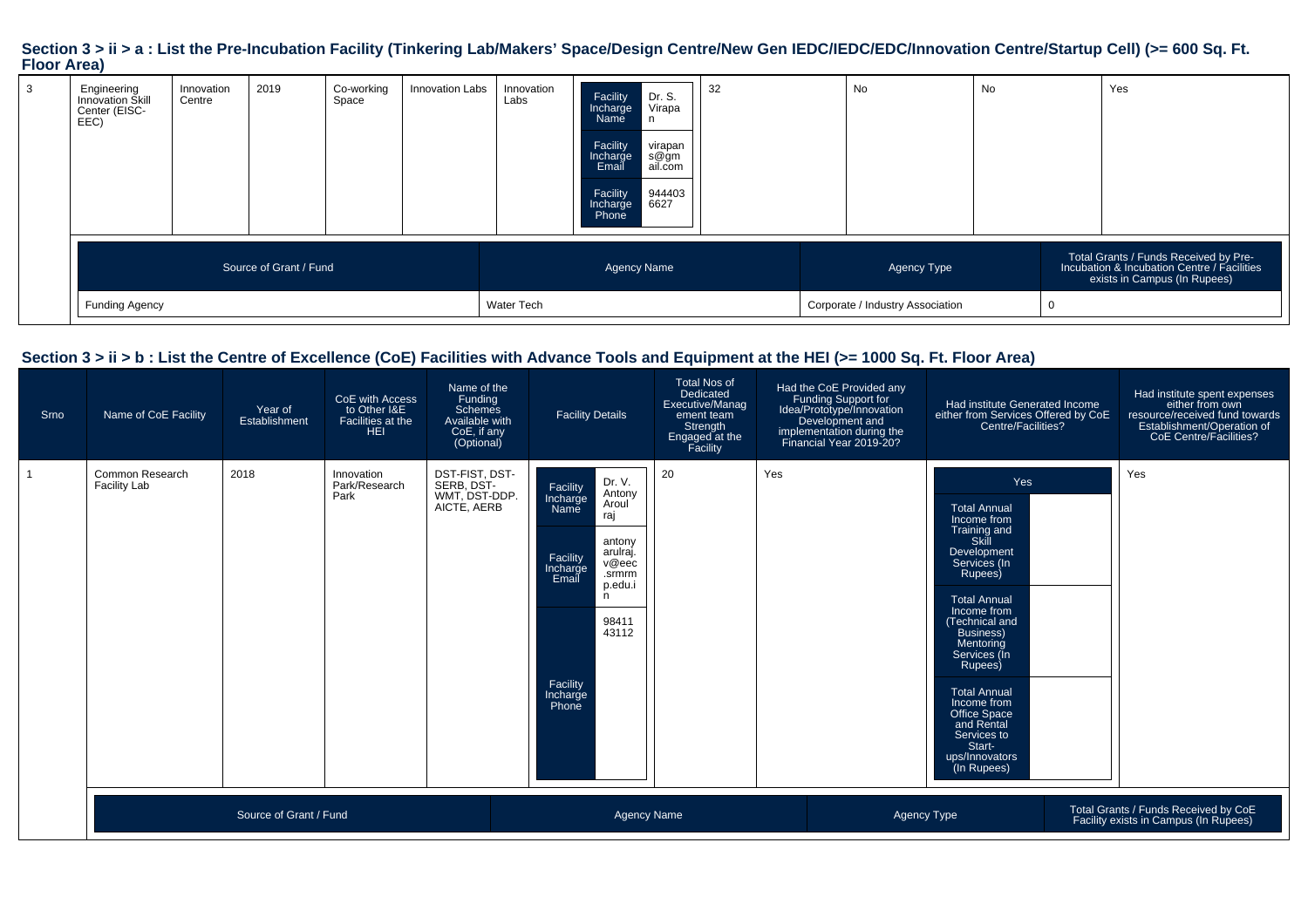### **Section 3 > ii > c : List the Incubation Facilities at the HEI (>= 1500 Sq. Ft. Floor Area)**

| Srno | Name of Incubation<br>Facility | Year of<br>Establishment | Incubation with<br>Access to Other<br><b>I&amp;E Facilities at</b><br>the HEI | Name of the<br>Funding<br>Schemes<br>Available with<br>Incubation Unit, if<br>any (Optional) | <b>Facility Details</b>                                                                                                                                                             | <b>Total Nos of</b><br>Dedicated<br>Executive/Manag<br>ement team<br>Strength<br>Engaged at the<br>Facility | Had the Incubation Facility<br>Provided any Funding Support<br>for Idea/Prototype/Innovation<br>Development and<br>implementation during the<br>Financial Year 2019-20? | Had institute Generated Income<br>either from Services Offered by<br>Incubation Centre/Facilities? | Had institute spent expenses<br>either from own<br>resource/received fund towards<br>Establishment/Operation of<br>Incubation Centre/Facilities? |
|------|--------------------------------|--------------------------|-------------------------------------------------------------------------------|----------------------------------------------------------------------------------------------|-------------------------------------------------------------------------------------------------------------------------------------------------------------------------------------|-------------------------------------------------------------------------------------------------------------|-------------------------------------------------------------------------------------------------------------------------------------------------------------------------|----------------------------------------------------------------------------------------------------|--------------------------------------------------------------------------------------------------------------------------------------------------|
|      | <b>EIE Incubation Center</b>   | 2019                     | <b>Student Clubs</b>                                                          | AICTE, DST                                                                                   | Dr. S.<br>Facility<br>Nagar<br>Incharge<br>ajañ<br>Name<br>hod.ei<br>e@eec<br>Facility<br>Incharge<br>.srmrm<br>Email<br>p.edu.i<br>Facility<br>98404<br>01146<br>Incharge<br>Phone | 10                                                                                                          | Yes                                                                                                                                                                     | No                                                                                                 | No                                                                                                                                               |

### **Section 3 > ii > d : List the Innovation Park/Research Park Facilities at the HEI (>= 5000 Sq. Ft. Floor Area)**

| Srno           | Name of Innovation<br>Park/Research Park<br>Facility | Year of<br>Establishment | Innovation Park /<br><b>Research Park</b><br>with Access to<br>Other I & E<br>Facilities at the<br><b>HEI</b> | Name of the<br>Funding<br>Schemes<br>Available with<br>Research/Innovat<br>ion Park, if any<br>(Optional) | <b>Facility Details</b>                                                                                                                                                                                          | <b>Total Nos of</b><br>Dedicated<br>Executive/Manag<br>ement team<br>Strength<br>Engaged at the<br>Facility | Had the Research<br>Park/Innovation Park Provided<br>any Funding Support for<br>Idea/Prototype/Innovation<br>Development and<br>implementation during the<br>Financial Year 2019-20? | Had institute Generated Income<br>either from Services Offered by<br>Research Park/Innovation Park?                                                                                                                                                                                                                                                    | Had the Research<br>Park/Innovation Park Provided<br>any Funding Support for<br>Idea/Prototype/Innovation/Start<br>up/Venture Development and<br>implementation during the<br>Financial Year 2019-20? |
|----------------|------------------------------------------------------|--------------------------|---------------------------------------------------------------------------------------------------------------|-----------------------------------------------------------------------------------------------------------|------------------------------------------------------------------------------------------------------------------------------------------------------------------------------------------------------------------|-------------------------------------------------------------------------------------------------------------|--------------------------------------------------------------------------------------------------------------------------------------------------------------------------------------|--------------------------------------------------------------------------------------------------------------------------------------------------------------------------------------------------------------------------------------------------------------------------------------------------------------------------------------------------------|-------------------------------------------------------------------------------------------------------------------------------------------------------------------------------------------------------|
| $\overline{1}$ | <b>Centralized Research</b><br>Facility              | 2016                     | Centre of<br>Excellence with<br>Advance Tools                                                                 | DST-FIST.<br>AERB. DST.<br><b>DRDO</b>                                                                    | Dr.<br>Facility<br>V.Anto<br>Incharge<br>Name<br>ny<br>Aroul<br>Raj<br>antony<br>arulraj.<br>Facility<br>v@eec<br>Incharge<br>Email<br>.srmrm<br>p.edu.i<br>n<br>98411<br>43112<br>Facility<br>Incharge<br>Phone |                                                                                                             | Yes                                                                                                                                                                                  | Yes<br><b>Total Annual</b><br>Income from<br>Training and<br>Skill<br>Development<br>Services (In<br>Rupees)<br><b>Total Annual</b><br>Income from<br>Technical and<br>Business)<br>Mentoring<br>Services (In<br>Rupees)<br><b>Total Annual</b><br>Income from<br>Office Space<br>and Rental<br>Services to<br>Start-<br>ups/Innovators<br>(In Rupees) | Yes                                                                                                                                                                                                   |
|                |                                                      | Source of Grant / Fund   |                                                                                                               |                                                                                                           | <b>Agency Name</b>                                                                                                                                                                                               |                                                                                                             | Agency Type                                                                                                                                                                          |                                                                                                                                                                                                                                                                                                                                                        | Total Grants / Funds Received by Incubation<br>Facility exists in Campus (In Rupees)                                                                                                                  |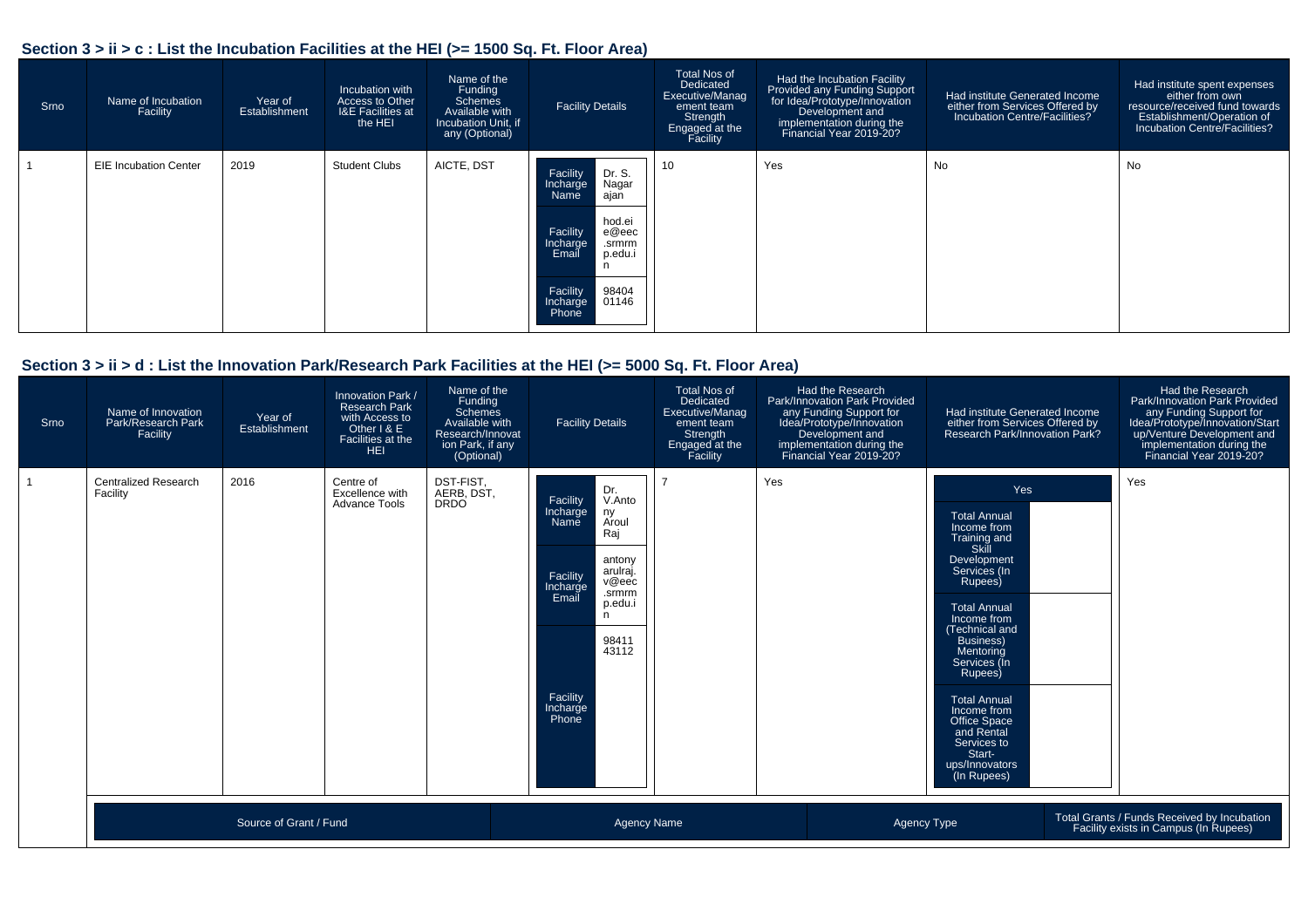#### **No Data Flled!**

### **Section 3 > iii > a : Provide detail list of Faculties as Mentor to help Ideas/Innovations/Startups**

| Srno           | Name of the Faculty                       | Designation of the Faculty | Mentor Expert Area                        |    | Years of Experience in Mentorship (In<br>Years) |
|----------------|-------------------------------------------|----------------------------|-------------------------------------------|----|-------------------------------------------------|
|                | Dr.E.Kaliappan                            | Professor                  | Idea/Innovation Development               |    |                                                 |
|                | Name of Idea/Innovation/ Startup Mentored |                            | Mentoring Setup [Within (or) Outside] HEI |    | CIN (in case it is Startup)                     |
|                | Solar Power                               |                            | Within                                    |    |                                                 |
| $\overline{2}$ | Ms.B.Ponkarthika                          | <b>Assistant Professor</b> | Idea/Innovation Development               | .b |                                                 |
|                | Name of Idea/Innovation/ Startup Mentored |                            | Mentoring Setup [Within (or) Outside] HEI |    | CIN (in case it is Startup)                     |
|                | Power Plant                               |                            |                                           |    |                                                 |
|                |                                           |                            | Within                                    |    |                                                 |
| -3             | Dr. S. Sobana                             | Associate Professor        | Idea/Innovation Development               | 17 |                                                 |
|                | Name of Idea/Innovation/ Startup Mentored |                            | Mentoring Setup [Within (or) Outside] HEI |    | CIN (in case it is Startup)                     |

#### **Section 3 > iii > b : Provide detail list of External Experts/Agencies engaged as Mentor to help Ideas/Innovations/Startups**

| Srno | Name of the External Expert/Agency as Mentor | Mentor Expert Area          | Type of Mentorship             |
|------|----------------------------------------------|-----------------------------|--------------------------------|
|      | <b>CLRI</b>                                  | Idea/Innovation Development | <b>Unstructured Mentorship</b> |
|      | DRDO-CVRD                                    | Idea/Innovation Development | Unstructured Mentorship        |

# **Section 4 : List all the Innovations Generated Developed, Completed and Implemented in Ground with Support of Pre-incubation & Incubation facilities at the HEI and Recognitions Received**

| Stage<br><b>Status</b><br><b>Innovati</b><br>Pre-<br>Had the<br>Innov<br>0t<br>on.<br>TRL<br>Incubati<br>Name of<br>Had the Pre-incubation/Incubation<br>Innovation<br>Had Centre/institute provided any<br>Convert<br>ation/<br>Had the Innovations raised any<br>the HEI<br>Stage<br>ed into<br>Centre/HEI received any<br>Financial support (either own<br>on/Incu<br>Received any<br>Innov<br>Seed fund/Angel Investment/VC<br>Name of the<br>Venture/<br>resource or fund received from<br>income/revenue from<br>Support<br>bation<br><b>Nature</b><br><b>Recognition at</b><br>starte<br>ation<br>during the period of receiving pre-<br><b>TRL</b><br>Srn<br><b>Innovation Generated</b><br>State, National,<br>agencies) in terms of Seed<br>Idea/Prototype/Innovations for the<br>Startup/<br>0f<br>Support<br>Type of<br>ed<br>d<br><b>Devel</b><br>incubation/incubation support at<br><b>SME</b><br>Grant/Fund Support to Idea /<br>with the Support of<br>Innovati<br>pre-incubation/incubation support<br>Innovation<br>Innovati<br>International<br>reach<br>to<br>recei<br>$\circ$<br>your Pre-incubation/incubation or<br>oped<br>by<br>Unit<br>HEI.<br>Level Programs<br>and the services offered by Pre-<br>Prototype / Innovations<br><b>on</b><br>Innovati<br>ed as<br>on.<br>ving<br>HEI during the financial period<br>during<br>incubation/incubation or institute<br>Development during the financial<br>Develop<br>during the<br>on as<br>on<br>the.<br>2019-20<br>31 <sub>st</sub><br>during the financial period 2019<br>on 31st<br>period 2019-20<br>Supp<br>the<br>financial period<br>ment<br>financial<br>Marc<br>March<br>2019-20<br>ort<br>durin<br>2020<br>period<br>2020<br>2019-20<br>g the<br><b>FY</b><br>2019-<br>20 |
|---------------------------------------------------------------------------------------------------------------------------------------------------------------------------------------------------------------------------------------------------------------------------------------------------------------------------------------------------------------------------------------------------------------------------------------------------------------------------------------------------------------------------------------------------------------------------------------------------------------------------------------------------------------------------------------------------------------------------------------------------------------------------------------------------------------------------------------------------------------------------------------------------------------------------------------------------------------------------------------------------------------------------------------------------------------------------------------------------------------------------------------------------------------------------------------------------------------------------------------------------------------------------------------------------------------------------------------------------------------------------------------------------------------------------------------------------------------------------------------------------------------------------------------------------------------------------------------------------------------------------------------------------------------------------------------------------------------------------------------------------------------|
|---------------------------------------------------------------------------------------------------------------------------------------------------------------------------------------------------------------------------------------------------------------------------------------------------------------------------------------------------------------------------------------------------------------------------------------------------------------------------------------------------------------------------------------------------------------------------------------------------------------------------------------------------------------------------------------------------------------------------------------------------------------------------------------------------------------------------------------------------------------------------------------------------------------------------------------------------------------------------------------------------------------------------------------------------------------------------------------------------------------------------------------------------------------------------------------------------------------------------------------------------------------------------------------------------------------------------------------------------------------------------------------------------------------------------------------------------------------------------------------------------------------------------------------------------------------------------------------------------------------------------------------------------------------------------------------------------------------------------------------------------------------|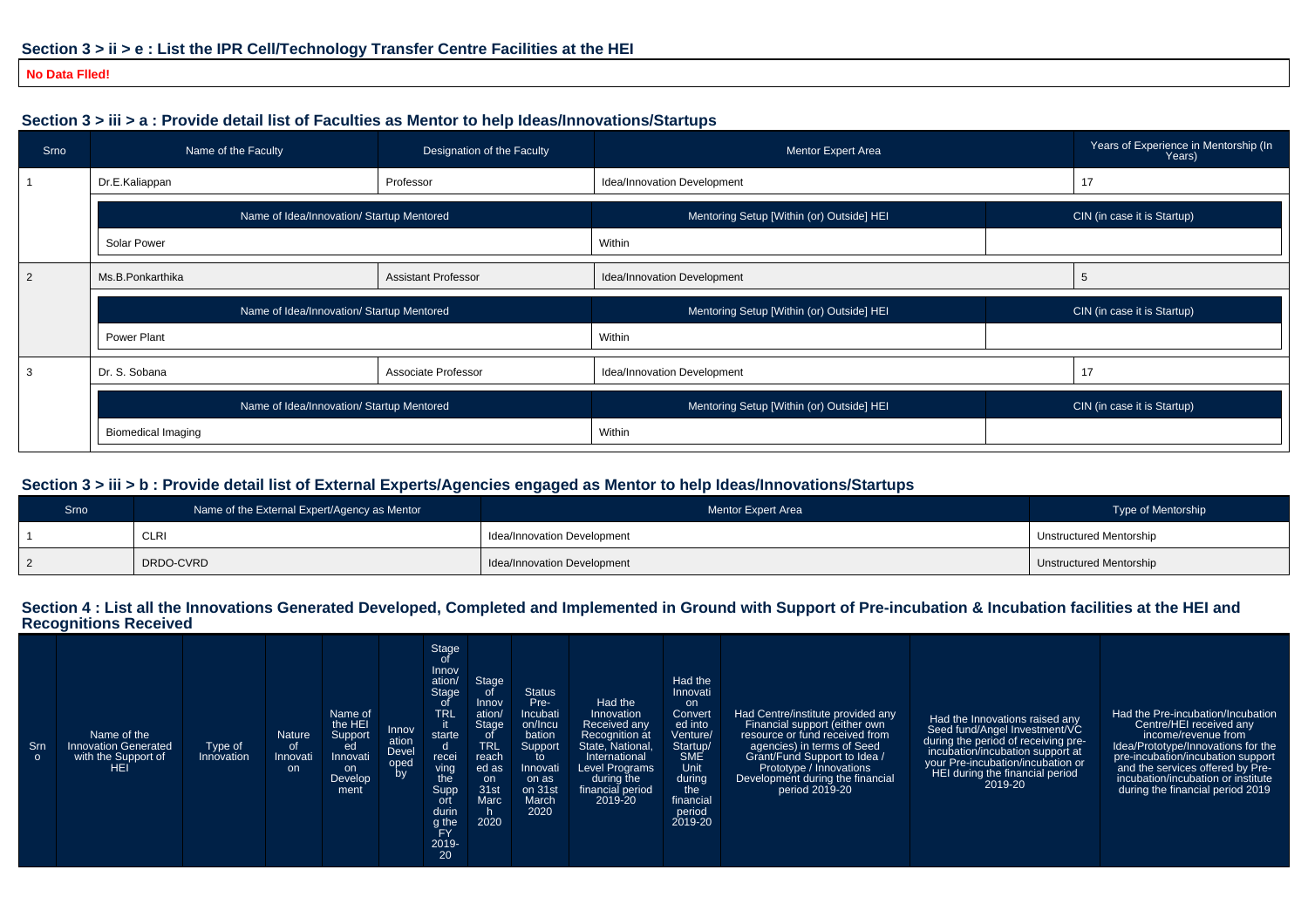| $\mathbf{1}$   | PROJECT DAY-2020<br>Medsol-Digitization of<br>Medical Solutions                   | Product<br>Innovation | Technol<br>ogical | EEC-<br>ECE | Stude<br>nt | <b>TRL</b><br>3:<br>Appli<br>ed<br>resea<br>rch.<br>First<br>labor<br>atory<br>tests<br>comp<br>leted;<br>proof<br>$\overline{C}$<br>conc<br>ept. | <b>TRL</b><br>3:<br>Appli<br>ed<br>resea<br>rch.<br>First<br>labor<br>atory<br>tests<br>comp<br>leted;<br>proof<br>of<br>conc<br>ept.      | Innovati<br>on<br>Develop<br>ment<br>Complet<br>ed | Agen<br>cy<br>Nam<br>e<br>Agen<br>cy<br>Type<br>Awar<br>d/<br>Positi<br>on $/$<br>Reco<br>gnitio<br>n<br>Secu<br>red            | Eas<br>wari<br>Eng<br>inee<br>ring<br>Coll<br>ege<br>Edu<br>cati<br>onal<br>Insti<br>tute<br>First<br>Priz<br>e<br>Rs.<br>$\frac{50,0}{00}$<br>Cas<br>h.<br>Awa<br>rd           | No     | No |                      | No    | No         |
|----------------|-----------------------------------------------------------------------------------|-----------------------|-------------------|-------------|-------------|---------------------------------------------------------------------------------------------------------------------------------------------------|--------------------------------------------------------------------------------------------------------------------------------------------|----------------------------------------------------|---------------------------------------------------------------------------------------------------------------------------------|---------------------------------------------------------------------------------------------------------------------------------------------------------------------------------|--------|----|----------------------|-------|------------|
|                |                                                                                   | Name                  |                   |             |             |                                                                                                                                                   | Type                                                                                                                                       |                                                    |                                                                                                                                 |                                                                                                                                                                                 | Gender |    |                      | Email | Contact    |
|                | B.P.Sibi                                                                          |                       |                   |             | Student     |                                                                                                                                                   |                                                                                                                                            |                                                    |                                                                                                                                 | Male                                                                                                                                                                            |        |    | bpsibi@gmail.com     |       | 9655856252 |
| $\overline{2}$ | PROJECT DAY-2020<br>Sign language to text<br>conversion using<br>Machine Learning | Product<br>Innovation | Technol<br>ogical | EEC-<br>ECE | Stude<br>nt | <b>TRL</b><br>3:<br>Appli<br>ed<br>resea<br>rch.<br>First<br>labor<br>atory<br>tests<br>comp<br>leted:<br>proof<br>$\overline{f}$<br>conc<br>ept. | TRL<br>3:<br>Appli<br>ed<br>resea<br>rch.<br>First<br>labor<br>atory<br>tests<br>comp<br>leted;<br>proof<br>$\overline{C}$<br>conc<br>ept. | Innovati<br>on<br>Develop<br>ment<br>Complet<br>ed | Agen<br>cy<br>Nam<br>$\mathbf{e}$<br>Agen<br>cy<br>Type<br>Awar<br>d/<br>Positi<br>on $/$<br>Reco<br>gnitio<br>n<br>Secu<br>red | Eas<br>wari<br>Eng<br>inee<br>ring<br>Coll<br>ege<br>Edu<br>cati<br>onal<br>Insti<br>tute<br>Fou<br>rth<br>Priz<br>е,<br>Rs.<br>10,0<br>$00^{\degree}$<br>Cas<br>h<br>Awa<br>rd | No     | No |                      | No    | No         |
|                |                                                                                   | Name                  |                   |             |             |                                                                                                                                                   | Type                                                                                                                                       |                                                    |                                                                                                                                 |                                                                                                                                                                                 | Gender |    |                      | Email | Contact    |
|                | Lasya Ippagunta                                                                   |                       |                   |             |             |                                                                                                                                                   |                                                                                                                                            |                                                    |                                                                                                                                 | Female                                                                                                                                                                          |        |    | ilasyaabhi@gmail.com |       | 8778160182 |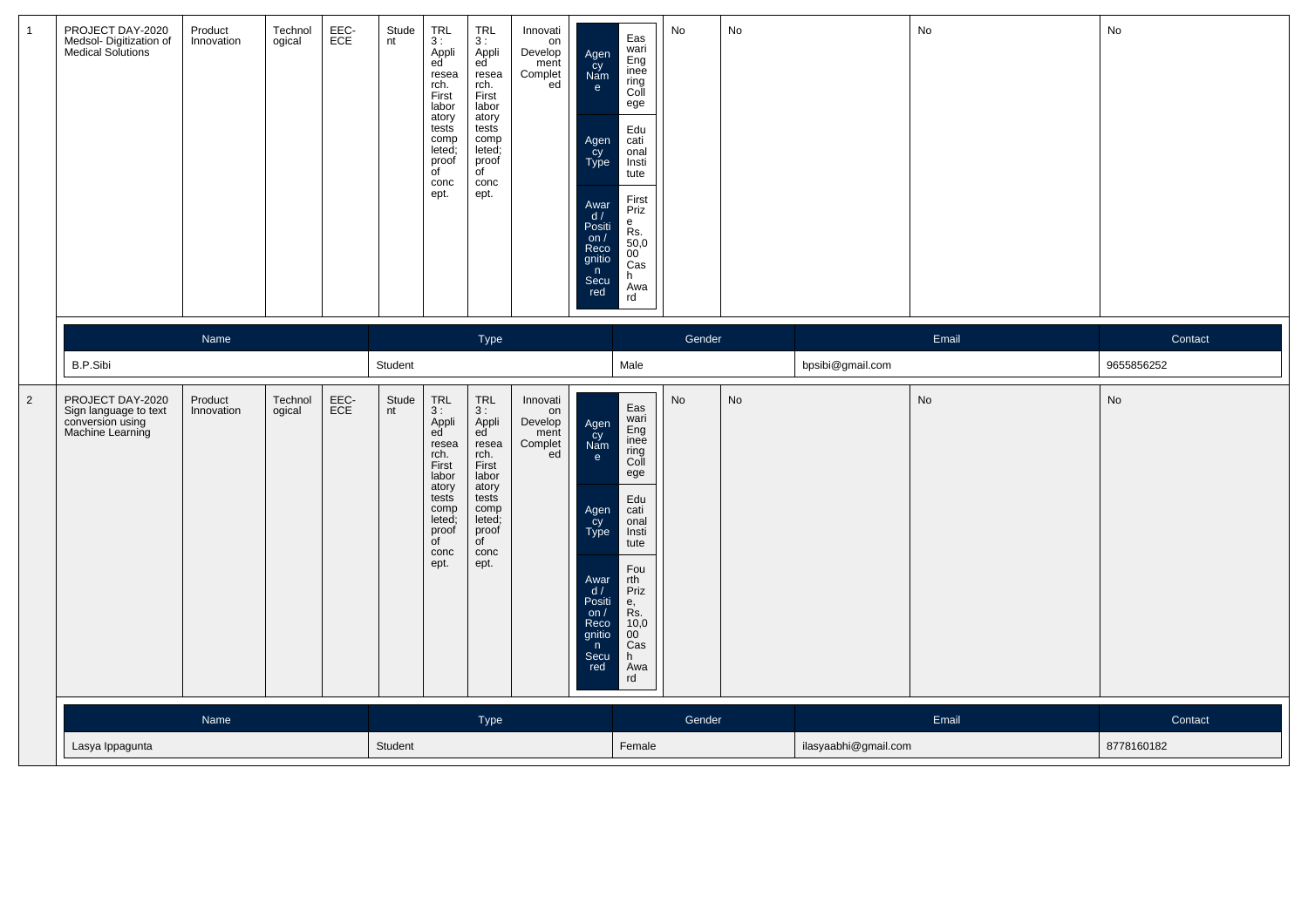| 3              | Piezo-Electric tiles in<br>pavement           | Product<br>Innovation | Technol<br>ogical | Researc<br>h Cell | Stude<br>nt | TRL<br>0:<br>Idea.<br>Unpr<br>oven<br>conc<br>ept,<br>no<br>testin<br>g has<br>been<br>perfor<br>med. | <b>TRL</b><br>4:<br>Small<br>scale<br>protot<br>ype<br>built<br>in a<br>labor<br>atory<br>envir<br>onme<br>nt<br>("ugly<br>protot<br>ype). | Innovati<br>on<br>Develop<br>ment<br>Ongoing | Agen<br>Cy<br>Nam<br>e<br>Agen<br>cy<br>Type<br>Awar<br>d /<br>Positi<br>on $/$<br>Reco<br>gnitio<br>n<br>Secu<br>red | Eas<br>wari<br>Eng<br>inee<br>ring<br>Coll<br>ege<br>Edu<br>cati<br>onal<br>Insti<br>tute<br>Ш.<br>Priz<br>$\mathsf{e}\,$ | No                              | <b>Grant Amount</b><br>in Rs | 25000                      | No      | No         |
|----------------|-----------------------------------------------|-----------------------|-------------------|-------------------|-------------|-------------------------------------------------------------------------------------------------------|--------------------------------------------------------------------------------------------------------------------------------------------|----------------------------------------------|-----------------------------------------------------------------------------------------------------------------------|---------------------------------------------------------------------------------------------------------------------------|---------------------------------|------------------------------|----------------------------|---------|------------|
|                |                                               | Name                  |                   |                   |             |                                                                                                       | Type                                                                                                                                       |                                              |                                                                                                                       |                                                                                                                           | Gender                          |                              |                            | Email   | Contact    |
|                | Tejasri B                                     |                       |                   |                   | Student     |                                                                                                       |                                                                                                                                            |                                              |                                                                                                                       | Female                                                                                                                    |                                 |                              | tejasribhaskar18@gmail.com |         | 8825540466 |
|                |                                               | Name                  |                   |                   |             |                                                                                                       | Type                                                                                                                                       |                                              |                                                                                                                       |                                                                                                                           | Gender                          |                              |                            | Email   | Contact    |
|                | Tejasri B                                     |                       |                   |                   | Student     |                                                                                                       |                                                                                                                                            |                                              |                                                                                                                       | Female                                                                                                                    |                                 |                              | sai150899@gmail.com        |         | 8825540466 |
| $\overline{4}$ | IoT based Water<br><b>Conservation System</b> | Product<br>Innovation | Technol<br>ogical | Researc<br>h Cell | Stude<br>nt | TRL<br>0:<br>Idea.<br>Unpr<br>oven<br>conc<br>ept,<br>no<br>testin<br>g has<br>been<br>perfor<br>med. | TRL<br>4:<br>Small<br>scale<br>protot<br>ype<br>built<br>in a<br>labor<br>atory<br>envir<br>onme<br>nt<br>("ugly<br>protot<br>ype).        | Innovati<br>on<br>Develop<br>ment<br>Ongoing | Agen<br>Cy<br>Nam<br>e<br>Agen<br>cy<br>Type<br>Awar<br>d /<br>Positi<br>on $/$<br>Reco<br>gnitio<br>n<br>Secu<br>rea | Eas<br>wari<br>Eng<br>inee<br>ring<br>Coll<br>ege<br>Edu<br>cati<br>onal<br>Insti<br>tute<br>$\mathsf{V}^-$<br>priz<br>e  | $\operatorname{\mathsf{No}}$    | <b>Grant Amount</b><br>in Rs | 10000                      | No      | No         |
|                |                                               | Name                  |                   |                   |             |                                                                                                       | Type                                                                                                                                       |                                              |                                                                                                                       |                                                                                                                           | Gender                          |                              |                            | Email   | Contact    |
|                | ABHISHEK DHEEVEN T                            |                       |                   |                   | Student     |                                                                                                       |                                                                                                                                            |                                              |                                                                                                                       | Male                                                                                                                      |                                 |                              | dheeven10@gmail.com        |         | 8778807750 |
|                | Name                                          |                       |                   |                   | Type        |                                                                                                       |                                                                                                                                            |                                              |                                                                                                                       | Gender                                                                                                                    |                                 |                              | Email                      | Contact |            |
|                | ABITHA.K                                      |                       | Student           |                   |             |                                                                                                       |                                                                                                                                            | Female                                       |                                                                                                                       |                                                                                                                           | abithakarunanithi2001@gmail.com |                              | 6369489075                 |         |            |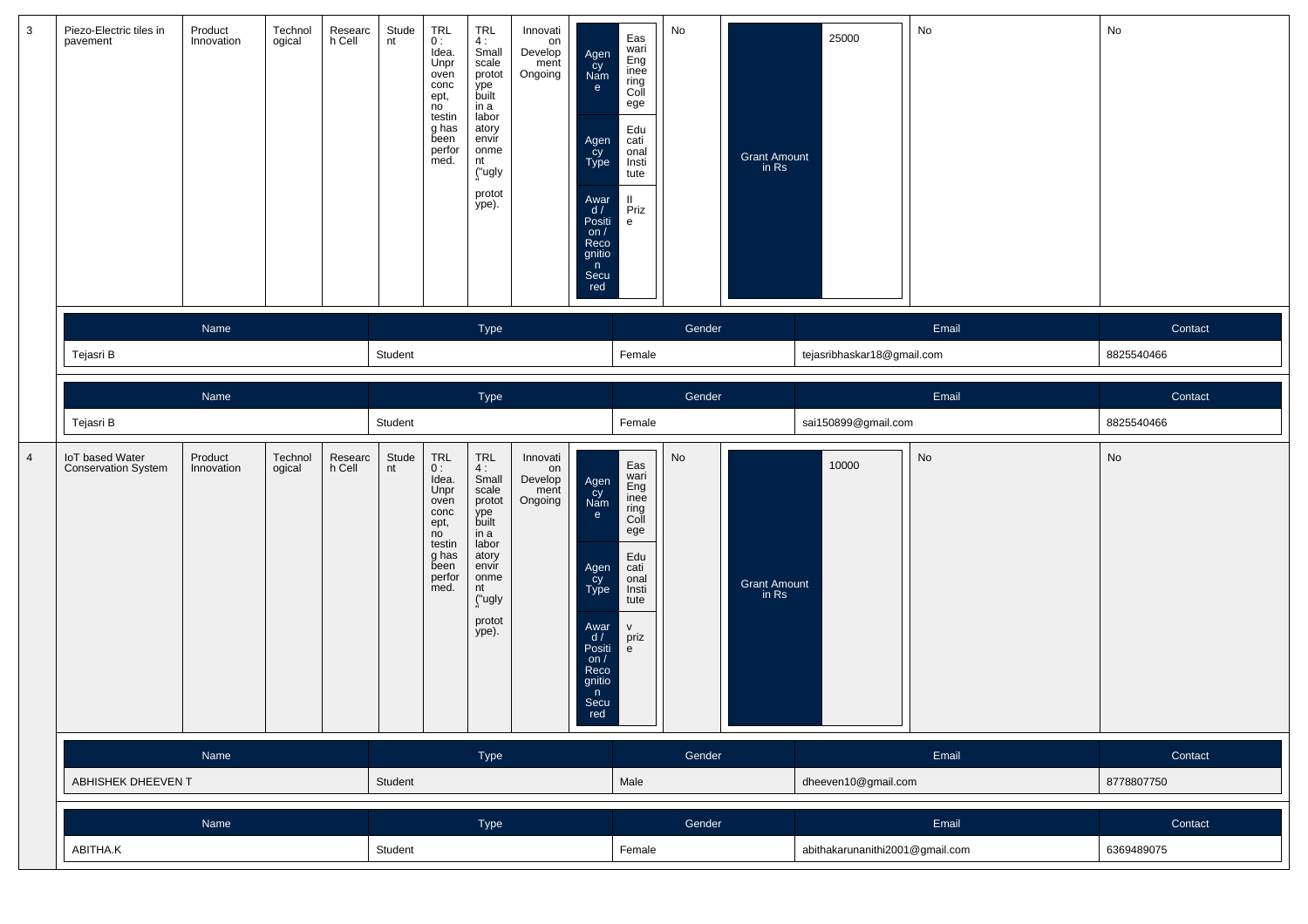| $5\phantom{.0}$ | Generation of Electro<br>Smoke        | Product<br>Innovation | Technol<br>ogical | TEXAS<br>INSTRU<br>MENTS | Stude<br>nt | TRL<br>2 :<br>Tech<br>nolog<br>$\mathsf{v}$<br>formu<br>lation<br>.<br>Conc<br>ept<br>and<br>applic<br>ation<br>have<br>been<br>formu<br>lated. | <b>TRL</b><br>$rac{2}{1}$<br>Tech<br>nolog<br>y<br>formu<br>lation<br>Conc<br>ept<br>and<br>applic<br>ation<br>have<br>been<br>formu<br>lated.    | Innovati<br>on<br>Develop<br>ment<br>Ongoing | No |      | No        | No |                           | No    | No         |
|-----------------|---------------------------------------|-----------------------|-------------------|--------------------------|-------------|-------------------------------------------------------------------------------------------------------------------------------------------------|---------------------------------------------------------------------------------------------------------------------------------------------------|----------------------------------------------|----|------|-----------|----|---------------------------|-------|------------|
|                 |                                       | Name                  |                   |                          |             |                                                                                                                                                 | Type                                                                                                                                              |                                              |    |      | Gender    |    |                           | Email | Contact    |
|                 | Pradeep                               |                       |                   |                          | Student     |                                                                                                                                                 |                                                                                                                                                   |                                              |    | Male |           |    | pradeep250801@gmail.com   |       | 9566009950 |
|                 |                                       | Name                  |                   |                          |             |                                                                                                                                                 | Type                                                                                                                                              |                                              |    |      | Gender    |    |                           | Email | Contact    |
|                 | Rohit E                               |                       |                   |                          | Student     |                                                                                                                                                 |                                                                                                                                                   |                                              |    | Male |           |    | rohitelumalai13@gmail.com |       | 7299146190 |
| $6\phantom{1}$  | <b>Bike Crash detection</b><br>system | Product<br>Innovation | Technol<br>ogical | TEXAS<br>INSTRU<br>MENTS | Stude<br>nt | TRL<br>$2:$ Tech<br>nolog<br>$\mathbf{V}$<br>formu<br>lation<br>Conc<br>ept<br>and<br>applic<br>ation<br>have<br>been<br>formu<br>lated.        | <b>TRL</b><br>2 :<br>Tech<br>nolog<br>$\mathbf{v}$<br>formu<br>lation<br>Conc<br>ept<br>and<br>applic<br>ation<br>have<br>been<br>formu<br>lated. | Innovati<br>on<br>Develop<br>ment<br>Ongoing | No |      | <b>No</b> | No |                           | No    | No         |
|                 |                                       |                       |                   |                          |             |                                                                                                                                                 |                                                                                                                                                   |                                              |    |      |           |    |                           |       |            |
|                 |                                       | Name                  |                   |                          |             |                                                                                                                                                 | Type                                                                                                                                              |                                              |    |      | Gender    |    |                           | Email | Contact    |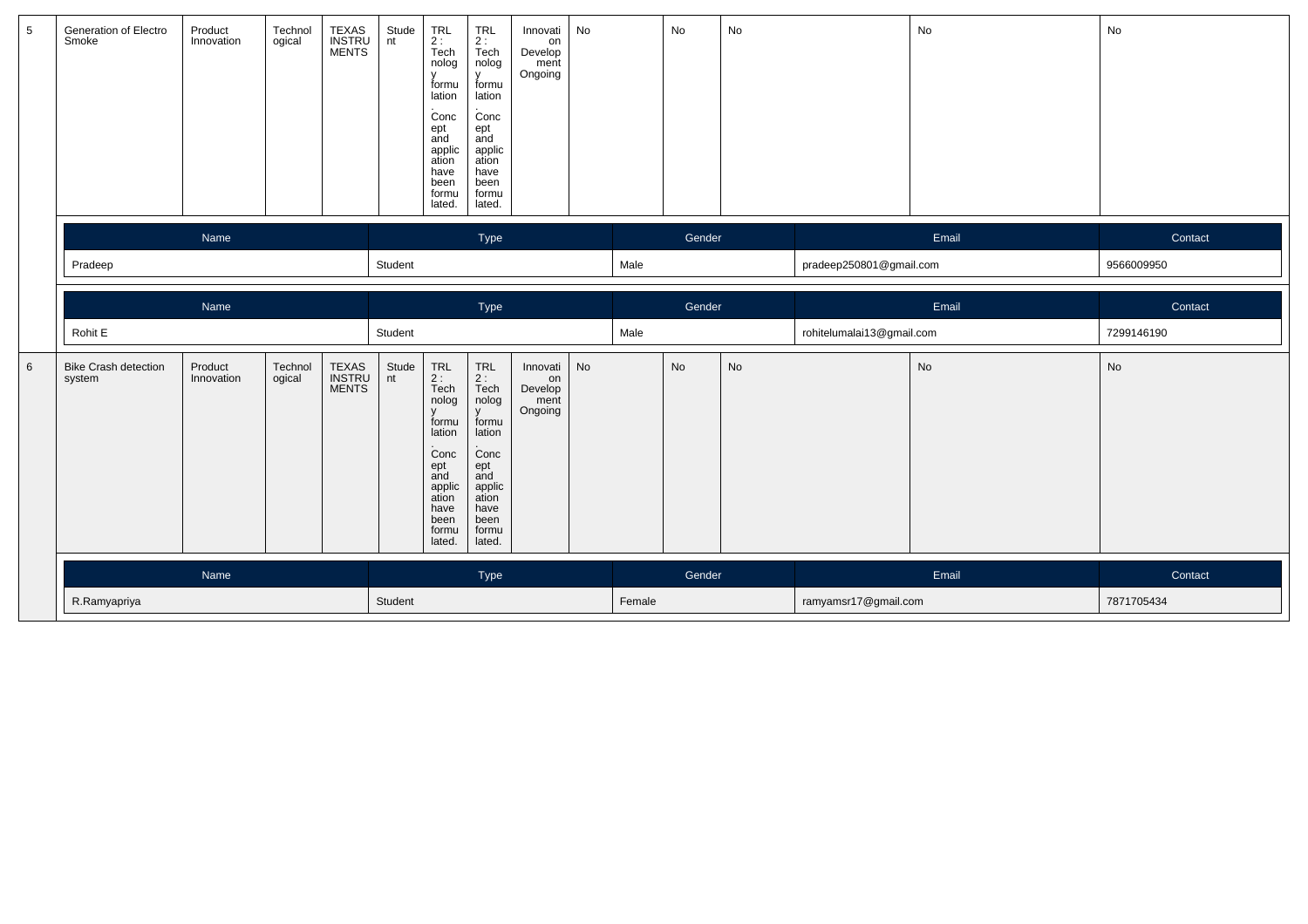| $\overline{7}$ | Gadget for women<br>safety       | Product<br>Innovation | Technol<br>ogical | PROJE<br>CT DAY | Stude<br>nt-<br>Facul<br>ty | $TRL$<br>2:<br>$\bar{T}$ ech<br>nolog<br>v<br>formu<br>lation<br>Conc<br>ept<br>and<br>applic<br>ation<br>have<br>been<br>formu<br>lated. | TRL<br>2 :<br>Tech<br>nolog<br>v<br>formu<br>lation<br>Conc<br>ept<br>and<br>applic<br>ation<br>have<br>been<br>formu<br>lated. | Innovati<br>on<br>Develop<br>ment<br>Complet<br>ed | Agen<br>cy<br>Nam<br>e<br>Agen<br>cy<br>Type<br>Awar<br>d /<br>Positi<br>on $/$<br>Reco<br>gnitio<br>n<br>Secu<br>red | Eas<br>wari<br>Eng<br>inee<br>ring<br>Coll<br>ege<br>Edu<br>cati<br>onal<br>Insti<br>tute<br>First<br>Posi<br>tion<br>50,0<br>$\overline{00}$<br>Rup<br>ees | No     | No            |                                | No      | No         |
|----------------|----------------------------------|-----------------------|-------------------|-----------------|-----------------------------|-------------------------------------------------------------------------------------------------------------------------------------------|---------------------------------------------------------------------------------------------------------------------------------|----------------------------------------------------|-----------------------------------------------------------------------------------------------------------------------|-------------------------------------------------------------------------------------------------------------------------------------------------------------|--------|---------------|--------------------------------|---------|------------|
|                | Name                             |                       |                   |                 | Type                        |                                                                                                                                           |                                                                                                                                 |                                                    |                                                                                                                       |                                                                                                                                                             | Gender |               |                                | Email   | Contact    |
|                | Gnanapriya                       |                       |                   |                 | Faculty                     |                                                                                                                                           |                                                                                                                                 |                                                    |                                                                                                                       | Female                                                                                                                                                      |        |               | gnanapriya.s@eec.srmrmp.edu.in |         | 9841799718 |
|                |                                  | Name                  |                   |                 |                             |                                                                                                                                           | Type                                                                                                                            |                                                    |                                                                                                                       |                                                                                                                                                             | Gender |               |                                | Email   | Contact    |
|                | Charan                           |                       |                   |                 | Student                     |                                                                                                                                           |                                                                                                                                 |                                                    |                                                                                                                       | Male                                                                                                                                                        |        |               | vmcharan777@gmail.com          |         | 9884728006 |
| 8              | Smart Helmet using<br><b>IOT</b> | Product<br>Innovation | Technol<br>ogical | PROJE<br>CT DAY | Stude<br>nt-<br>Facul<br>ty | TRL<br>$2:$ Tech<br>nolog<br>formu<br>lation<br>Conc<br>ept<br>and<br>applic<br>ation<br>have<br>been<br>formu<br>lated.                  | TRL<br>$2:$<br>Tech<br>nolog<br>formu<br>lation<br>Conc<br>ept<br>and<br>applic<br>ation<br>have<br>been<br>formu<br>lated.     | Innovati<br>on<br>Develop<br>ment<br>Complet<br>ed | Agen<br>Cy<br>Nam<br>e<br>Agen<br>Cy<br>Type<br>Awar<br>d /<br>Positi<br>on $/$<br>Reco<br>gnitio<br>n<br>Secu<br>red | Eas<br>wari<br>Eng<br>inee<br>ring<br>Coll<br>ege<br>Edu<br>cati<br>onal<br>Insti<br>tute<br>Thir<br>d<br>Priz<br>$e -$<br>Rs.<br>10,0<br>$00\,$            | No     | $\mathsf{No}$ |                                | No      | No         |
|                |                                  | Name                  |                   |                 |                             |                                                                                                                                           | Type                                                                                                                            |                                                    |                                                                                                                       |                                                                                                                                                             | Gender |               |                                | Email   | Contact    |
|                | Mr. V. Balaji                    |                       |                   |                 | Faculty                     |                                                                                                                                           |                                                                                                                                 |                                                    |                                                                                                                       | Male                                                                                                                                                        |        |               | balaji.v@eec.srmrmp.edu.in     |         | 9486056485 |
|                | Name                             |                       |                   |                 | Type                        |                                                                                                                                           |                                                                                                                                 |                                                    |                                                                                                                       | Gender                                                                                                                                                      |        |               | Email                          | Contact |            |
|                | Padmadev                         |                       |                   |                 | Student                     |                                                                                                                                           |                                                                                                                                 |                                                    |                                                                                                                       | Male                                                                                                                                                        |        |               | padmadevsquil@gmail.com        |         | 7904484966 |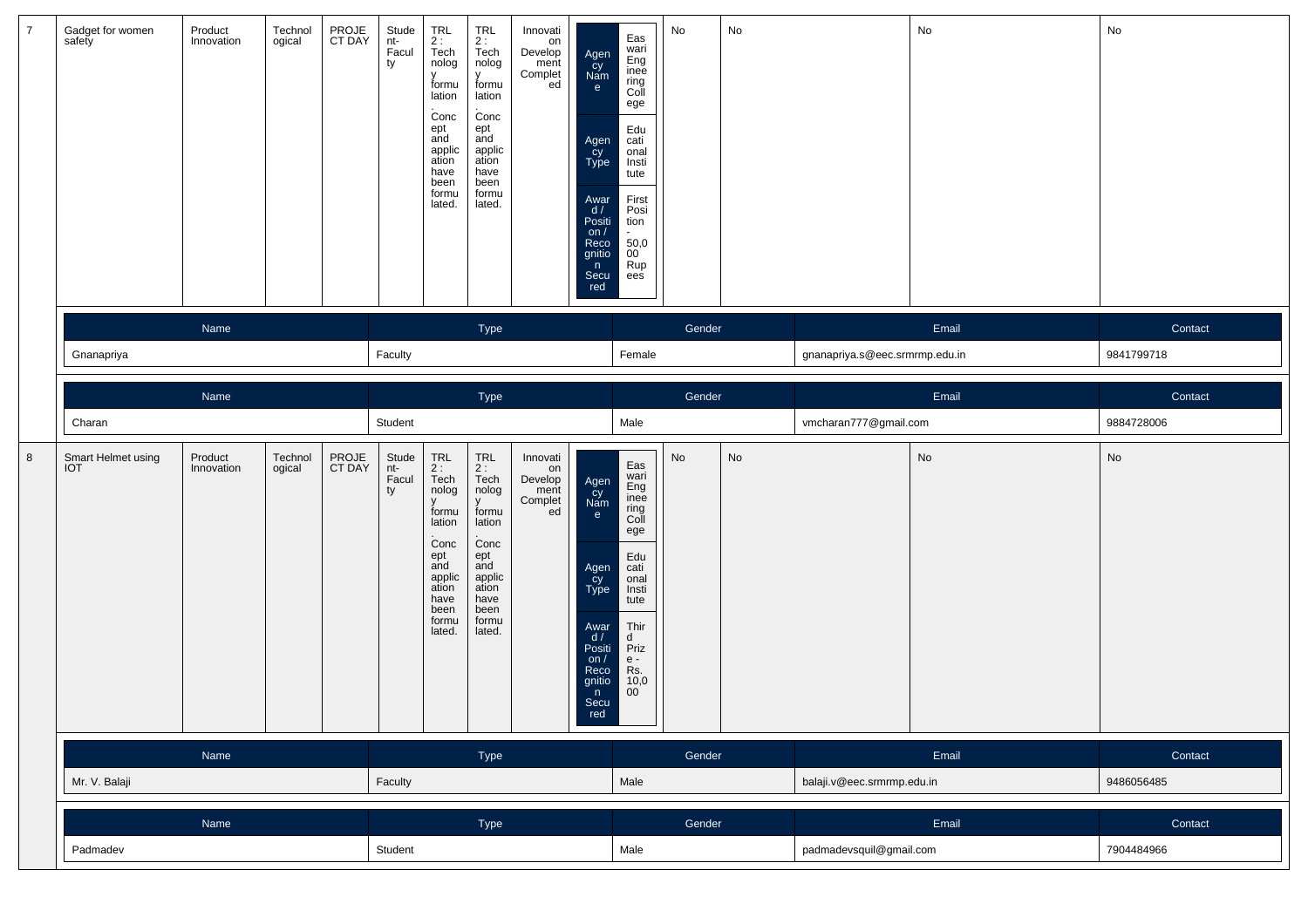| Digital Agriculture:<br>Automatic Water Level<br>Prediction and Control<br>System in Agricultural<br>Land Using Ai in Cloud | Process<br>Innovation | Technol<br>ogical | Ericsso<br>n | Stude<br>nt-<br>Facul<br>ty | TRL<br>2 :<br>Tech<br>nolog<br>formu<br>lation<br>Conc<br>ept<br>and<br>applic<br>ation<br>have<br>been<br>formu<br>lated. | TRL<br>2 :<br>Tech<br>nolog<br>formu<br>lation<br>Conc<br>ept<br>and<br>applic<br>ation<br>have<br>been<br>formu<br>lated. | Innovati<br>on<br>Develop<br>ment<br>Complet<br>ed | Agen<br>cy<br>Nam<br>e<br>Agen<br>Cy<br>Type<br>Awar<br>d/<br>Positi<br>on/<br>Reco<br>gnitio<br>n<br>Secu<br>red | Eric<br>SSO<br>n<br>Indi<br>a<br>Glo<br>bal<br>Ser<br>vice<br>$\mathbb S$<br>Priv<br>ate<br>Limi<br>ted<br>Cor<br>por<br>ate /<br>Indu<br>stry<br>Ass<br>ocia<br>tion<br>Inte<br>rnsh<br>ip | No     | $\operatorname{\mathsf{No}}$ |                                | No    | No         |
|-----------------------------------------------------------------------------------------------------------------------------|-----------------------|-------------------|--------------|-----------------------------|----------------------------------------------------------------------------------------------------------------------------|----------------------------------------------------------------------------------------------------------------------------|----------------------------------------------------|-------------------------------------------------------------------------------------------------------------------|---------------------------------------------------------------------------------------------------------------------------------------------------------------------------------------------|--------|------------------------------|--------------------------------|-------|------------|
|                                                                                                                             | <b>Name</b>           |                   |              |                             |                                                                                                                            | Type                                                                                                                       |                                                    |                                                                                                                   |                                                                                                                                                                                             | Gender |                              |                                | Email | Contact    |
| K. Valarmathi                                                                                                               |                       |                   |              | Faculty                     |                                                                                                                            |                                                                                                                            |                                                    |                                                                                                                   | Female                                                                                                                                                                                      |        |                              | valarmathi.k@eec.srmrmp.edu.in |       | 9940143964 |
|                                                                                                                             | Name                  |                   |              |                             |                                                                                                                            | Type                                                                                                                       |                                                    |                                                                                                                   |                                                                                                                                                                                             | Gender |                              |                                | Email | Contact    |
| Akhila                                                                                                                      |                       |                   |              | Student                     |                                                                                                                            |                                                                                                                            |                                                    |                                                                                                                   | Female                                                                                                                                                                                      |        |                              | baluakhila99@gmail.com         |       | 9551012805 |
| Abirami                                                                                                                     |                       |                   |              | Student                     |                                                                                                                            |                                                                                                                            |                                                    |                                                                                                                   | Female                                                                                                                                                                                      |        |                              | shruthinarayanan788@gmail.com  |       | 9600615584 |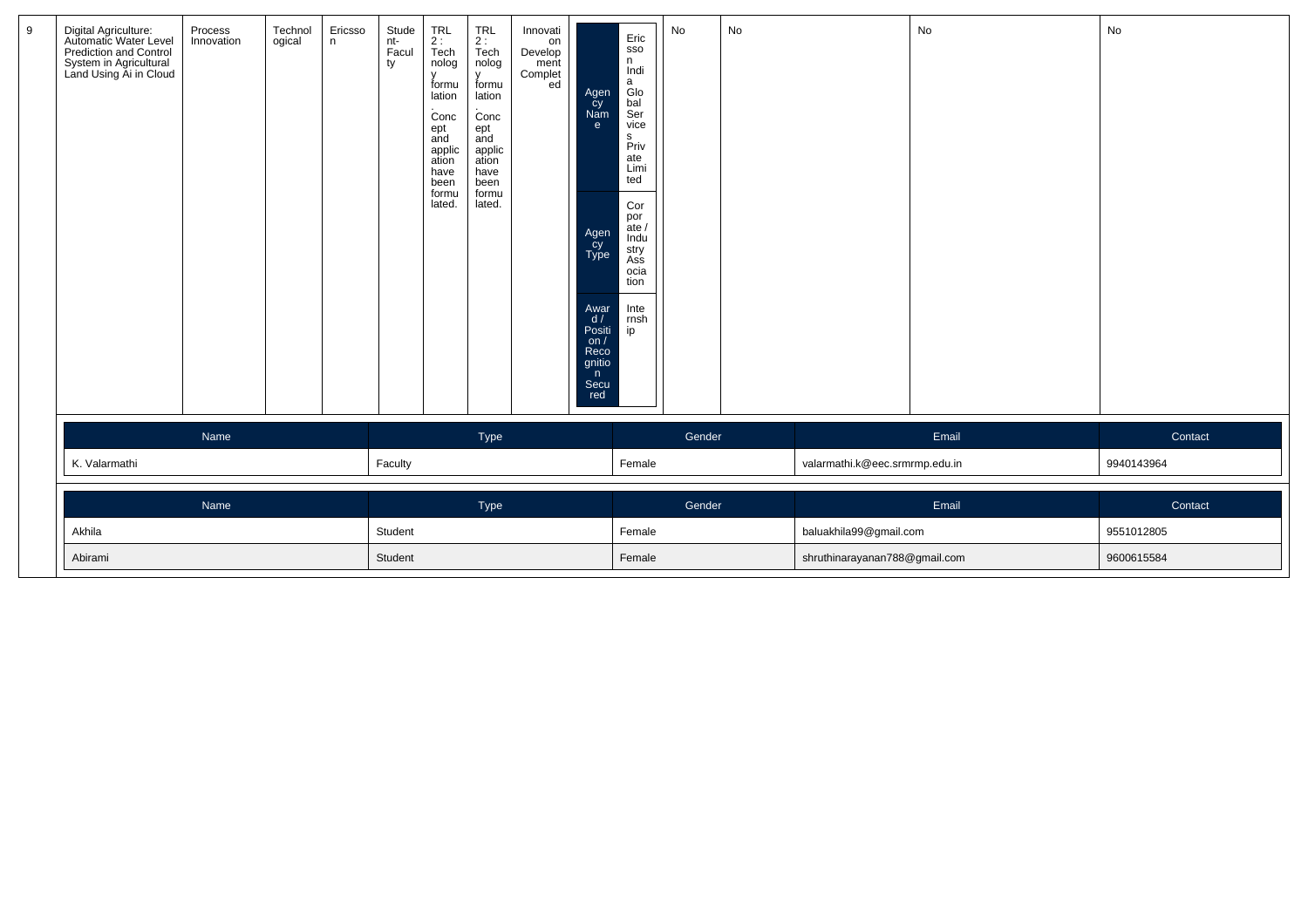| 10 | Early detection of<br>brain tumors from<br>ultrasonic images<br>using tensor flow | Process<br>Innovation | Technol<br>ogical | Ericsso<br>n India<br>Global<br>Service<br>s<br>Private<br>Limited | Stude<br>nt-<br>Facul<br>ty | $\begin{array}{c} \mathsf{TRL} \\ \mathsf{2}: \end{array}$<br>Tech<br>nolog<br>$\mathbf{v}$<br>formu<br>lation<br>Conc<br>ept<br>and<br>applic<br>ation<br>have<br>been<br>formu<br>lated. | $TRL$<br>2 :<br>Tech<br>nolog<br>formu<br>lation<br>Conc<br>ept<br>and<br>applic<br>ation<br>have<br>been<br>formu<br>lated. | Innovati<br>on<br>Develop<br>ment<br>Complet<br>ed | Agen<br>cy<br>Nam<br>e.<br>Agen<br>Type<br>Awar<br>d/<br>Positi<br>on/<br>Reco<br>gnitio<br>$\mathsf{n}$<br>Secu<br>red | Eric<br>SSO<br>n<br>Indi<br>a<br>Glo<br>bal<br>Ser<br>vice<br>$\mathsf{s}$<br>Priv<br>ate<br>Limi<br>ted<br>Cor<br>por<br>ate /<br>Indu<br>stry<br>Ass<br>ocia<br>tion<br>Inte<br>rnsh<br>ip | No     | No |                                 | No    | No         |
|----|-----------------------------------------------------------------------------------|-----------------------|-------------------|--------------------------------------------------------------------|-----------------------------|--------------------------------------------------------------------------------------------------------------------------------------------------------------------------------------------|------------------------------------------------------------------------------------------------------------------------------|----------------------------------------------------|-------------------------------------------------------------------------------------------------------------------------|----------------------------------------------------------------------------------------------------------------------------------------------------------------------------------------------|--------|----|---------------------------------|-------|------------|
|    |                                                                                   | Name                  |                   |                                                                    |                             |                                                                                                                                                                                            | <b>Type</b>                                                                                                                  |                                                    |                                                                                                                         |                                                                                                                                                                                              | Gender |    |                                 | Email | Contact    |
|    | Dr.S.Leninisha                                                                    |                       |                   |                                                                    | Faculty                     |                                                                                                                                                                                            |                                                                                                                              |                                                    |                                                                                                                         | Female                                                                                                                                                                                       |        |    | leninisha.s@eec.srmrmp.edu.in   |       | 9840546118 |
|    |                                                                                   | Name                  |                   |                                                                    |                             |                                                                                                                                                                                            | Type                                                                                                                         |                                                    |                                                                                                                         |                                                                                                                                                                                              | Gender |    |                                 | Email | Contact    |
|    | Sangeetha.S                                                                       |                       |                   |                                                                    | Student                     |                                                                                                                                                                                            |                                                                                                                              |                                                    |                                                                                                                         | Female                                                                                                                                                                                       |        |    | sangeesathyanarayanan@gmail.com |       | 9500086402 |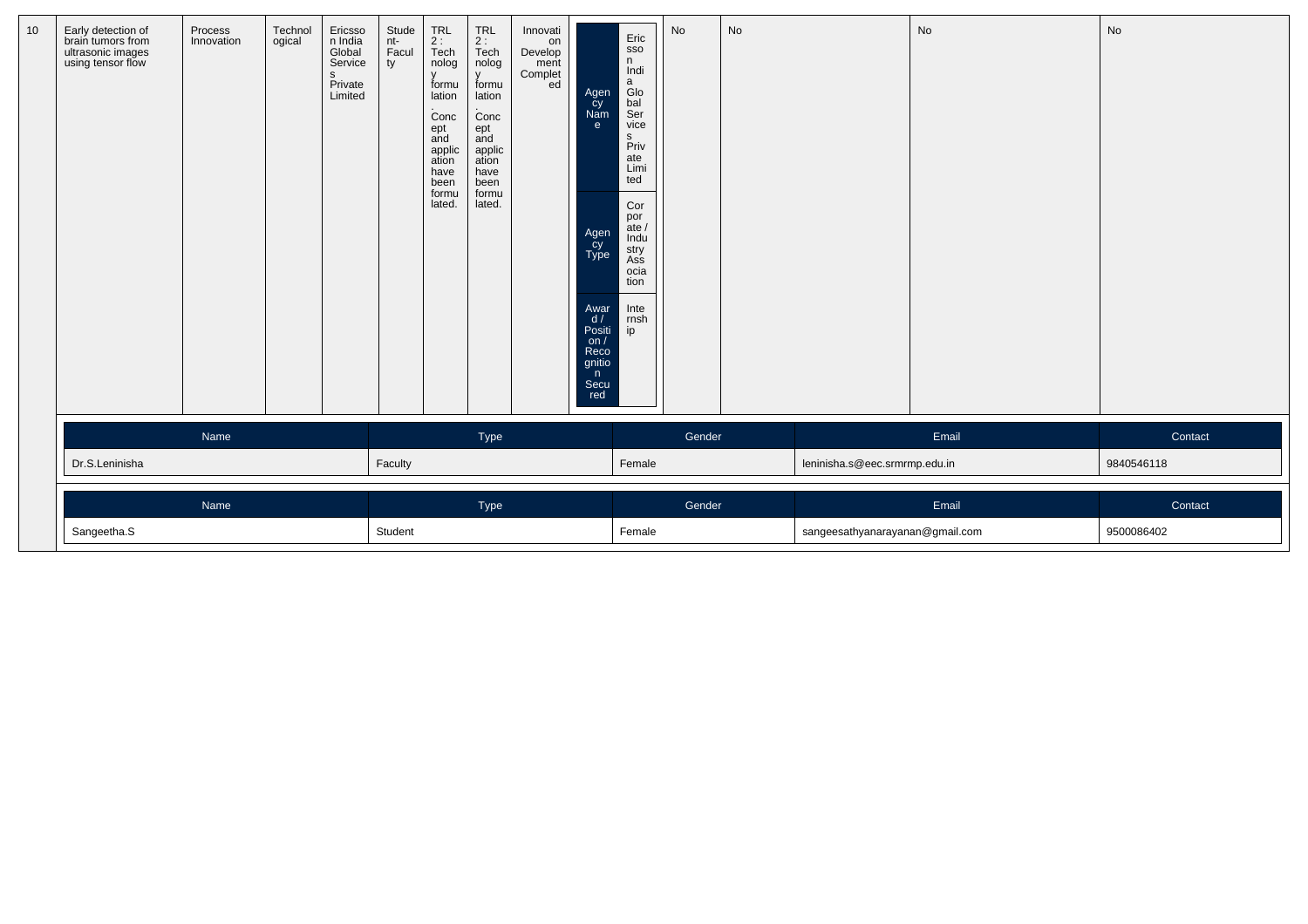| 11 | Sign Language<br>Interpretation Using<br>machine Learning In<br>Gesture Recognition<br>For Speech Disabled<br>Children | Process<br>Innovation | Technol<br>ogical | Ericsso<br>n India<br>Global<br>Service<br>s<br>Private<br>Limited | Stude<br>nt-<br>Facul<br>ty | TRL<br>2 :<br>Tech<br>nolog<br>$\mathbf{v}$<br>formu<br>lation<br>Conc<br>ept<br>and<br>applic<br>ation<br>have<br>been<br>formu<br>lated. | TRL<br>2 :<br>Tech<br>nolog<br>$\mathbf{v}$<br>formu<br>lation<br>Conc<br>ept<br>and<br>applic<br>ation<br>have<br>been<br>formu<br>lated. | Innovati<br>on<br>Develop<br>ment<br>Complet<br>ed | Agen<br>cy<br>Nam<br>e.<br>Agen<br>Cy<br>Type<br>Awar<br>d/<br>Positi<br>on /<br>Reco<br>gnitio<br>n<br>Secu<br>red | Eric<br>SSO<br>n.<br>Indi<br>a<br>Glo<br>bal<br>Ser<br>vice<br>s<br>Priv<br>ate<br>Limi<br>ted<br>Cor<br>por<br>ate /<br>Indu<br>stry<br>Ass<br>ocia<br>tion<br>Inte<br>rnsh<br>ip | No     | No |                          | No    | No         |
|----|------------------------------------------------------------------------------------------------------------------------|-----------------------|-------------------|--------------------------------------------------------------------|-----------------------------|--------------------------------------------------------------------------------------------------------------------------------------------|--------------------------------------------------------------------------------------------------------------------------------------------|----------------------------------------------------|---------------------------------------------------------------------------------------------------------------------|------------------------------------------------------------------------------------------------------------------------------------------------------------------------------------|--------|----|--------------------------|-------|------------|
|    |                                                                                                                        | Name                  |                   |                                                                    |                             |                                                                                                                                            | Type                                                                                                                                       |                                                    |                                                                                                                     |                                                                                                                                                                                    | Gender |    |                          | Email | Contact    |
|    | Dr.N. Ananthi                                                                                                          |                       |                   |                                                                    | Faculty                     |                                                                                                                                            |                                                                                                                                            |                                                    |                                                                                                                     | Female                                                                                                                                                                             |        |    | hod.it@eec.srmrmp.edu.in |       | 9444365882 |
|    |                                                                                                                        | Name                  |                   |                                                                    |                             |                                                                                                                                            | Type                                                                                                                                       |                                                    |                                                                                                                     |                                                                                                                                                                                    | Gender |    |                          | Email | Contact    |
|    | Megna.N                                                                                                                |                       |                   |                                                                    | Student                     |                                                                                                                                            |                                                                                                                                            |                                                    |                                                                                                                     | Female                                                                                                                                                                             |        |    | megna.nithyoff@gmail.com |       | 7395927525 |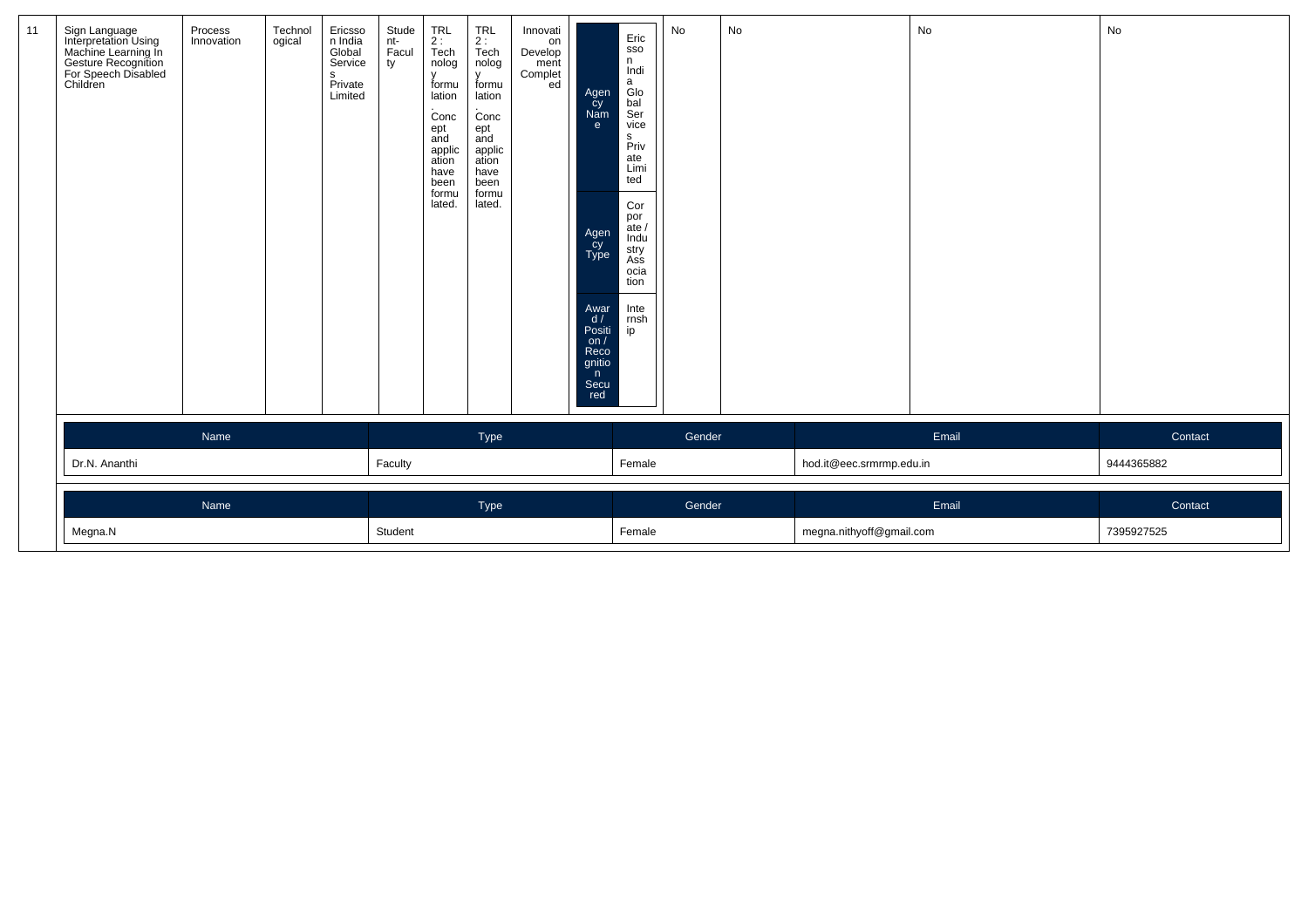| 12 | Recognition Of<br>Ancient Stone<br>Inscription Characters<br>using Topocr Reader | Process<br>Innovation | Technol<br>ogical | Ericsso<br>n India<br>Global<br>Service<br>$\mathbf{s}$<br>Private<br>Limited | Stude<br>nt-<br>Facul<br>ty | TRL<br>$\frac{2}{2}$ :<br>Tech<br>nolog<br>formu<br>lation<br>Conc<br>ept<br>and<br>applic<br>ation<br>have<br>been<br>formu<br>lated. | TRL<br>2:<br>Tech<br>nolog<br>$\mathsf{V}$<br>formu<br>lation<br>Conc<br>ept<br>and<br>applic<br>ation<br>have<br>been<br>formu<br>lated. | Innovati<br>on<br>Develop<br>ment<br>Complet<br>ed | Agen<br>Cy<br>Nam<br>e<br>Agen<br>Cy<br>Type<br>Awar<br>$\frac{d}{dx}$<br>on $/$<br>Reco<br>gnitio<br>n<br>Secu<br>red | Eric<br>SSO<br>n<br>Indi<br>$\mathsf{a}$<br>Glo<br>bal<br>Ser<br>vice<br>s<br>Priv<br>ate<br>Limi<br>ted<br>Cor<br>por<br>$\frac{1}{2}$ ate /<br>Indu<br>stry<br>Ass<br>ocia<br>tion<br>Inte<br>rnsh<br>ip | No     | No |                                    | No    | No         |
|----|----------------------------------------------------------------------------------|-----------------------|-------------------|-------------------------------------------------------------------------------|-----------------------------|----------------------------------------------------------------------------------------------------------------------------------------|-------------------------------------------------------------------------------------------------------------------------------------------|----------------------------------------------------|------------------------------------------------------------------------------------------------------------------------|------------------------------------------------------------------------------------------------------------------------------------------------------------------------------------------------------------|--------|----|------------------------------------|-------|------------|
|    |                                                                                  | Name                  |                   |                                                                               |                             |                                                                                                                                        | Type                                                                                                                                      |                                                    |                                                                                                                        |                                                                                                                                                                                                            | Gender |    |                                    | Email | Contact    |
|    | Mrs C Priyadharshini                                                             |                       |                   |                                                                               | Faculty                     |                                                                                                                                        |                                                                                                                                           |                                                    |                                                                                                                        | Female                                                                                                                                                                                                     |        |    | priyadharshini.c@eec.srmrmp.edu.in |       | 9840304643 |
|    |                                                                                  | Name                  |                   |                                                                               |                             |                                                                                                                                        | Type                                                                                                                                      |                                                    |                                                                                                                        |                                                                                                                                                                                                            | Gender |    |                                    | Email | Contact    |
|    | Caroline                                                                         |                       |                   |                                                                               | Student                     |                                                                                                                                        |                                                                                                                                           |                                                    |                                                                                                                        | Female                                                                                                                                                                                                     |        |    |                                    |       |            |
| 13 | Water Generation and<br>its Purification                                         | Process<br>Innovation | Technol           | Enginee                                                                       |                             |                                                                                                                                        |                                                                                                                                           |                                                    |                                                                                                                        |                                                                                                                                                                                                            |        |    | carolinejayaraj195@gmail.com       |       | 7550287241 |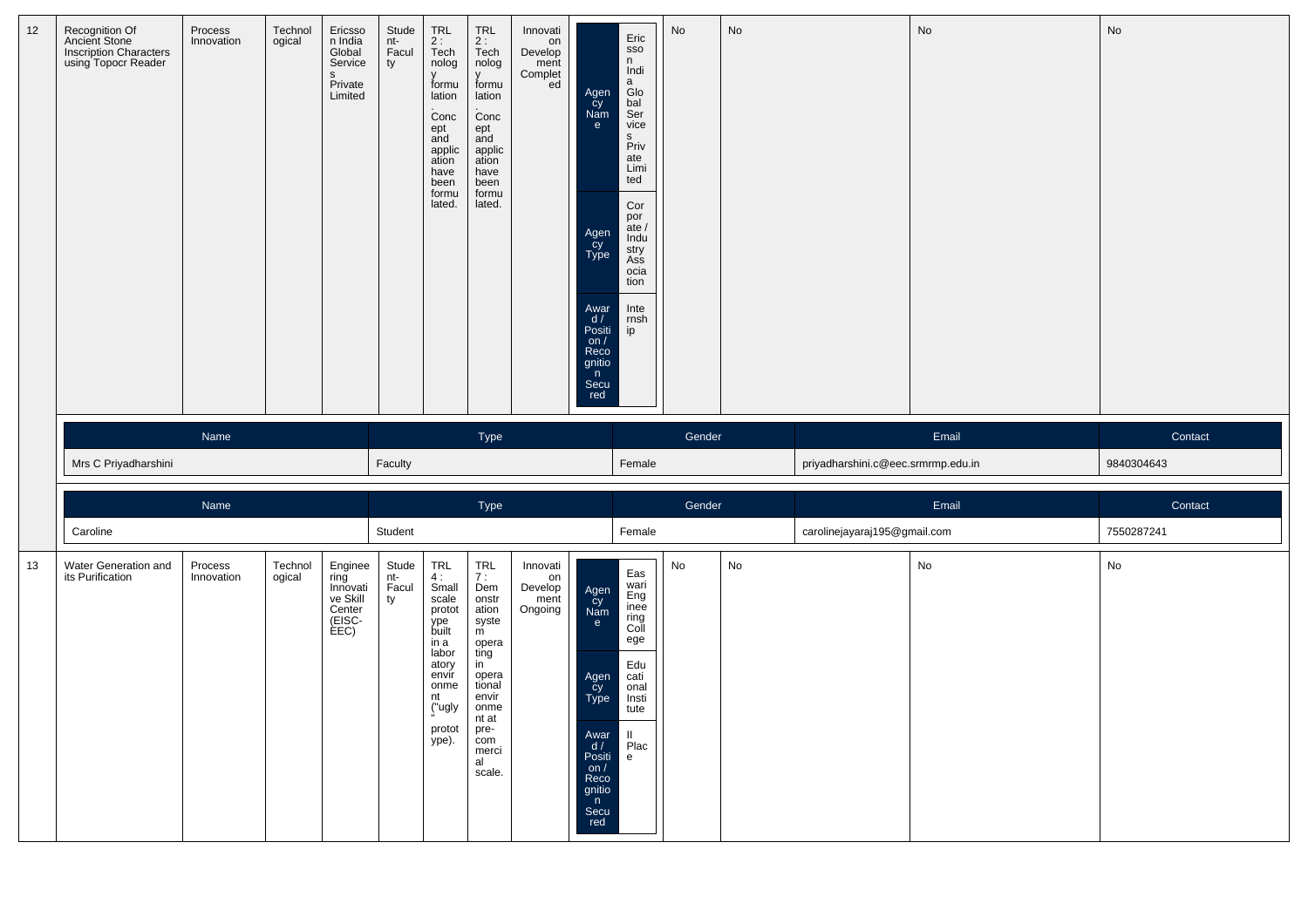| Name              | <b>Type</b> | Gender, | Email                     | Contact    |
|-------------------|-------------|---------|---------------------------|------------|
| Vishwak Chandar U | Student     | Male    | uvishwakchander@gmail.com | 9791026652 |

#### **Section 5 : List all the Ventures/Startups/SME Units Established with Support of Pre-incubation & Incubation facilities at the HEI**Srn oName of the Venture/Sta rtup/SME Unit Established with the Support of HEIType of Innovationof Venture/Sta rtup/SME Unit**Nature** of InnovationName of the Pre-Incubat ion/Inc ubation Unit of HEI Supported Innovation Develo pmentVent ure Foun ded byVenture Registerd asYear of Regi strati onWhat is the current statusof Pre-Incubation/Incubation Support to Venture/ Startup/ SME Unit as on 31st March2020?Had the Venture Received any Recognition at State, National, International Level Programs during the financial period 2019-20?Had Centre/institute provided any Financial support (either own resource or fund received from agencies) in terms of Seed Grant/Fund Support to Ventureestablishment during the financial period 2019-20Had the venture/startup raisedany Seed fund/Angel Investment/VC during the periodof receiving preincubation/incubation support at your Pre-incubation/incubation or HEI during the financial period2019-20Had the Preincubat ion/Inc ubation Centre/**HEI**  receive d any income /revenu e from venture /startup for the preincubat ion/inc ubation support and the service offered by Preincubat ion/inc ubationor institute during the financial period 2019- 20Has the Startup Grown to a stage of Employ ment Genera tion to 10 Numbe rs or an annual Turnov er to Rs. 50 Lakhs during the financi al year 2019-201 CGNF PVT LTDService InnovationTechno logical3938 Exter nal to the Instit ute/I ncub atee Venture with Corporate Identification Number (CIN) Registration09AAGCG2 167H1ZI2019 -20Received Incubation Support fromIncubation UnitNo No No <sup>A</sup> m o u nt R e c ei v e din R2 5 0 0No

| Name                | DIN number      | <b>Type</b> | Gender | Email          | Contact    |
|---------------------|-----------------|-------------|--------|----------------|------------|
| <b>CGNF PVT LTD</b> | 09AAGCG2167H1ZI | Faculty     | Male   | ndia@gmail.com | 9840459601 |

s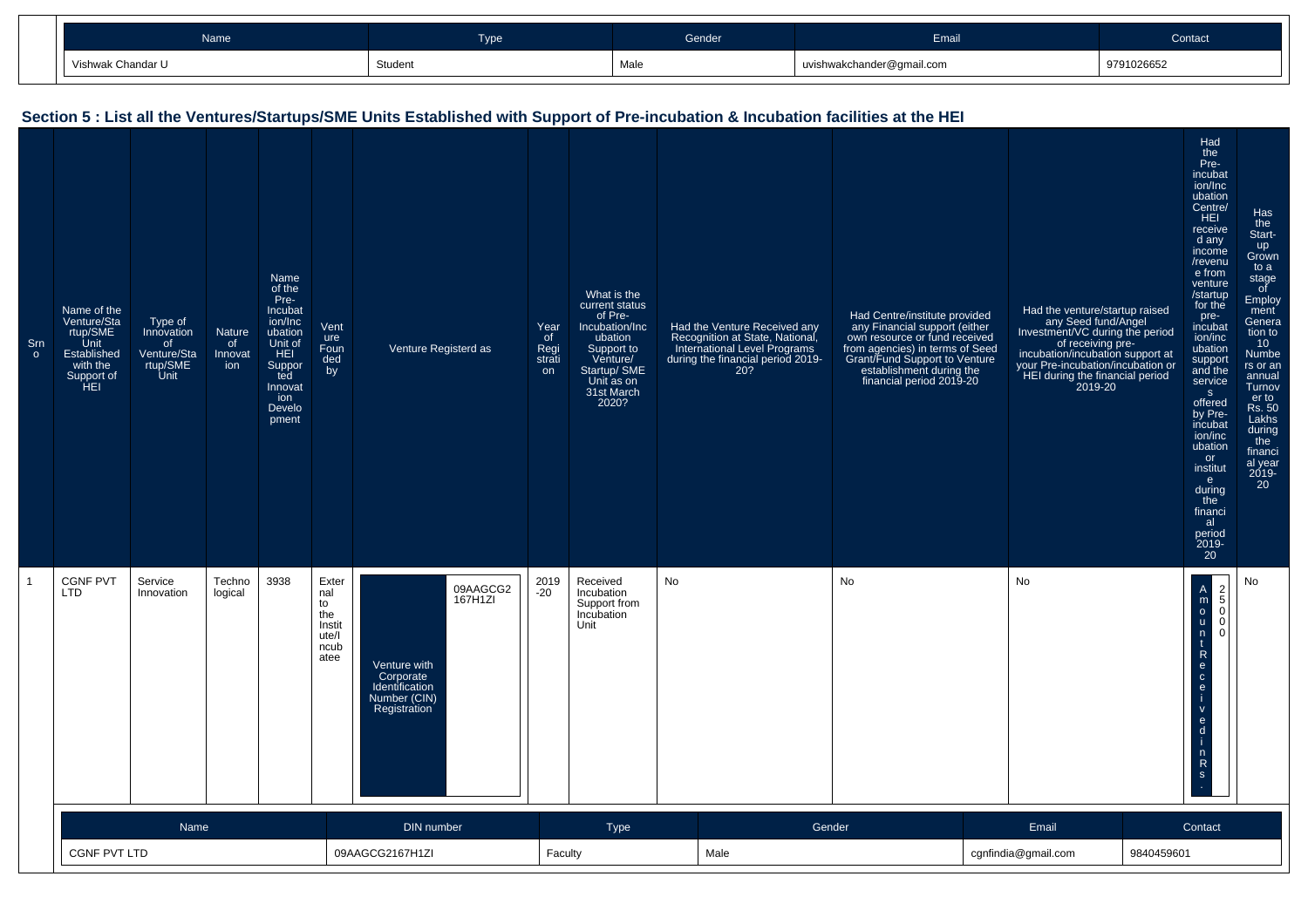| $\overline{2}$ | MID<br>VALLEY<br>PVT LTD        | Service<br>Innovation             | Techno<br>logical | 3938 | Facu<br>lty   | 24AAECM7<br>777K1ZX<br>Venture with<br>Corporate<br>Identification<br>Number (CIN)<br>Registration | 2019<br>-20   | Received<br>Incubation<br>Support from<br>Incubation<br>Unit                           | No |                | No | No                             | No<br>centrick<br>$\begin{array}{c}\n2 \\ 0 \\ 0\n\end{array}$<br>$\mathbf{e}$<br>$\mathsf{V}$<br>$\mathbf{e}$<br>$\mathsf{d}$<br>$\mathsf{n}$<br>$\frac{R}{s}$ |
|----------------|---------------------------------|-----------------------------------|-------------------|------|---------------|----------------------------------------------------------------------------------------------------|---------------|----------------------------------------------------------------------------------------|----|----------------|----|--------------------------------|-----------------------------------------------------------------------------------------------------------------------------------------------------------------|
|                | MID VALLEY PVT LTD              | Name                              |                   |      |               | DIN number<br>24AAECM7777K1ZX                                                                      |               | Type<br>Faculty                                                                        |    | Gender<br>Male |    | Email<br>vijis1967@gmail.com   | Contact<br>04424863046                                                                                                                                          |
| $\mathbf{3}$   | VOLTECH<br>Engineers<br>pvt Ltd | Service<br>Innovation             | Techno<br>logical | 3938 | Facu<br>lty   | 33AACCV0<br>108M1ZK<br>Venture with<br>Corporate<br>Identification<br>Number (CIN)<br>Registration | 2019<br>-20   | Received<br>Incubation<br>Support from<br>Incubation<br>Unit                           | No |                | No | No                             | No<br>$\begin{bmatrix} 0 \\ 0 \\ 0 \end{bmatrix}$<br>$\overline{0}$<br>$\mathsf{v}$<br>$\frac{e}{d}$<br>$\frac{n}{R}$<br>$\mathbf{s}$                           |
|                |                                 | Name<br>VOLTECH Engineers pvt Ltd |                   |      |               | DIN number<br>33AACCV0108M1ZK                                                                      |               | Type                                                                                   |    | Gender<br>Male |    | Email                          | Contact<br>044439780                                                                                                                                            |
| $\overline{4}$ | AERO Fly<br>Composites          | Service<br>Innovation             | Techno<br>logical | 3938 | $Facu$<br>Ity | 33AWWPN<br>9078P1Z7<br>Venture with<br>Corporate<br>Identification<br>Number (CIN)<br>Registration | 2019<br>$-20$ | Incubatee Entrepreneur<br>Received<br>Incubation<br>Support from<br>Incubation<br>Unit | No |                | No | voltech@voltechgroup.com<br>No | No<br>$\mathbf{e}$<br>$\mathbf c$<br>e<br>$\mathbf{v}$<br>e<br>d<br>n<br>$\mathsf{R}$<br><b>S</b>                                                               |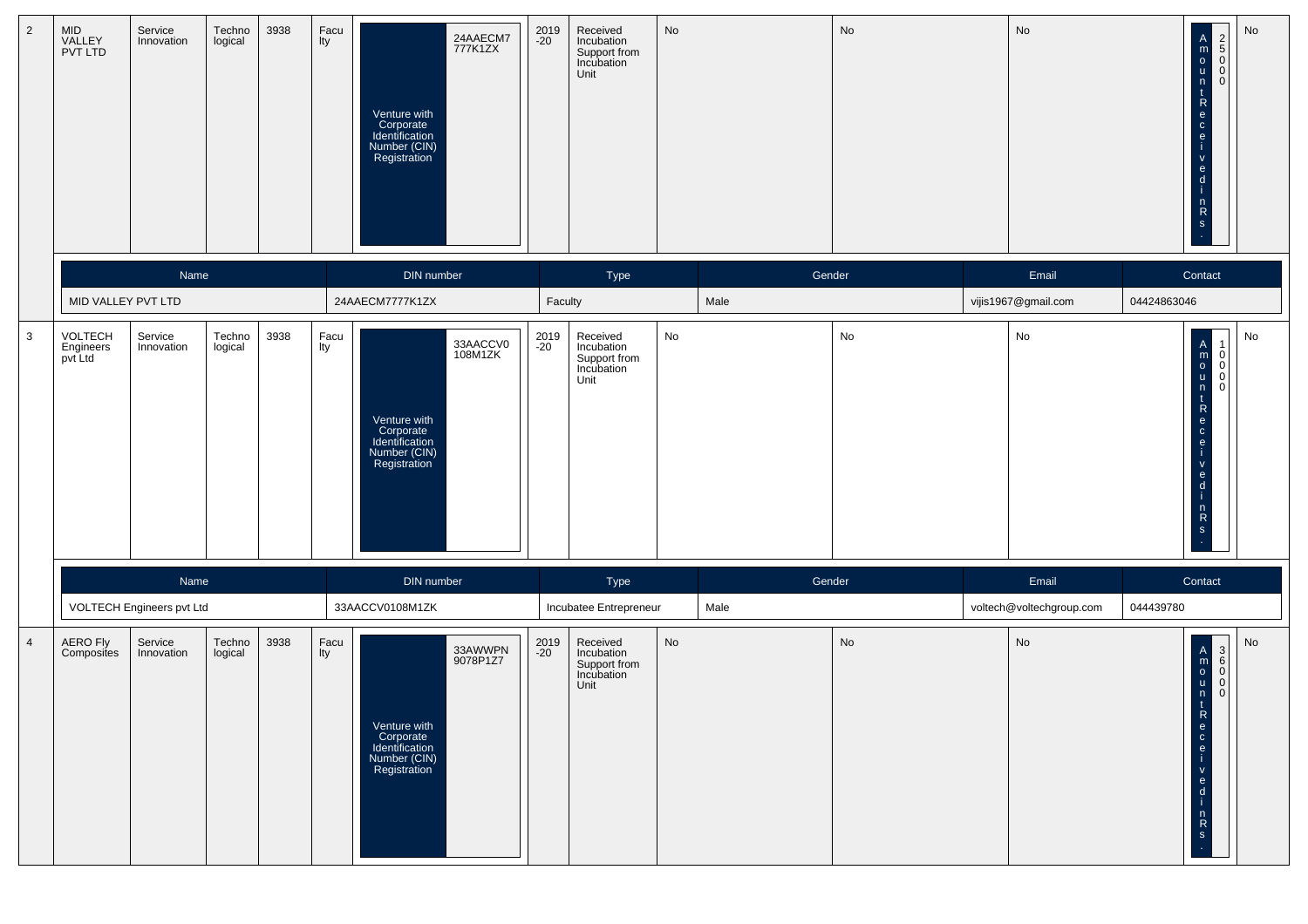|                 |                                                                                                                    | Name                                     |                   |                                                                             |                     | DIN number                                                                  |                                                              |               | Type                                                         |    | Gender                    |           |                                                                                                                                                                             | Email                     | Contact                                              |
|-----------------|--------------------------------------------------------------------------------------------------------------------|------------------------------------------|-------------------|-----------------------------------------------------------------------------|---------------------|-----------------------------------------------------------------------------|--------------------------------------------------------------|---------------|--------------------------------------------------------------|----|---------------------------|-----------|-----------------------------------------------------------------------------------------------------------------------------------------------------------------------------|---------------------------|------------------------------------------------------|
|                 | <b>AERO Fly Composites</b>                                                                                         |                                          |                   |                                                                             |                     | 33AWWPN9078P1Z7                                                             |                                                              |               | Incubatee Entrepreneur                                       |    | Female                    |           | p.edu.in                                                                                                                                                                    | lavanyaprabha.v@eec.srmrm | 944064940                                            |
| $\sqrt{5}$      | Service<br>Techno<br>3938<br>Sansel<br>Instruments<br>Innovation<br>logical<br>and<br>Controls,<br>Chennai<br>Name |                                          | Facu<br>Ity       | Venture with<br>Corporate<br>Identification<br>Number (CIN)<br>Registration | 33APGPS4<br>066M1ZG | 2019<br>-20                                                                 | Received<br>Incubation<br>Support from<br>Incubation<br>Unit | No            |                                                              |    |                           | No        | No<br>$\begin{bmatrix} 5 \\ 0 \\ 0 \end{bmatrix}$<br>A<br>m<br>o<br>u<br>n<br>c<br>e<br>c<br>e<br>c<br>e<br>i<br>$\overline{0}$<br>$\Omega$<br>$rac{6}{1}$<br>$\frac{n}{s}$ |                           |                                                      |
|                 |                                                                                                                    |                                          |                   |                                                                             |                     | DIN number                                                                  |                                                              |               | Type                                                         |    | Gender                    |           |                                                                                                                                                                             | Email                     | Contact                                              |
|                 |                                                                                                                    | Sansel Instruments and Controls, Chennai |                   |                                                                             |                     | 33APGPS4066M1ZG                                                             |                                                              |               | Incubatee Entrepreneur                                       |    | Male                      |           |                                                                                                                                                                             | marketing1@sansel.net     | 9840149941                                           |
| $6\phantom{1}6$ | Wisen IT<br>Solutions                                                                                              | Service<br>Innovation                    | Techno<br>logical | 3938                                                                        | Facu<br>Ity         | Venture with<br>Corporate<br>Identification<br>Number (CIN)<br>Registration | U72900TN2<br>015PTC100<br>050                                | 2019<br>$-20$ | Received<br>Incubation<br>Support from<br>Incubation<br>Unit | No |                           | <b>No</b> |                                                                                                                                                                             | No                        | No<br>$\mathsf{v}$<br>$\frac{e}{1}$<br>$\frac{n}{s}$ |
|                 |                                                                                                                    | Name                                     |                   |                                                                             |                     | DIN number                                                                  |                                                              |               | Type                                                         |    | Gender                    |           | Email                                                                                                                                                                       |                           | Contact                                              |
|                 | Wisen IT Solutions                                                                                                 |                                          |                   | U72900TN2015PTC100050                                                       |                     |                                                                             | Faculty                                                      |               | Male                                                         |    | info@wisenitsolutions.com |           | 9003131555                                                                                                                                                                  |                           |                                                      |

### **Section 7 > i : List all the Collaborations with External Agencies and Co-Creation of I&E Activities by the HEI**

| Srno | <b>Collaborated Agency Name</b> | Collaborated Agency Type         | Purpose of Collaboration                                                                                                          | <b>Type of Support Offered</b> | No. of Student<br>Projects/Ideas/<br>Innovation / Startups<br>from the HEI get<br>benefitted through<br>this partnership | Date of MOU /<br><b>Agreement Signed</b><br>on. |
|------|---------------------------------|----------------------------------|-----------------------------------------------------------------------------------------------------------------------------------|--------------------------------|--------------------------------------------------------------------------------------------------------------------------|-------------------------------------------------|
|      | Riede Technologies Pvt Ltd      | Non-Govt. Agencies               | Collaboration with Startups/Industry Associations/Knowledge<br>Agencies to Promote I&E Activities and/or Internship Opportunities | Mentoring                      |                                                                                                                          | 29-03-2019                                      |
|      | CREDAI-Chennai                  | Corporate / Industry Association | Collaboration with Startups/Industry Associations/Knowledge<br>Agencies to Promote I&E Activities and/or Internship Opportunities | Mentoring                      |                                                                                                                          | 11-07-2019                                      |